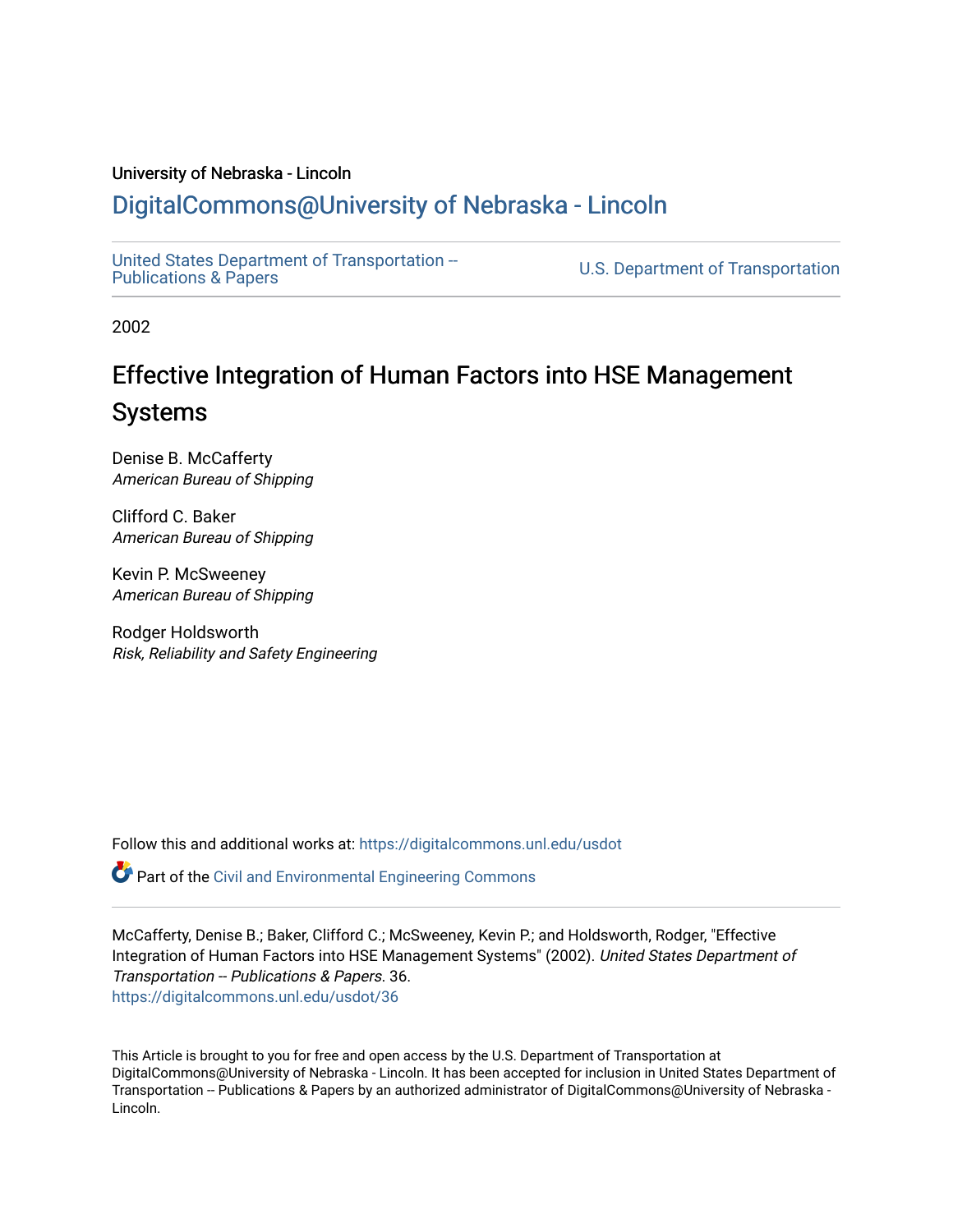## **WORKING GROUP 5**

## **2 ND INTERNATIONAL WORKSHOP ON HUMAN FACTORS IN OFFSHORE OPERATIONS (HFW 2002)**

#### **EFFECTIVE INTEGRATION OF HUMAN (AND ORGANIZATIONAL) FACTORS INTO HEALTH, SAFETY AND ENVIRONMENTAL MANAGEMENT SYSTEMS**

Denise B. McCafferty Clifford C. Baker Kevin P. McSweeney American Bureau of Shipping Houston, Texas USA

Rodger Holdsworth Risk, Reliability and Safety Engineering League City, Texas USA

> April 8 - 10, 2002 Houston, Texas USA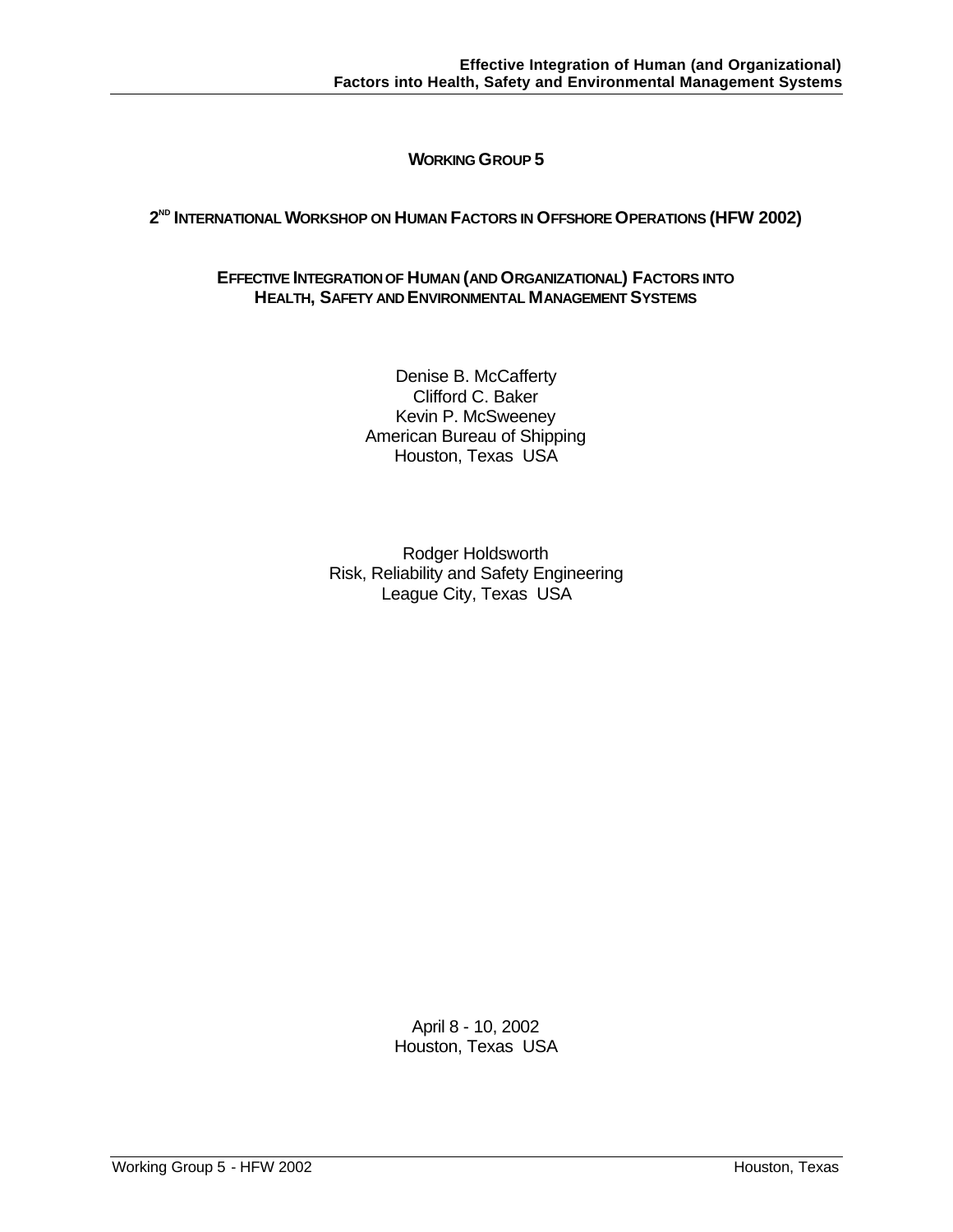## **ABSTRACT**

It is common that offshore operating and drilling companies have policies, procedures, and practices that address Health, Safety, and Environmental (HSE) issues. It is less likely that such organizations will explicitly address (through written requirements) human factors (HF) concerns. Regardless, both HSE and HF are concerned with the same objectives: protecting people, property, and the natural environment from damage. The methods of each examine the job performed by the human, and compare work requirements to the design of hardware, software, and paper systems to allow safe and efficient performance. The perspectives of both disciplines are generally "user-centered" and act as the advocates for the human user to influence design so that hazards are limited and efficient and productive human performance is afforded. In the end, both are cost-effective in that efficiency is enhanced, and production losses due to injury or equipment damage are avoided. Despite the similarities, HF, including ergonomics, is rarely comprehensively addressed by HSE policies, practices, procedures, and personnel. A problem exists in that, while most offshore operators have integrated HSE programs, portions of which include occupational health and safety and process safety management systems, few companies are sure how to integrate HF concerns. In particular, such companies are not sure what the role of HF (including organization concerns) should be if managed within the overall HSE management system (HSE MS).

The objective of this paper is to explore means whereby appropriate HF concerns can be effectively integrated and managed offshore. The context of the paper is the *managed application* of HF principles and methods within offshore operations, rather than a presentation of the details of HF data and methods, or of the mechanical aspects of associated HF analysis tools and processes.

During the 1996 International Workshop on HF in Offshore Operations, the Management Systems Working Group generated a paper titled: "Application and Integration of Human and Organizational Factors into Management Policies, Procedures, and Practices to Reduce Human Error and Improve Safety and Productivity" (Moore, et al., 1996). That paper presented extensive background material on the management objectives and activities for both HF and safety management. This present paper builds on that foundation and expands the scope from HF within process safety to HF within overall HSE management programs. This will be accomplished by:

- ß Summarizing the offshore HSE management and HF approaches and recommended practices
- **Presenting a notional life cycle process of HSE management systems appropriate for** offshore application
- **IDENTIFY IDENTIFY IDENTIFY** Identifying potential HF participation in the HSE management development process, thereby integrating HF issues and concerns with overall HSE MS objectives and processes.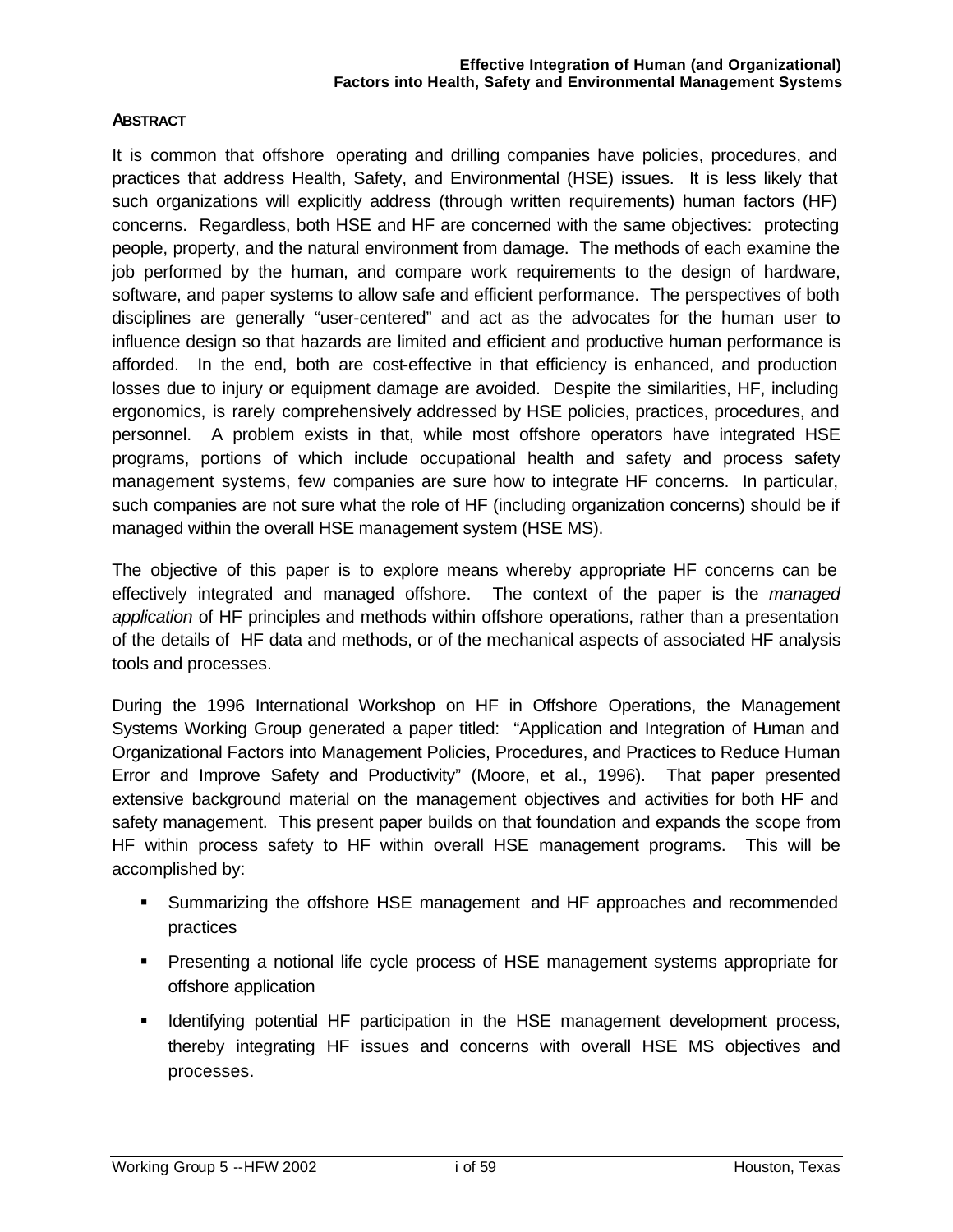## **DISCLAIMER**

This document is disseminated under the sponsorship of the Human Factors Workshop in the interest of information exchange. The Workshop assumes no liability for its contents or use thereof. The Workshop does not endorse products or manufacturers. Trade or manufacturers' names appear herein solely because they are considered essential to the object of this report. This report does not constitute a standard, specification, or regulation.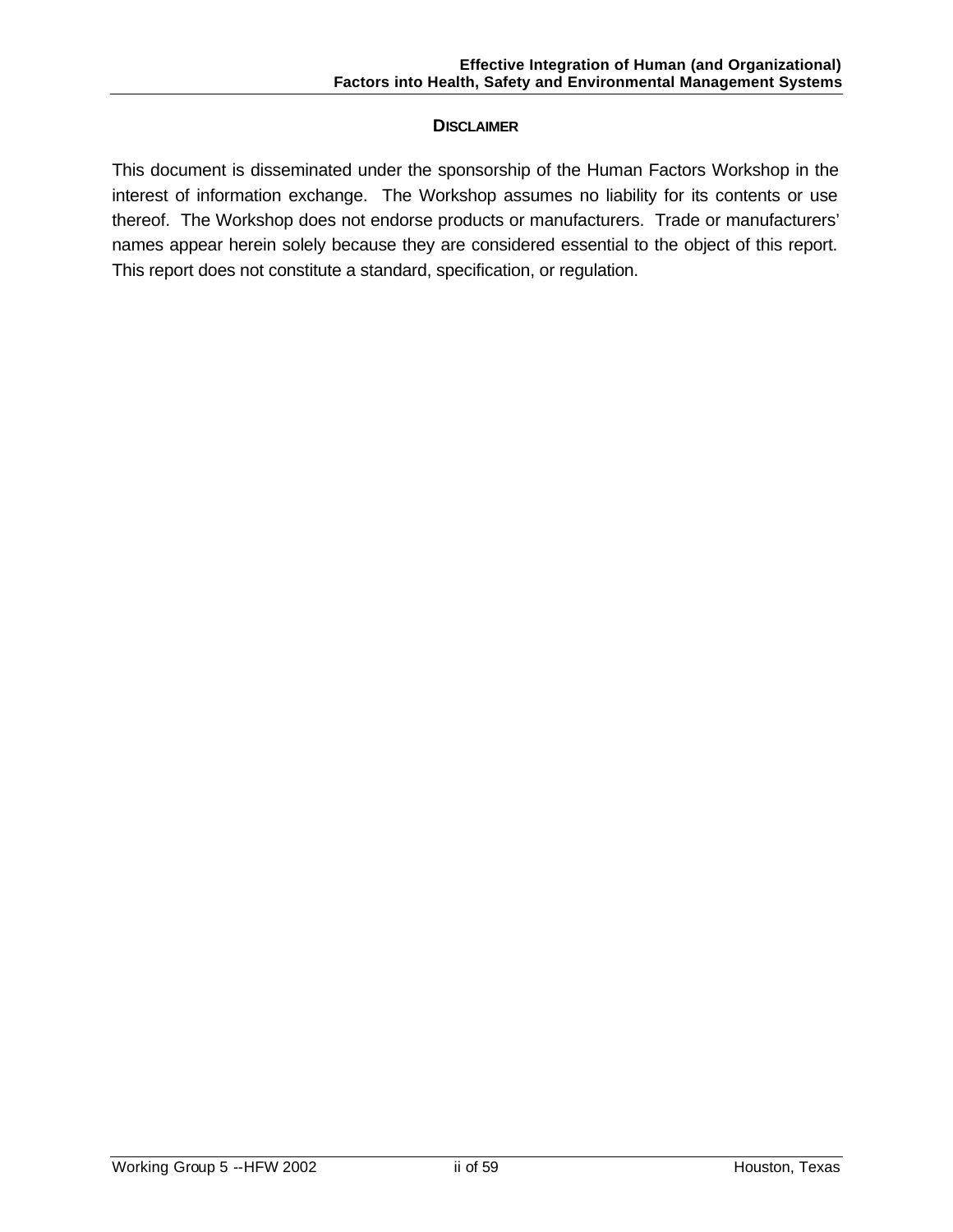## **TABLE OF CONTENTS**

## **PAGE**

**PAGE**

| 1.0 |     |  |  |
|-----|-----|--|--|
|     | 1.1 |  |  |
|     | 12  |  |  |
| 2.0 |     |  |  |
|     | 2.1 |  |  |
| 3.0 |     |  |  |
| 4.0 |     |  |  |

## **LIST OF TABLES**

# Table 1. Thrusts of Historic OHSMS and PSMS ...................................................................... 2 Table 2. E&P Forum HSE MS Elements ................................................................................ 11 Table 3. Role of HF in each E&P HSE MS Element .............................................................. 13 Table 4. Leadership and Commitment.................................................................................... 15 Table 5. Policy & Strategic Objectives.................................................................................... 17 Table 6. Organization, Resources and Documentation ......................................................... 20 Table 7. Evaluation and Risk Management............................................................................ 30 Table 8. Planning .................................................................................................................... 36 Table 9. Implementation and Monitoring ................................................................................ 44 Table 10. Auditing and Reviewing ............................................................................................ 50

## **LIST OF FIGURES**

## **PAGE**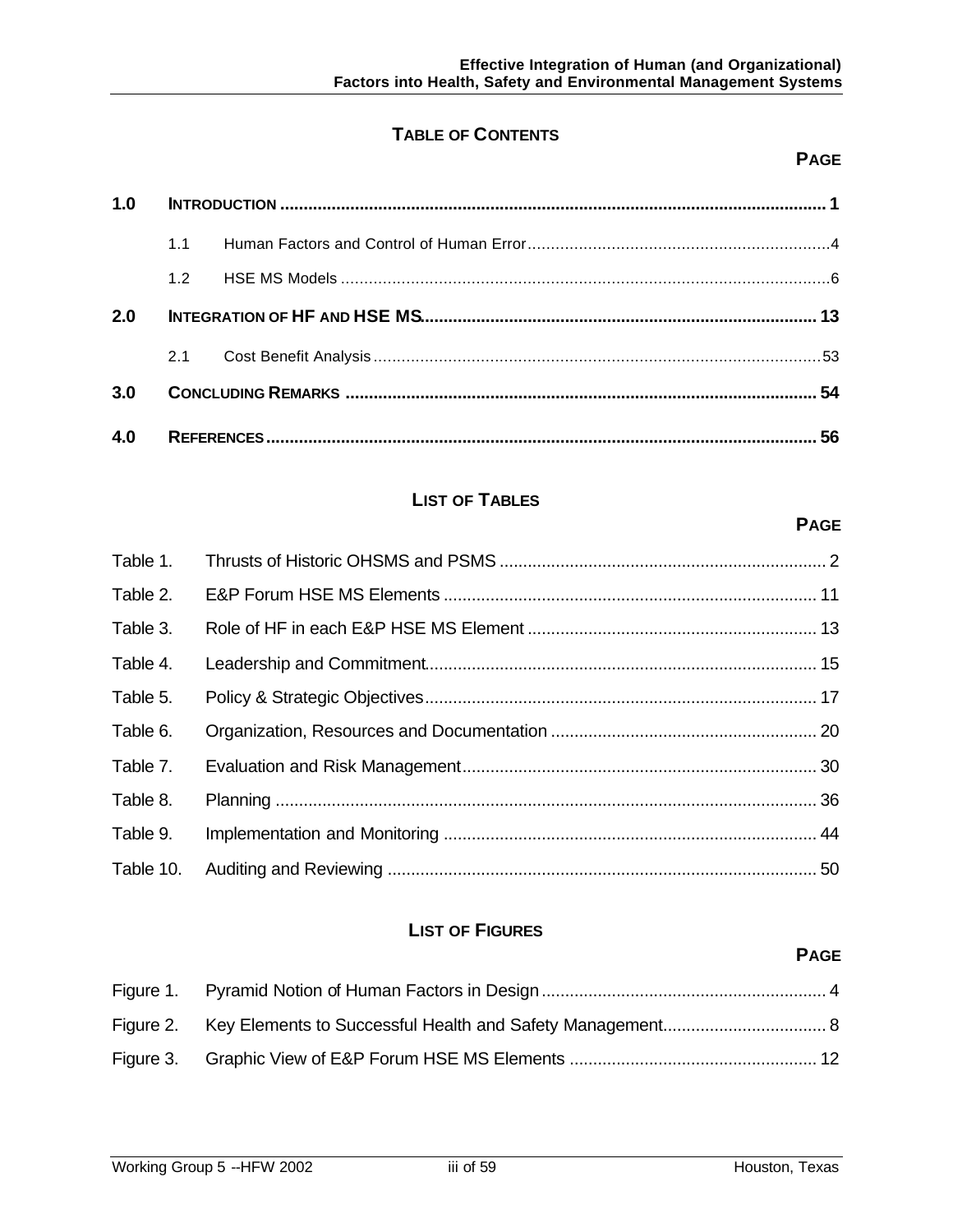## *1.0 INTRODUCTION*

As defined by the International Association of Oil and Gas Producers:

HF is the interaction of individuals with each other, with facilities and equipment, and with management systems. This interaction is influenced by both the working environment and the culture of the people involved. What may be a good system of work in one part of a organization may not be found in a region where the culturally driven attitude to risk taking may be significantly different. (International Association of Oil and Gas Producers, 2002).

Many industries, their related professional societies, or national governments, have recognized the importance of an effective HSE management system and so have developed their own HSE MS guidance tools to match the unique needs of their applications. Recent well known and widely used industrial HSE MS guidelines include:

- The American Petroleum Institute's (API) generated RP 75, *Recommended Practice for Development of a Safety and Environmental Management Program for Outer Continental Shelf Operations and Facilities*.
- The American Institute of Chemical Engineers (AIChE) Center for Chemical Process Safety (CCPS) has generated *Guidelines for Auditing Process Safety Management Systems*.
- The Health and Safety Executive's Publication, HS(G)65, of the UK: *Successful Health and Safety Management*, has significantly altered thinking on occupational health and safety management in many organizations.
- British Standard 8800, *Guide to Occupational Health and Safety Management Systems*, has been developed to improve occupational health and safety management by integrating it other aspects business management.
- International Maritime Organization's International Code*, International Management for Safe Operation of Ships and for Pollution Prevention* (the "ISM Code") for the shipping industry.
- E&P Forum for *Guidelines Development and Application of Health, Safety, and Environmental Management Systems.* (Note: the E&P Forum is now known as the International Assocation of Oil and Gas Producers or OGP).
- OSHA 1910.119, *Process Safety Management of Highly Hazardous Chemicals*
- UK HSE's PFEER, *Prevention of Fire and Explosion and Emergency Response on Offshore Installations.*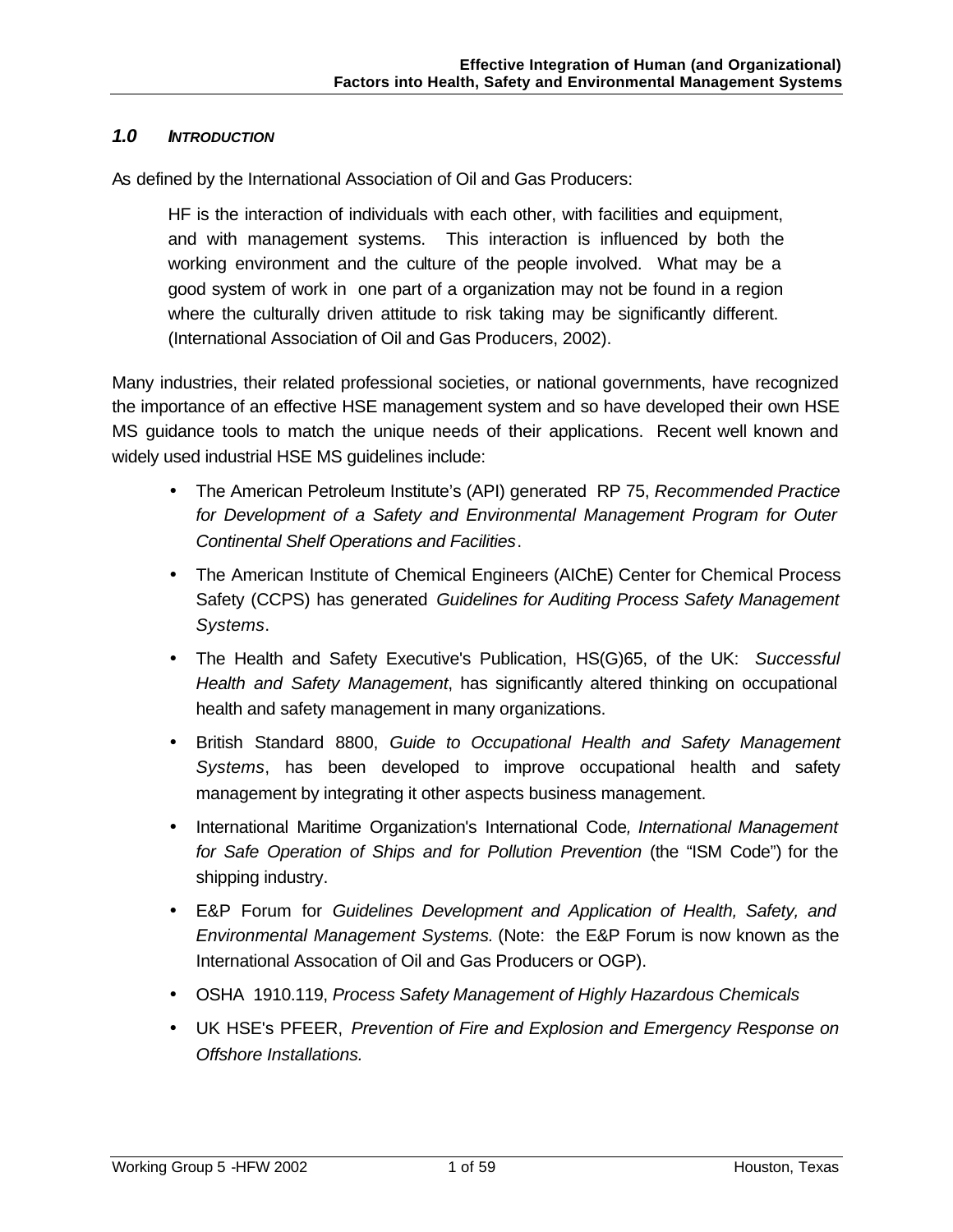- UK HSE's *Design Safety: Measurement of Performance and Organizational Capability*.
- The *Occupation Health and Safety Assessment Series* (OHSAS) 18001:1999 was developed to enable organizations to control health and safety risks.
- OHSAS 18002:2000 is *the Occupational Health and Safety Management Systems-Guidelines for the implementation of OHSAS 18001*.

All of the safety management guidelines mentioned above are set forth to assist organizations in creating their own HSE MS. Even those guidelines set as regulation, like OSHA 1910.119, and HSE's *Prevention of Fire and Explosion and Emergency Response* (PFEER), or those which are industry recommended practices, like API RP 75, have as their basis a need for organizations to create their own systems of safety management. Compliance to this guidance can only be proven through performance since none of these documents were created to be prescriptive in nature. Each relies on a company to set its own policies and objectives within the guidance framework. The organization is then expected to control its unique hazards and the possible effects of those hazards via its systems of work, auditing, policies, and practices.

The introduction of management philosophies has significantly changed the offshore industry view of controlling processes and improving quality, health, safety, environmental, and operational performance. Historically, the philosophy of *process* safety management (PSM) has been to aid in identifying, evaluating, and reducing operational risks -- with emphasis placed on the prevention and/or mitigation of uncontrolled flammable, explosive, and toxic releases. In this view, distinctions are made between *occupational health and safety (OHS) risks*, on one hand, and *process safety risk* on the other. Table 1, below, summarizes the safety distinctions between these approaches.

| <b>OHSMS Thrusts</b>                           | <b>Process SMS Thrusts</b>                             |
|------------------------------------------------|--------------------------------------------------------|
| Biomechanical analyses (lifting, etc)          | Failure mode analysis (primarily hardware)             |
| Ergonomic safety (repetitive stress<br>injury) | Emergency planning                                     |
| Behavior based safety (personnel)              | Industrial process surveillance (system<br>monitoring) |
| Mechanical safety (crushing wounds,<br>etc.)   | Fire, explosion, toxic release control                 |
| Electrical safety (electrocution)              | Human error                                            |
| Health hazards (toxins, poisons, etc)          | Environment spill, effluent control and cleanup        |

**Table 1. Thrusts of Historic OHSMS and PSMS**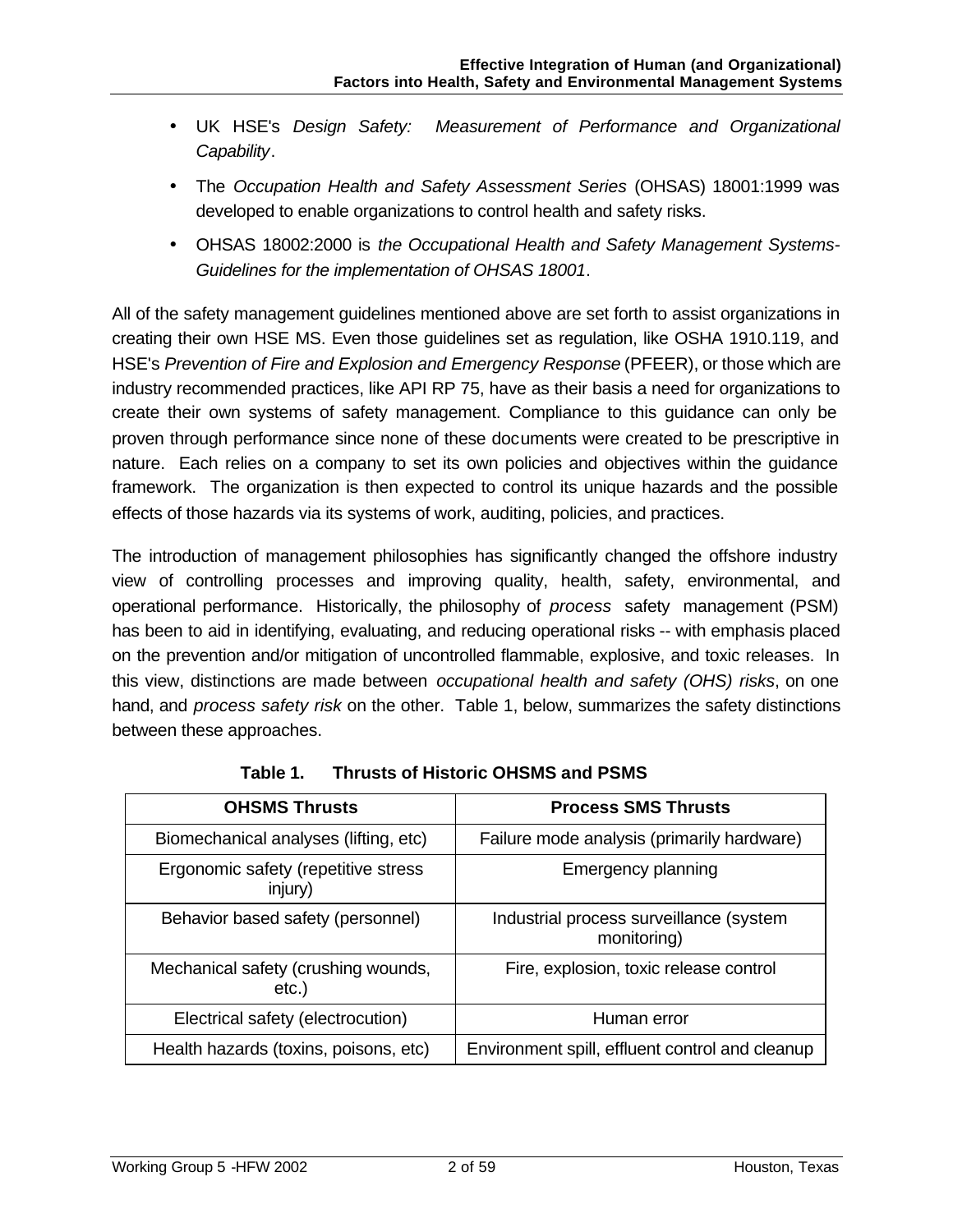There has been little interaction between these safety efforts, since OHS generally came under the purview of occupational health and safety departments, while PSMS was a responsibility of engineering departments. Further, environmental safety is often a separate organizational entity, responding to environmental protection initiatives. These organizational distinctions are unfortunate since the objectives and processes are highly similar. The overarching goal of an HSE MS should be to coordinate and integrate the activities of OHS, PSM, and environmental safety.

People within the offshore industry recognize this, as there is growing consensus of the need to identify, evaluate, and manage all forms of risks that lead to or contribute to the majority of offshore incidents. Indeed, many organizations have expanded the scope of the "safety" department to include all aspects of health, safety, and environment. This is often reflected in these now being called the HSE department (McCafferty and Baker, 2002).

Accidents, such as Piper Alpha, Flixborough, Three Mile Island, Bhopal, and Chernobyl have emphasized to all heavy industry that there are factors beyond engineering that can influence whether an accident occurs and the extent of damage from the accident. It has also been recognized that focusing only on engineering controls or technological improvements do not prove adequate nor result in the desired reduction in the probability of such events. As a result, the current view to hazard control is that hazards should be managed by the following approaches, in order of priority (modified from API RP 75):

- Elimination eliminate the hazard or the task, if possible.
- Substitution substitute a less hazardous material, energy source or task.
- Engineering Controls use measures to restrict access to or contain the hazard.
- Administrative Controls use measures to remind workers of the hazards.
- Personal Protective Equipment use PPE to reduce the exposure to workers.

In all cases above, HF can and should be considered in the design and implementation of these controls.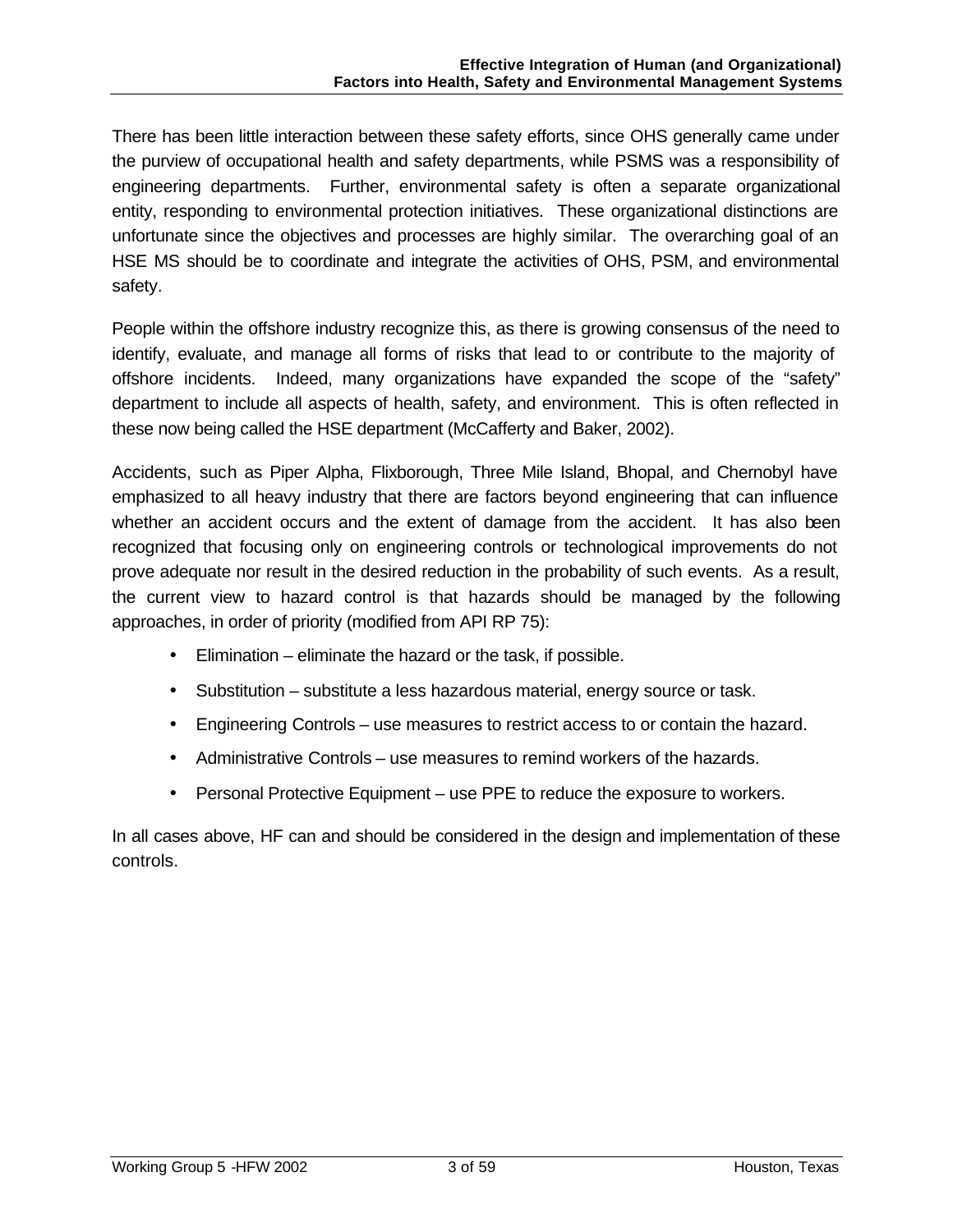## **1.1 Human Factors and Control of Human Error**

**Personnel Selection Environmental Control Workplace Design Management Commitment Training Job Aids** It is often noted that most accidents offshore are the result of human failings linked to ineffective management systems, and that as a part of risk management, organizations must create comprehensive schemes for managing HSE that include emphasis on human and organizational factors. It has become understood that satisfactory performance can only be achieved by positive management approaches. Such approaches should be used to guide facility design, human interface design, safety reviews, operations, staffing levels, modifications, maintenance, inspections, and the training of personnel. Many organizations have been attempting this, but are still unsure how HF is or can be effectively integrated into their approaches. Miller (1999) has proposed a model for integrating human factors and ergonomics concerns in systems design. He visualizes control of human error as a pyramid with six (variously) layers (approaches) to insulating offshore operations from incidents related to the occurrence of human error (see Figure 1). Review of Miller's figure reveals that management commitment forms the foundation of human factors in design and human error control.



Understanding that management commitment serves as the foundation to integrating HF approaches with HSE is necessary in order to lower risks and the number of HF related incidents. Nothing makes this clearer than the sheer number of conferences, symposia, and workshops where the topics of OHS, process safety, safety management, and HF and ergonomics are discussed in terms of their: (1) commonalties of objectives, methods, and processes, and (2) combined potential to influence offshore safety and environmental protection. The 1996 International Workshop on HF in Offshore Operations addressed this quite thoroughly, as the Management Systems Working Group generated a white paper, and several support papers, that developed and produced a foundation for a cohesive HSE MS incorporating all these elements. Numerous similar symposia, workshops, and conferences have occurred since the 1996 conference, and more are in the planning stage.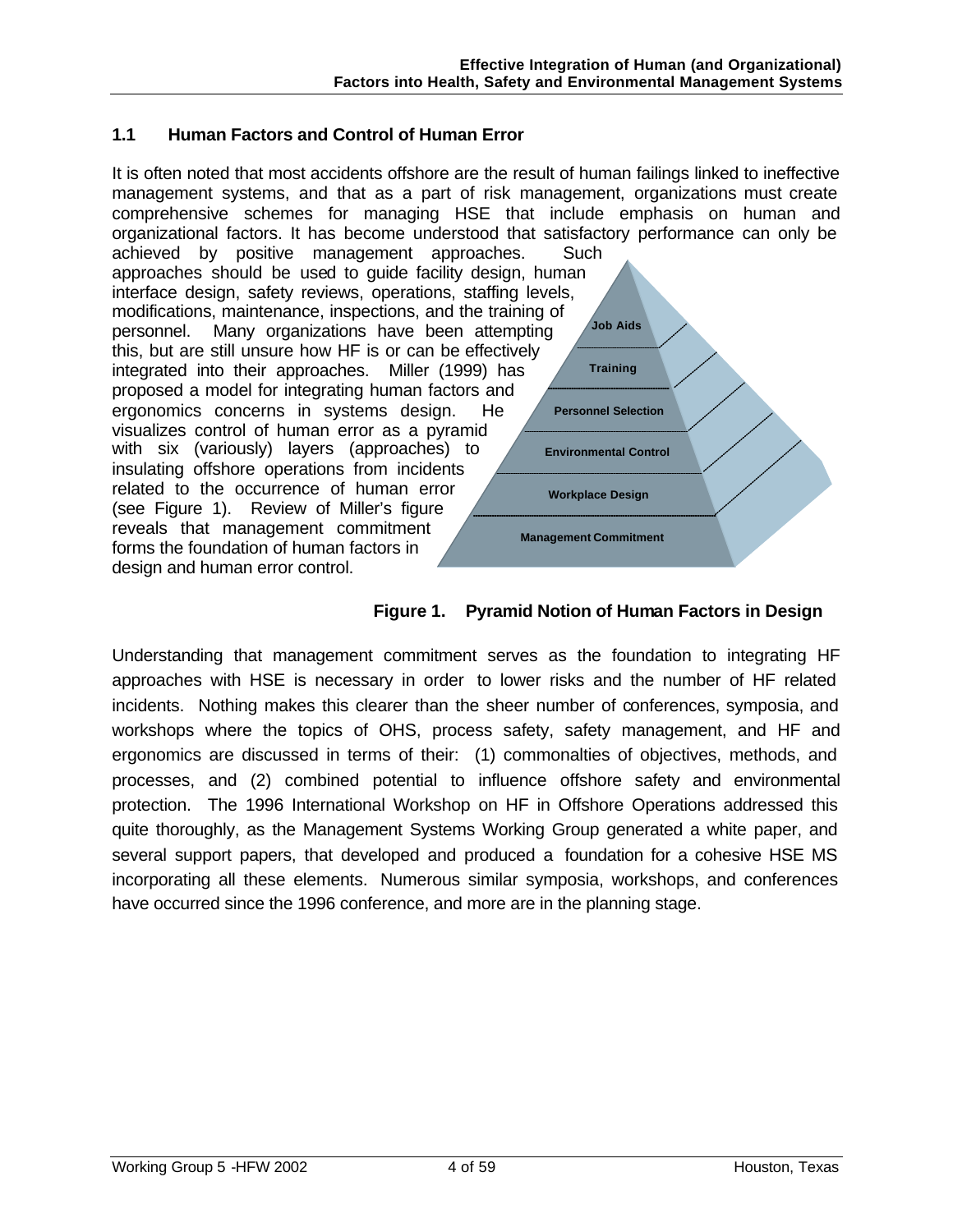The 1996 workshop presented the overall goals of an integrated HF and safety program, and discussed topics such as:

- Overall Management design
- Work processes
- Team development and organization
- Safety and environment protection policy
- Allocation of safety responsibility and authority
- Required resources and personnel
- Development of plans, procedures and documents requirements
- Discussion of shared analytic methods such as hazard analysis, risk analysis, root cause analysis, and human error analysis
- Control and management of change
- Personnel selection and training requirements
- Requirements and processes for continuous improvement.

Others have noted similar goals as being integral to achieving risk reduction through safety management. In their paper, "Incorporating HF into Formal Safety Assessment: The Offshore Safety Case," Bellamy and Geyer (1992) have defined safety management as the control of identifiable contributors to hazardous incidents and accidents. They state that the concept of control is central to safety management. The goal is to control hazardous processes and minimize the likelihood of loss of containment incidents and to establish mitigation systems to best control the consequences of such incidents where they occur. To accomplish this, it is necessary to assess and, where required, to alter the factors which shape those management processes that affect safety. According to Miller (1999), there are five basic approaches to control hazards. These are, in order of preference and effectiveness:

- 1. Generate designs that obviate risk
- 2. Provide physical guards or barriers to risks and hazards
- 3. Employ markings, placards, and labels to alert humans to the presence of a hazard
- 4. Train personnel to know, recognize, and avoid hazards or risky behavior.
- 5. Observe work behavior and provide feedback stressing problem identification and resolution.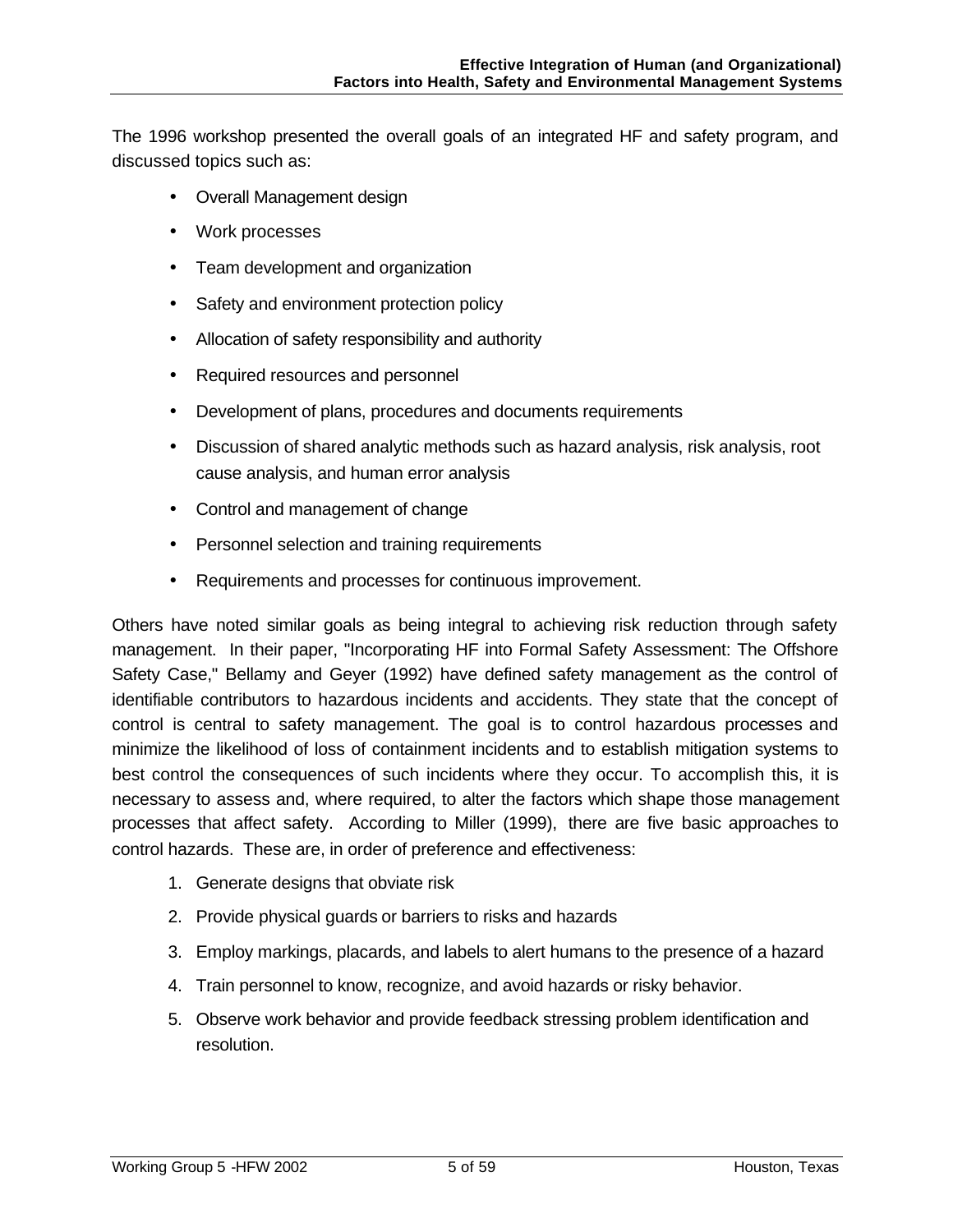## **1.2 HSE MS Models**

Internationally, industry and government agencies have accepted a model by which HSE MS can be organized for effectiveness. The philosophy of HSE MS is that organizations need to apply the management principles of planning, organizing, implementing, and evaluating to all aspects of HSE. Such efforts should be based on principles that aid in identifying, evaluating, and reducing risks with the particular emphasis being placed on the prevention and/or mitigation of uncontrolled and toxic releases.

A graphical representation of this model is presented in Figure 2, Key Elements to Successful Health and Safety Management. This model is adapted from the UK HSE's publication "Successful Health and Safety Management." By using this model, an organization develops a policy for HSE, creates an organization to implement the policy, develops plans for controlling the company's activities, and sets out standards by which performance can be measured. The model also has monitoring and auditing functions to measure performance and ensure that the needs for improvements are fed back into the organization.

Further detail on how an organization might meet the proposed model is presented in the publication "Management at Risk" published by the UK Atomic Energy Authority (1991). It is stated in this publication that "Corporate management must continually develop and maintain a Safety, Health, and Environmental Program culture by demonstrating conviction and commitment through certain activities." These activities include:

- **Setting out written policy describing:** 
	- objectives
	- standards
	- priorities
	- authorities
	- decision reference points
	- management and communication structures that allow policy to be implemented and performance to be monitored.
- **Implementing policy by** 
	- propagating and communicating policy
	- defining accountability
	- raising awareness and involvement of individuals
	- providing adequate resources
- ß Monitoring the performance of policy by
	- listening
	- taking proactive follow-up measures
	- eliminating deficiencies
	- taking initiatives (external auditing, training, analysis, assessment)
	- reviewing policy
	- rewarding good performance
	- auditing.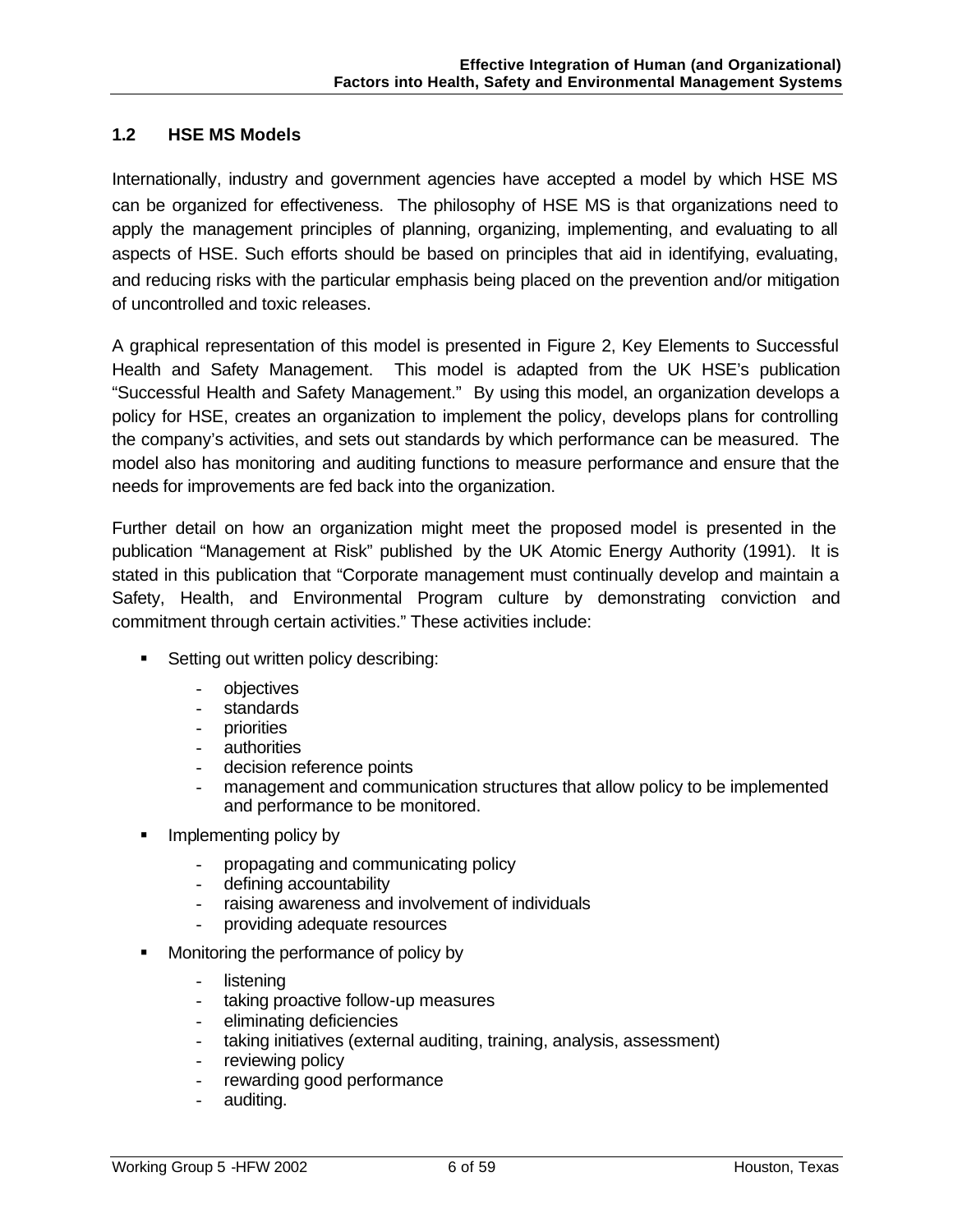A key aspect of HSE MS is the creation of metrics for measuring where HSE goals are being met, and whether those standards are meeting their intended goal of minimizing risk. The performance criteria are used to monitor, audit, and review the HSE standards. Throughout the application of HSE MS, it is important not only that monitoring, auditing, and reviews occur but also that modifications are made to the HSE MS when deficiencies are noted, or when information on new ways of making improvements become known. The HSE MS must remain a living system where continual improvement is established as an objective. HSE MS improvements go hand in hand with Total Quality Management efforts. An excellent reference for describing how to integrate quality with HSE Management is provided in "*Integrating Quality, Environmental, Health, and Safety Systems*" by McDonald, Mors, Phillips and Phillips (2001),

Just as the basic model of planning, organizing, implementing, and evaluating has been accepted by many organizations worldwide, it is agreed that successful application of the model depends on human activities, including:

| Decision making | Performance monitoring |
|-----------------|------------------------|
| Communicating   | Feedback               |

People within an organization will be responsible for making decisions about what framework is to be used for establishing an HSE MS for an organization, as well as determining how the framework can be explained to others and how success or failure will be monitored. Taking a deeper look at HF within HSE MS, another goal of management is to reduce the potential for human errors, as well as to reduce equipment or system failures. Accordingly, Bellamy and Geyer (1992) have suggested the HF objectives presented in Figure 2 should exist within HSE MS.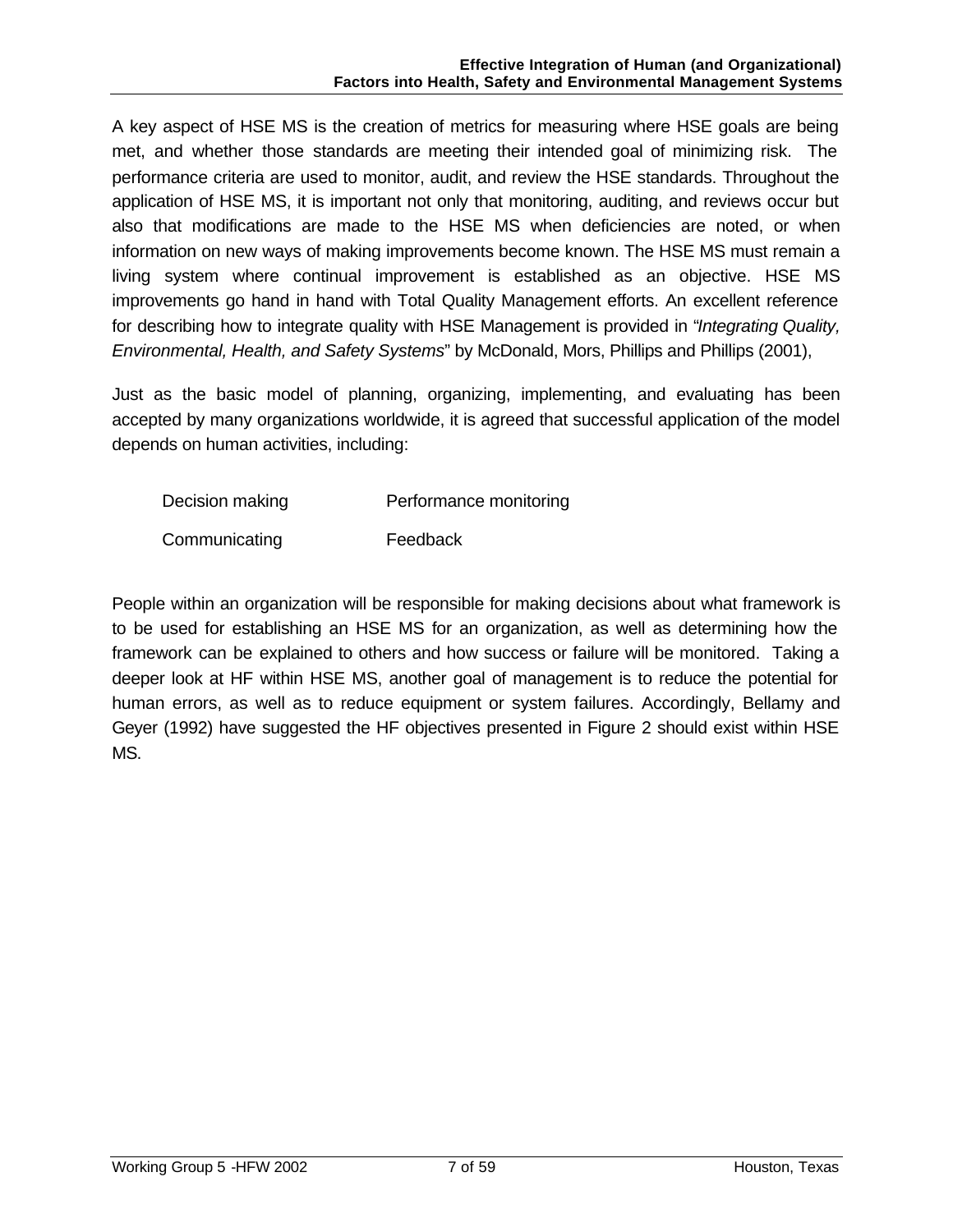

**Figure 2. Key Elements to Successful Health and Safety Management**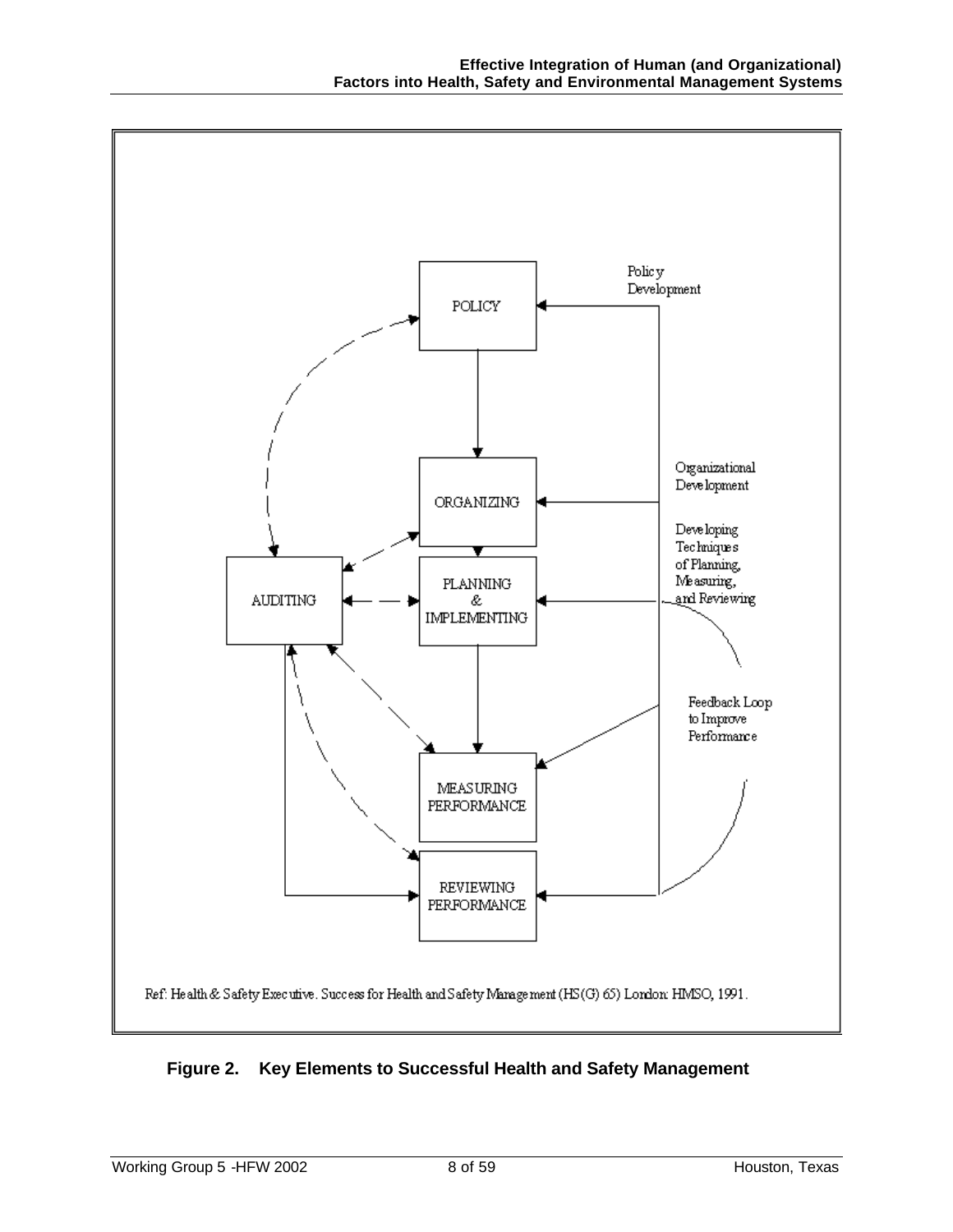The objectives of this approach are:

- To provide personnel with
	- a design that they do not have to fight
	- procedures which are not bureaucratically cumbersome, difficult to perform, or hazardous
	- necessary and unambiguous information
	- a working environment conducive to minimizing stress and discomfort.
- To select and train personnel such that their knowledge and skills are appropriate to the tasks which they have to perform, and to maximize personnel performance capabilities.
- To motivate people to perform safely and minimize pressure to do otherwise.
- To monitor performance, identify deviations from safety standards and to eliminate conditions conducive to error or procedure violations.

The Cullen Report (1990), which followed the Piper Alpha accident, identifies topics considered integral to an HSE MS. A significant conclusion was that a defective management system was the major issues. Specific factors mentioned by Cullen include:

- Organizational Structure
- Management personnel standards
- Training for operations and emergencies
- Safety assessments
- Design procedures
- Procedures for operations, maintenance, modifications, and emergencies
- Management of safety by contractors
- The involvement of the work force in safety
- Accident and incident reporting, investigation, and follow-up
- Monitoring and auditing of the operation of the system
- Systematic re-appraisal of the system in light of the experience of the operator and the industry.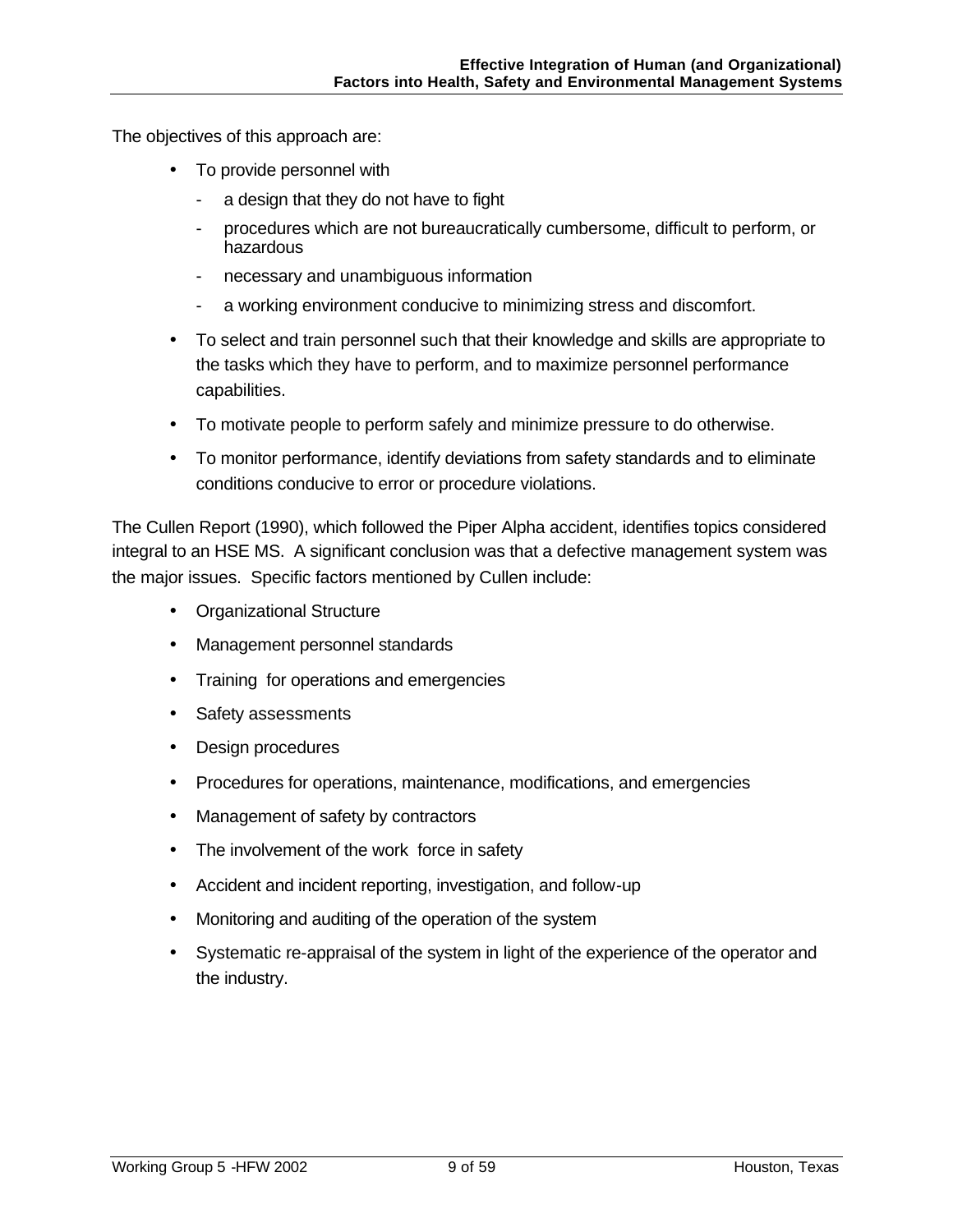Most organizations also agree that to assess HSE MS, an auditing approach should be used. This allows a way for different elements or factors to be quantified. Such quantification allows benchmarking, and thus a means for measuring performance and determining whether improvement is occurring. Some of the first people to suggest the use of some type of auditing scheme for evaluating safety management include Frank Bird (see Bird & Germain, 1985) and Dan Petersen (Petersen, 1982). The International Safety Rating System, ISRS, (Bird & Germain, 1985) has been developed as an auditing technique to provide a score on the quality of safety management. Petersen outlined accident causation models and mechanisms for system failures as well as assessment schemes for determining the quality of a company's safety management scheme in his book "Human Error Reduction and Safety Management" published in 1982. A third evaluation technique is the Instantaneous Fractional Annual Loss, IFAC, technique. It has been developed to indicate where there may be potential losses that could be attributable to safety management effectiveness (Whitehouse, 1987).

Other examples of SMS auditing approaches similar to those suggested by Bird, Petersen and Whitehouse include the following:

- The HSE safety auditing scheme (1985)
- Chemical Industries Auditing scheme (1977)
- DNV Technica's MANAGER Technique (Pitblado, et al. 1990)
- The Management Factor Technique (Powell & Canter, 1985)
- OSART programme (Bliselius & Franzen, 1985, Rosen 1988)
- OGP's Checklist for an Audit of Safety Management (1990)
- ABS Guide for Marine Safety, Quality and Environmental Management (April 2001).

A brief review of the elements of many of these techniques, as well as similar work by Boyen, Brandes, Burk & Burns (1987), Lees (1989) and Brian (1988) is provided in Harrison (1992). Further useful information about the origins of management system and the historical development of the associated concepts can be found in Bellamy & Geyer (1992).

From these early management systems, many industries or their related professional societies have developed their own guidance tools to match the unique needs of their applications. Given that different industries are served by different guidance and models, for the purposes of this paper, the E&P Forum (OGP) *Guidelines for the Development and Application of Health, Safety and Environmental Management Systems* approach has been chosen to explain how HF integrates with HSE MS. This model was chosen because it is an internationally accepted HSE MS approach for use by companies with offshore facilities. It combines the thought processes of both occupational health and safety (OHS) as well as process safety management (PSM) systems thinking.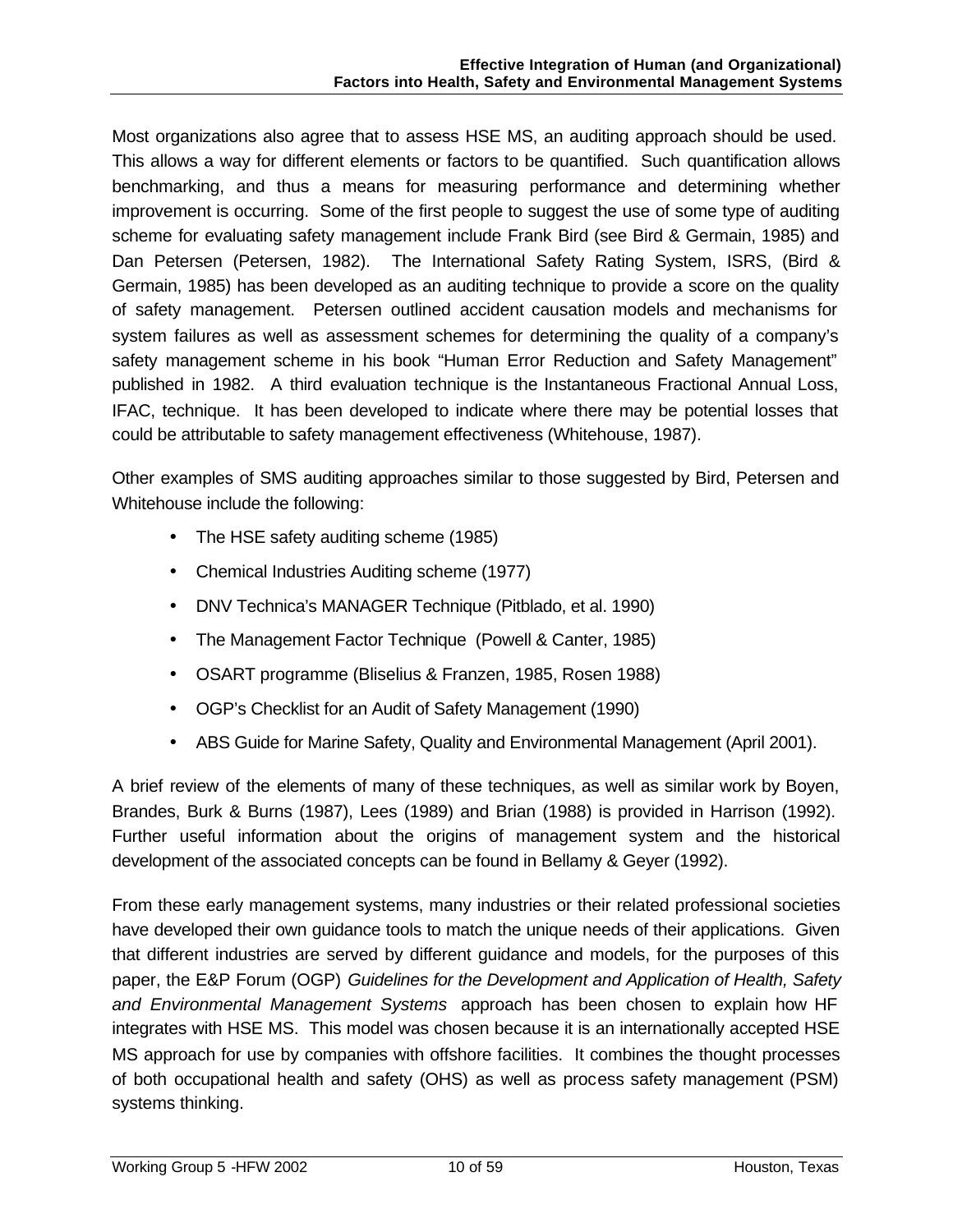According to the original document, the E&P Forum Guidelines for the Development and Application of Health, Safety and Environmental Managements Systems (1994) were developed to:

- Cover relevant HSE issues in a single document
- Be relevant to the activities of the E&P industry worldwide
- Be sufficiently generic to be adaptable to different companies and their cultures
- Recognize and be applicable to, the role of contractors and subcontractors
- Facilitate operation within the framework of statutory requirements
- Facilitate evaluation of operations to an international standard(s) as appropriate.

The Guidelines describe the main elements necessary to develop, implement and maintain an HSE MS. The detailed guidance can be obtained from the International Oil and Gas Producers website at www.ogp.org.uk. The elements, and a brief description of each, within the E&P Forum HSE MS are as presented in Table 2.

| <b>HSEMS Element</b>                         | <b>Descriptions</b>                                                                                                              |  |  |
|----------------------------------------------|----------------------------------------------------------------------------------------------------------------------------------|--|--|
| Leadership and Commitment                    | Top-down commitment and company culture, essential to the<br>success of the system                                               |  |  |
| Policy and Strategic Objectives              | Corporate Intentions, principles of action and aspirations with<br>regards to HSE                                                |  |  |
| Organization, Resources and<br>Documentation | Organization of people, resources and documentation for sound<br>HSE performance                                                 |  |  |
| Evaluation and Risk<br>Management            | Identification and evaluation of HSE risks, for activities, products<br>and services, and development of risk reduction measures |  |  |
| Planning                                     | Planning the conduct of work activities, including planning for<br>changes and emergency response                                |  |  |
| Implementation and Monitoring                | Performance and monitoring of activities and how corrective<br>action is to be taken when necessary                              |  |  |
| Auditing and Reviewing.                      | Periodic assessments of system performance, effectiveness and<br>fundamental suitability.                                        |  |  |

**Table 2. E&P Forum HSE MS Elements**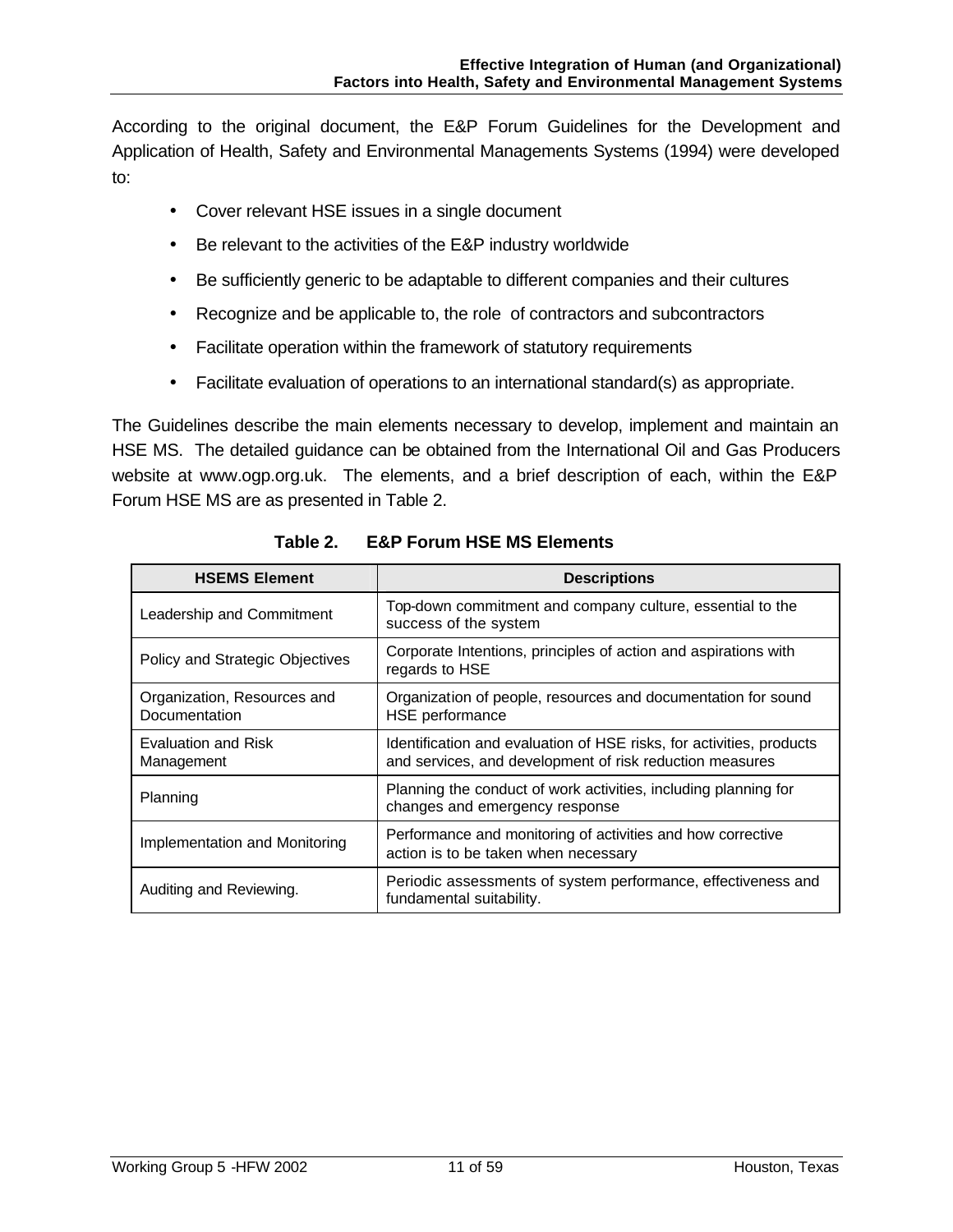The material above taken verbatim from the E&P Forum Guidelines document (1994).

The elements of the E&P Forum HSE MS model are very similar to the concepts of developing policy, organizing, planning and implementing; measuring and reviewing performance and auditing put forward in numerous OHS, SMS and TQM documents. This similarity further encouraged the authors to adopt the E&P Forum Model as a template for outlining the role of HF within HSE.

The graphical representation of the E&P Forum HSE MS is given is the Figure 3.



**Figure 3. Graphic View of E&P Forum HSE MS Elements**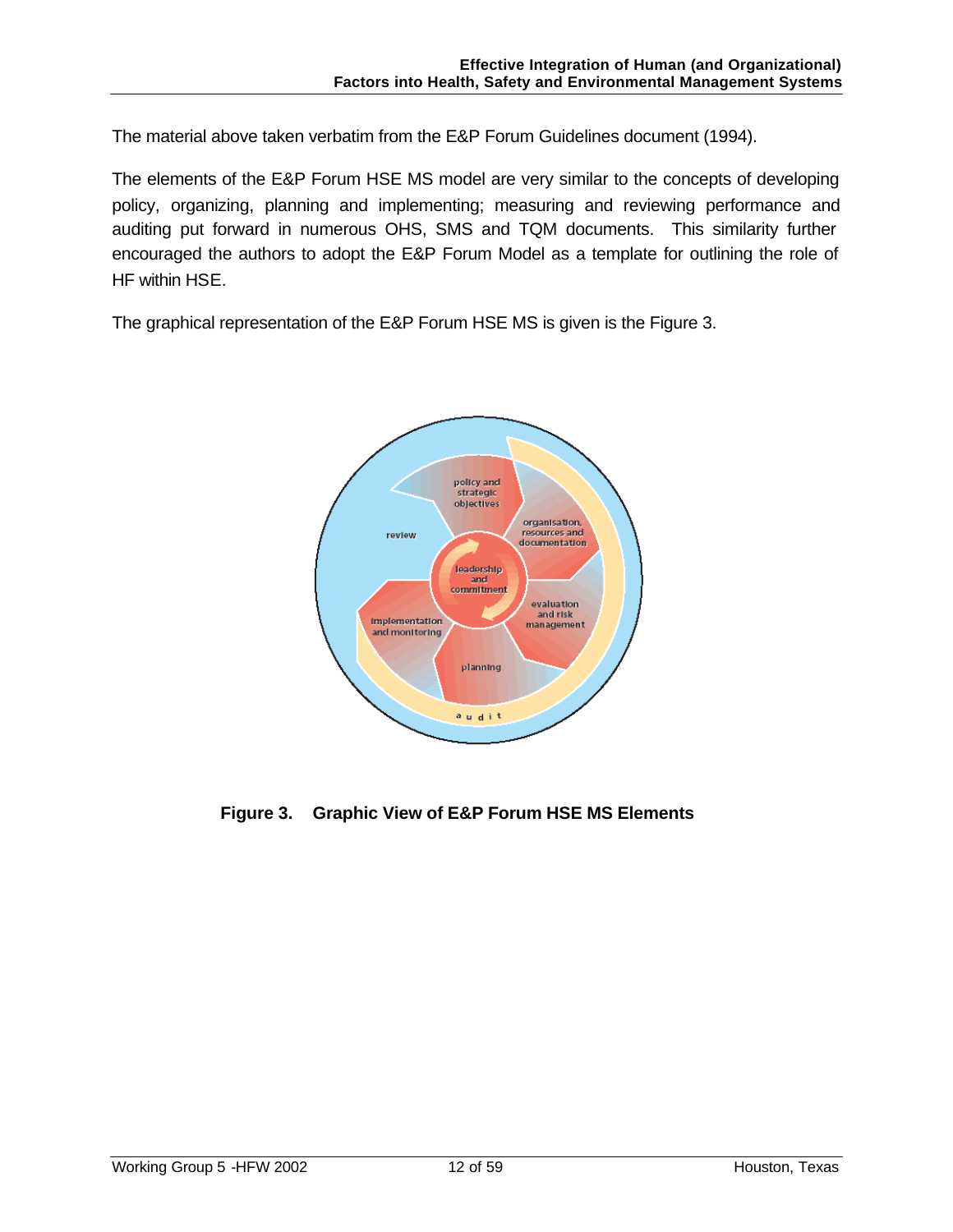## *2.0 INTEGRATION OF HF AND HSE MS*

This paper introduces a notional life cycle process of HSE MS (see Figure 3) as presented in the E&P Forum Guidelines and then explains how HF principles and activities would integrate within that framework. Brief descriptions of the role of HF in each E&P HSE MS element are presented in Table 3:

| <b>HSEMS Element</b>                         | <b>HF Role</b>                                                                                                                                                                                                                                                                                                                                                                                                                                                     |
|----------------------------------------------|--------------------------------------------------------------------------------------------------------------------------------------------------------------------------------------------------------------------------------------------------------------------------------------------------------------------------------------------------------------------------------------------------------------------------------------------------------------------|
| Leadership and Commitment                    | The most important factor for the successful integration<br>of HF within HSE MS is management leadership and<br>commitment. It is through management declaring that<br>integrating HF is an organizational goal and by<br>providing the necessary resources for integration that<br>success will occur. In addition, management must<br>determine roles, responsibilities, accountabilities, and<br>metrics in order that integration of HF in HSE takes<br>place. |
| Policy and Strategic Objectives              | Instilling Human (and Organizational) Factors<br>objectives, principles, and processes through written<br>policies and other high level documents with an HSE<br>MS system design is necessary. The requirement<br>associated with integrating HF as a part of HSE would<br>also be documented here.                                                                                                                                                               |
| Organization, Resources and<br>Documentation | Integrating HF principles within the HSE MS<br>organization structure, ensuring adequate resources for<br>HF will be provided and that HF requirements are<br>documented is another important aspect of HF<br>integration                                                                                                                                                                                                                                          |
| <b>Evaluation and Risk Management</b>        | Conducting ongoing assessments and measurements<br>of HF within management processes is necessary for<br>identifying, controlling, reducing the potential for human<br>errors and for eliminating or mitigating their<br>consequences.                                                                                                                                                                                                                             |
| Planning                                     | In order for systematic identification and evaluation of<br>human errors and their associated risks, human factors<br>activities must be planned.                                                                                                                                                                                                                                                                                                                  |
| Implementation and Monitoring                | Performing HF activities and monitoring HF functions<br>during application of management processes is<br>required to determine if efforts have been successful to<br>reduce risks.                                                                                                                                                                                                                                                                                 |
| Auditing and Reviewing.                      | Utilizing HF processes for review, monitoring, and<br>improvement of HSE MS is necessary to ensure<br>continuous improvement.                                                                                                                                                                                                                                                                                                                                      |

|  | Table 3. | Role of HF in each E&P HSE MS Element |
|--|----------|---------------------------------------|
|--|----------|---------------------------------------|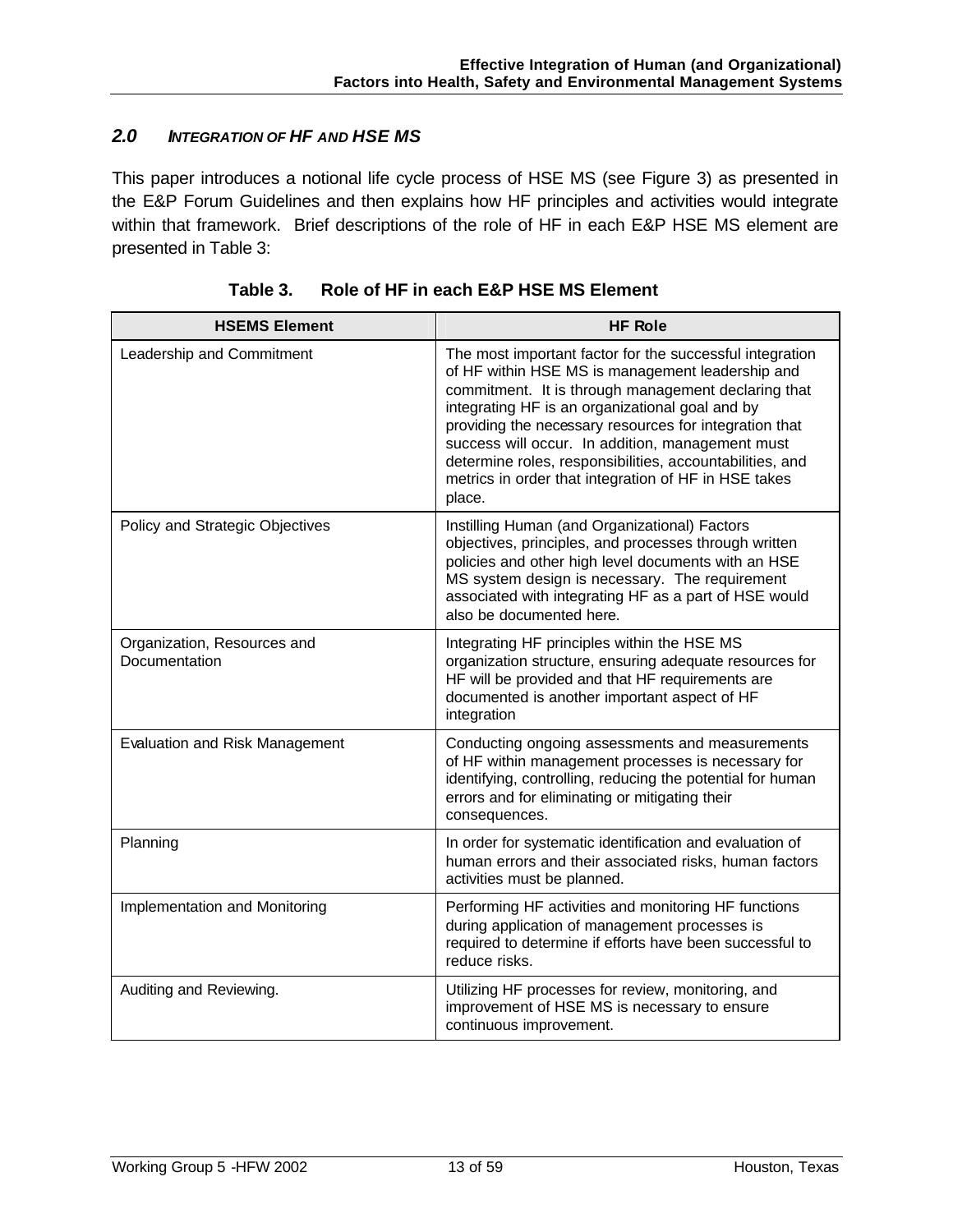The following tables discuss each of these major HSE MS elements in greater detail. For each HSEMS element, a table has been provided. Within each table, information from the E&P Guidelines is presented describing the intent of a particular HSE MS Element. The table is then sub-divided into sub-elements applicable to each HSE MS Element. For example, for the HSE MS Element of Policy and Strategic Objectives, the table is sub-divided into sections relating to the following:

- Policy Goals and Objectives
- Health, Safety and Environmental Policy
- Employee Participation.

For each sub-element, two questions relating to HF integration are posed, 1) How does Human Factors relate? And 2) What are the related Human Factors Tools/Activities? After such HF information is given, the final section of a table provides references for HF for the HSE MS element being discussed. The references are provided to allow the reader to seek additional information with regards to the integration of HF within particular HSE MS elements. The tables relating to how HF integrates within each E&P Forum HSE MS element are:

- Table 4, Leadership and Commitment
- Table 5, Policy and Strategic Objectives
- Table 6, Organization, Resources and Documentation
- Table 7, Evaluation and Risk Management
- Table 8, Planning
- Table 9, Implementation an Monitoring
- Table 10, Auditing and Reviewing.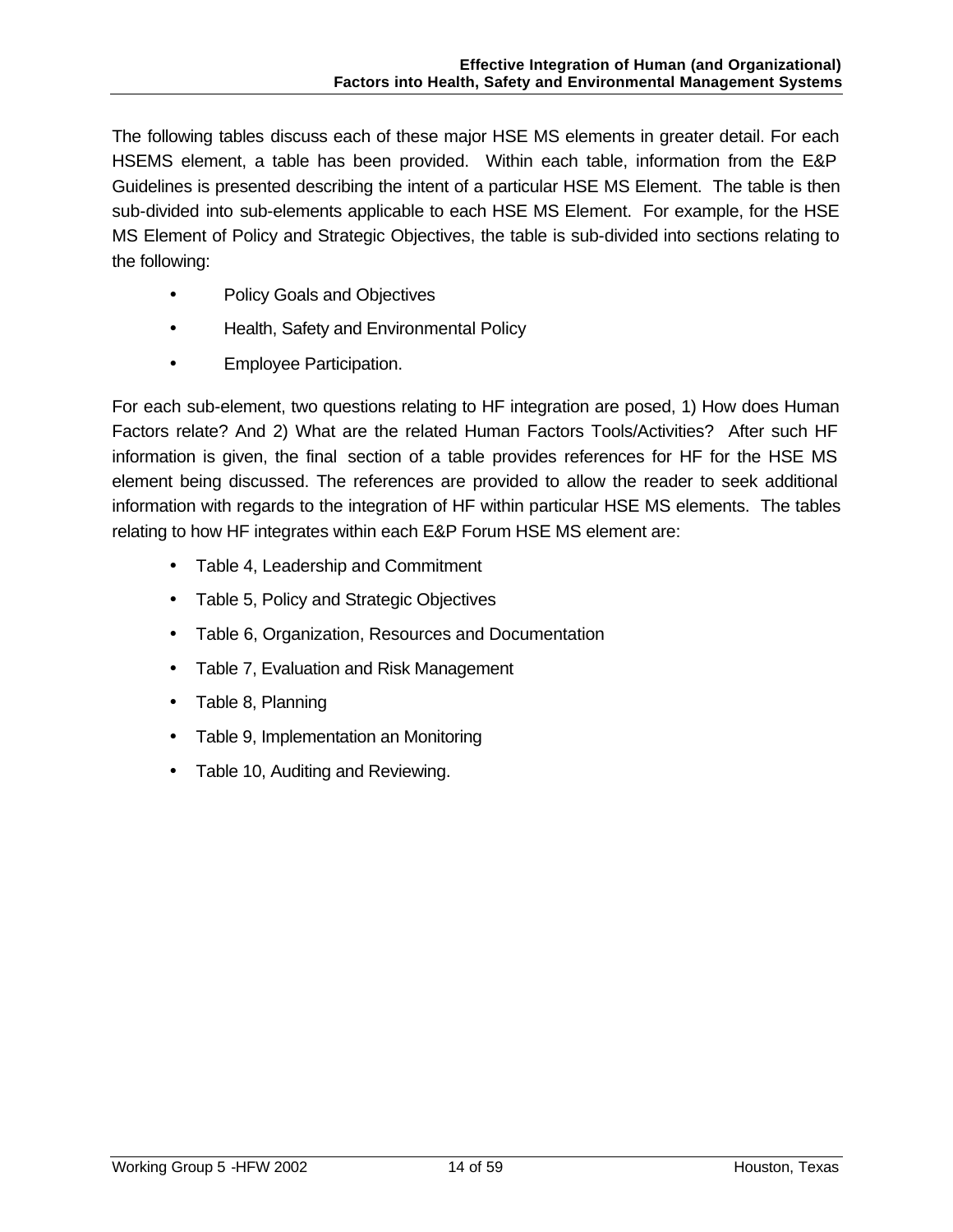#### **Table 4. Leadership and Commitment**

#### **1.0 Leadership and Commitment, what is it according to the E&P Forum?**

Senior management of the company should provide strong, visible leadership and commitment, and ensure that this commitment is translated into the necessary resources, to develop, operate and maintain the HSEMS and to attain the policy and strategic objectives. Management should ensure that full account is taken of HSE policy requirements and should provide support for local actions taken to protect health, safety and the environment.

The company should create and sustain a company culture that supports the HSEMS, based on:

- belief in the company's desire to improve HSE performance;
- motivation to improve personal HSE performance;
- acceptance of individual responsibility and accountability for HSE performance;
- participation and involvement at all levels in HSEMS development;
- commitment to an effective HSEMS.

Employees of both the company and its contractors should be involved in the creation and maintenance of such a supportive culture.

#### **1.1 HSE Vision and Mission**

## **a. How Does Human Factors Relate to HSE Vision and Mission?**

- Management influences safety culture (management/workforce attitudes) and attitudes about HFE integration and HFE integration into HSE including info engineering, design activities, incident investigation, management systems and procedures.
- Management has responsibility to encourage safe behavior/discourage unsafe behavior.
- It determines aims with regard to HFE in HSE.
- Company leadership sets Policy and Goals, including those for HFE including performance measures, reviewing corrective actions. It provides resources for implementing policy, plans, procedures, coaching with regards to HFE.
- Management requires management responsibility for HFE and reporting on issues regarding HSE, as well as, assigns a champion (at highest level) with HFE responsibilities.
- Management directs assessments to ensure the aim to integrate HFE into business practices is known throughout organization, and reviews results. The reviews include those related to audits, statistics, special study results.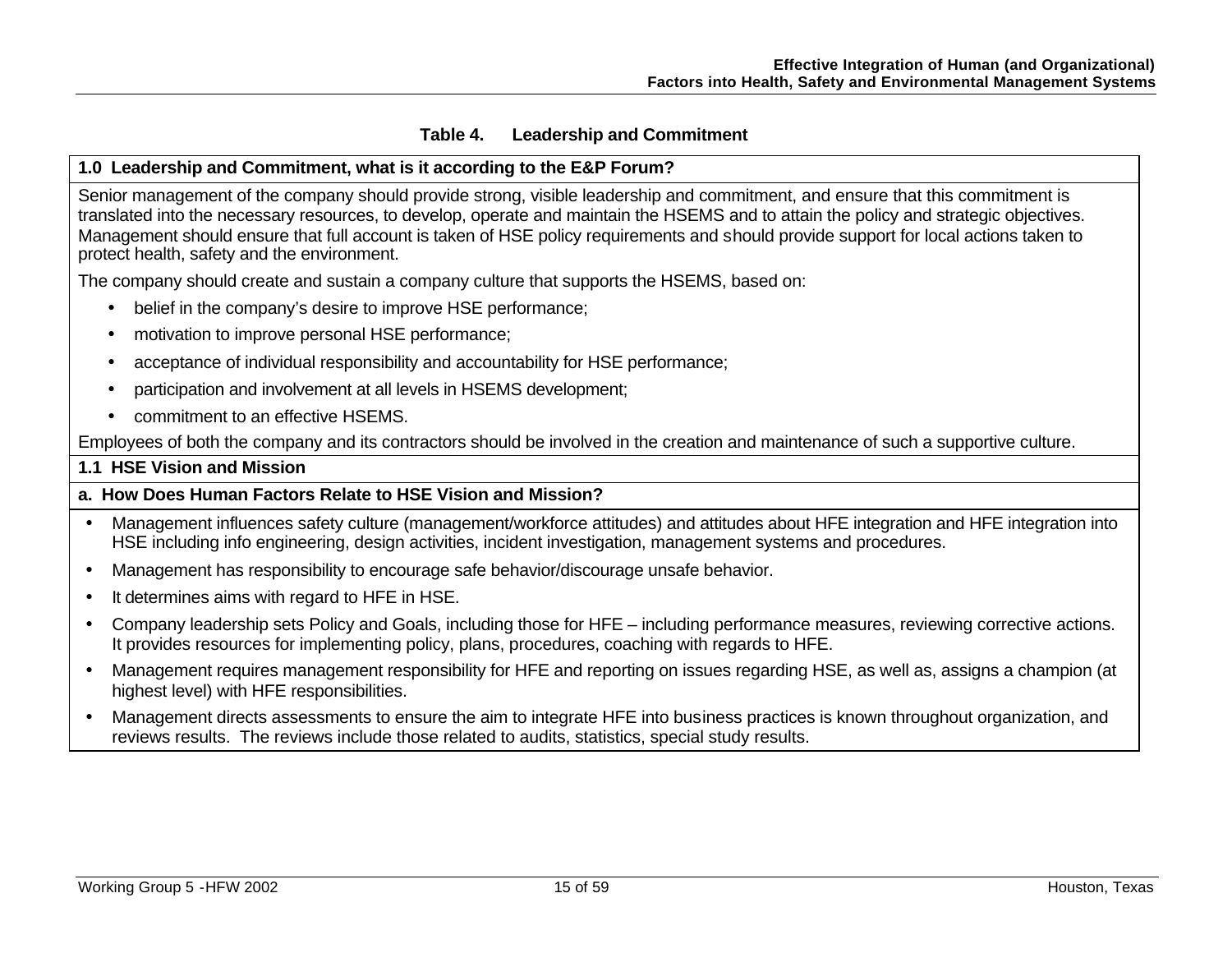| b. What are the related Human Factors Tools/Activities for HSE Vision and Mission? |                                                         |                                                         |  |  |  |
|------------------------------------------------------------------------------------|---------------------------------------------------------|---------------------------------------------------------|--|--|--|
| <b>Inputs</b>                                                                      | <b>HF Tools and Activities</b>                          | <b>HF Outputs</b>                                       |  |  |  |
| Company's motivation to integrate HFE<br>& HSE                                     | Needs Analysis for HFE in Company<br><b>HSE Program</b> | Listing of HFE elements to be integrated<br>٠<br>in HSE |  |  |  |
| Previous HSE audit results                                                         |                                                         | <b>Competent HFE resources</b><br>п                     |  |  |  |
| HFE values and principles                                                          |                                                         | Senior Management expectations                          |  |  |  |
| Principles of behavioral management                                                |                                                         | HFE integration Vision and Mission<br>п                 |  |  |  |
| Existing Senior Management leadership<br>and commitment to HSE                     |                                                         |                                                         |  |  |  |
| <b>Existing HSE Policies and Strategies</b>                                        |                                                         |                                                         |  |  |  |
| References for HF within Leadership & Commitment:                                  |                                                         |                                                         |  |  |  |
| Alexander & Pulat (1985)<br>Bird & Germain (1985)<br>$\bullet$                     |                                                         |                                                         |  |  |  |
| Chapanis (1996)<br>$\bullet$                                                       | Geller (1995)                                           |                                                         |  |  |  |
| Harrison (1992)<br>$\bullet$                                                       | <b>Krause (1997)</b>                                    |                                                         |  |  |  |
| Petersen (1982)<br>$\bullet$                                                       | Schwartz (Ed., 2000)                                    |                                                         |  |  |  |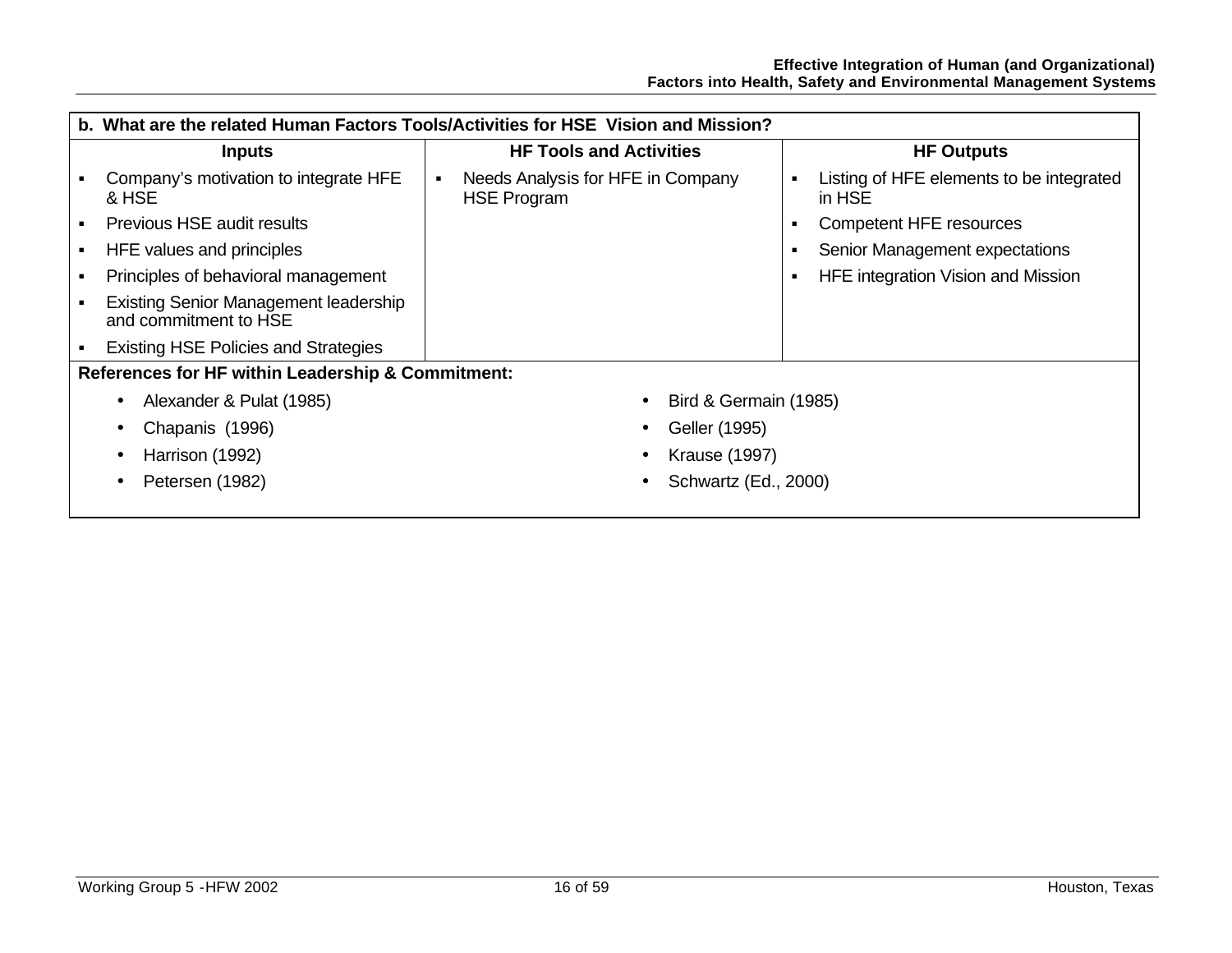## **Table 5. Policy & Strategic Objectives**

## **2.0 Policy & Strategic Objectives, what are they according to the E&P Forum?**

The company's management should define and document its HSE policies and strategic objectives and ensure that they:

- are consistent with those of any parent company;
- are relevant to its activities, products and services, and their effects on HSE;
- are consistent with the company's other policies;
- have equal importance with the company's other policies and objectives;
- are implemented and maintained at all organizational levels;
- are publicly available;
- commit the company to meet or exceed all relevant regulatory and
- legislative requirements;
- apply responsible standards of its own where laws and regulations do not exist;
- commit the company to reduce the risks and hazards to health, safety
- and the environment of its activities, products and services to levels which are as low as reasonably practicable;
- provide for the setting of HSE objectives that commit the company to
- continuous efforts to improve HSE performance.

The company should establish and periodically review strategic HSE objectives. Such objectives should be consistent with the company's policy and reflect the activities, relevant HSE hazards and effects, operational and business requirements, and the views of employees, contractors, customers and companies engaged in similar activities.

Sub-elements for Policy & Strategic Objectives include:

- Policy Goals and Objectives
- ß Health Safety and Environmental Policy
- **Employee Participation.**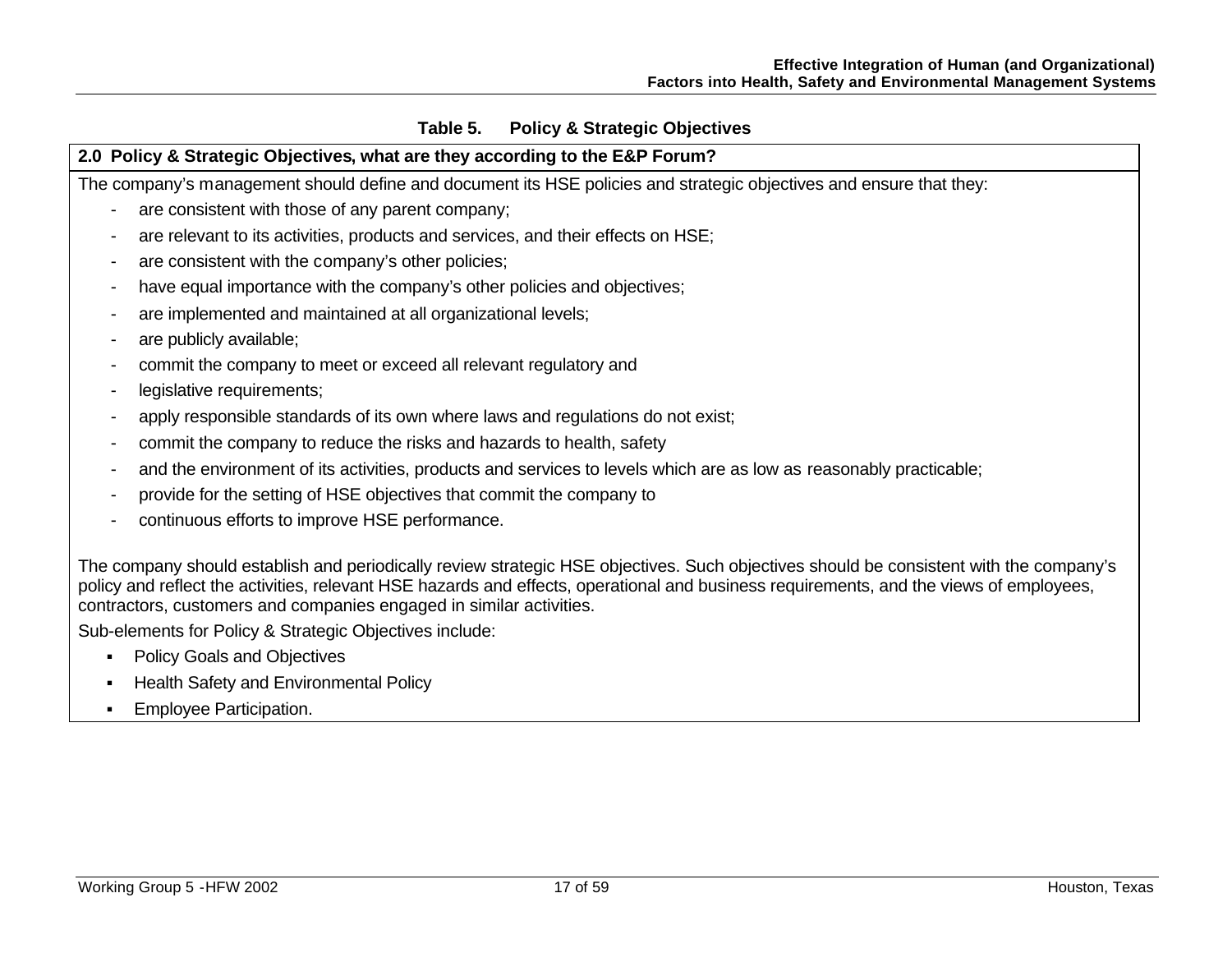| <b>Policy Goals and Objectives</b><br>2.1                                                                                   |                                                                                                          |                                                                                           |  |  |  |  |
|-----------------------------------------------------------------------------------------------------------------------------|----------------------------------------------------------------------------------------------------------|-------------------------------------------------------------------------------------------|--|--|--|--|
| a. How Does Human Factors Relate to Policy Goals and Objectives?                                                            |                                                                                                          |                                                                                           |  |  |  |  |
| $\bullet$                                                                                                                   | Clearly defined goals and objectives for HFE in HSE should be documented (for all workers and managers). |                                                                                           |  |  |  |  |
|                                                                                                                             | A policy is needed to set the tone, as well as, the requirement for integration of HFE.                  |                                                                                           |  |  |  |  |
|                                                                                                                             | The objectives of HFE, including performance criteria, should be documented.                             |                                                                                           |  |  |  |  |
|                                                                                                                             |                                                                                                          |                                                                                           |  |  |  |  |
|                                                                                                                             | b. What are the related Human Factors Tools/Activities for Policy Goals and Objectives?                  |                                                                                           |  |  |  |  |
| <b>Inputs</b>                                                                                                               | <b>HF Tools and Activities</b>                                                                           | <b>HF Outputs</b>                                                                         |  |  |  |  |
| <b>Existing HSE Policies and Strategies</b><br>٠                                                                            | Develop HFE integration Vision and                                                                       | Written HFE integration objectives<br>$\blacksquare$                                      |  |  |  |  |
| Previous HSE audit results<br>$\blacksquare$                                                                                | <b>Mission statements</b>                                                                                | High-level management/employee<br>$\blacksquare$                                          |  |  |  |  |
| HFE values and principles<br>٠                                                                                              | Provide operational definitions for HFE<br>$\blacksquare$<br>integration elements                        | expectations                                                                              |  |  |  |  |
| Human performance capabilities and                                                                                          |                                                                                                          | Human performance objectives<br>$\blacksquare$                                            |  |  |  |  |
| <b>limitations</b>                                                                                                          | Define HFE/HSE integrated elements<br>$\bullet$                                                          | HFE Implementation Plan (HFIP)<br>$\blacksquare$                                          |  |  |  |  |
| 2.2 Health, Safety and Environmental Policy                                                                                 |                                                                                                          |                                                                                           |  |  |  |  |
| a. How Does Human Factors Relate to Health, Safety and Environmental Policy?                                                |                                                                                                          |                                                                                           |  |  |  |  |
| Clearly defined goals for HFE in HSE should be documented (for all worker and managers) within the HSE Policy.<br>$\bullet$ |                                                                                                          |                                                                                           |  |  |  |  |
| These goals will set the tone for integration of HFE.                                                                       |                                                                                                          |                                                                                           |  |  |  |  |
|                                                                                                                             | b. What are the related Human Factors Tools/Activities for Health, Safety and Environmental Policy?      |                                                                                           |  |  |  |  |
| <b>Inputs</b>                                                                                                               | <b>HF Tools and Activities</b>                                                                           | <b>HF Outputs</b>                                                                         |  |  |  |  |
| <b>Existing HSE Policies and Strategies</b><br>٠                                                                            | Operational definitions for HFE                                                                          | Specific HFE expectations by<br>$\blacksquare$                                            |  |  |  |  |
| HFE Vision, Mission, and Objectives<br>٠                                                                                    | integration elements                                                                                     | management/employees                                                                      |  |  |  |  |
| HF values and principles<br>٠                                                                                               | Determine HFE/HSE integrated<br>elements                                                                 | Input into roles, responsibilities, and<br>$\blacksquare$<br>accountabilities for HFE/HSE |  |  |  |  |
| High-level personnel (management and<br>٠                                                                                   | Development of an HFE Implementation<br>$\blacksquare$                                                   | HFE performance goals and measures<br>٠                                                   |  |  |  |  |
| employee) expectations                                                                                                      | Plan                                                                                                     | Credentials and Certification Information<br>$\blacksquare$                               |  |  |  |  |
| Company's desire and motivation to<br>$\blacksquare$<br>incorporate HFE into HSE                                            | Ergonomics/human factors engineering                                                                     | for HFE Personnel                                                                         |  |  |  |  |
|                                                                                                                             | principles                                                                                               |                                                                                           |  |  |  |  |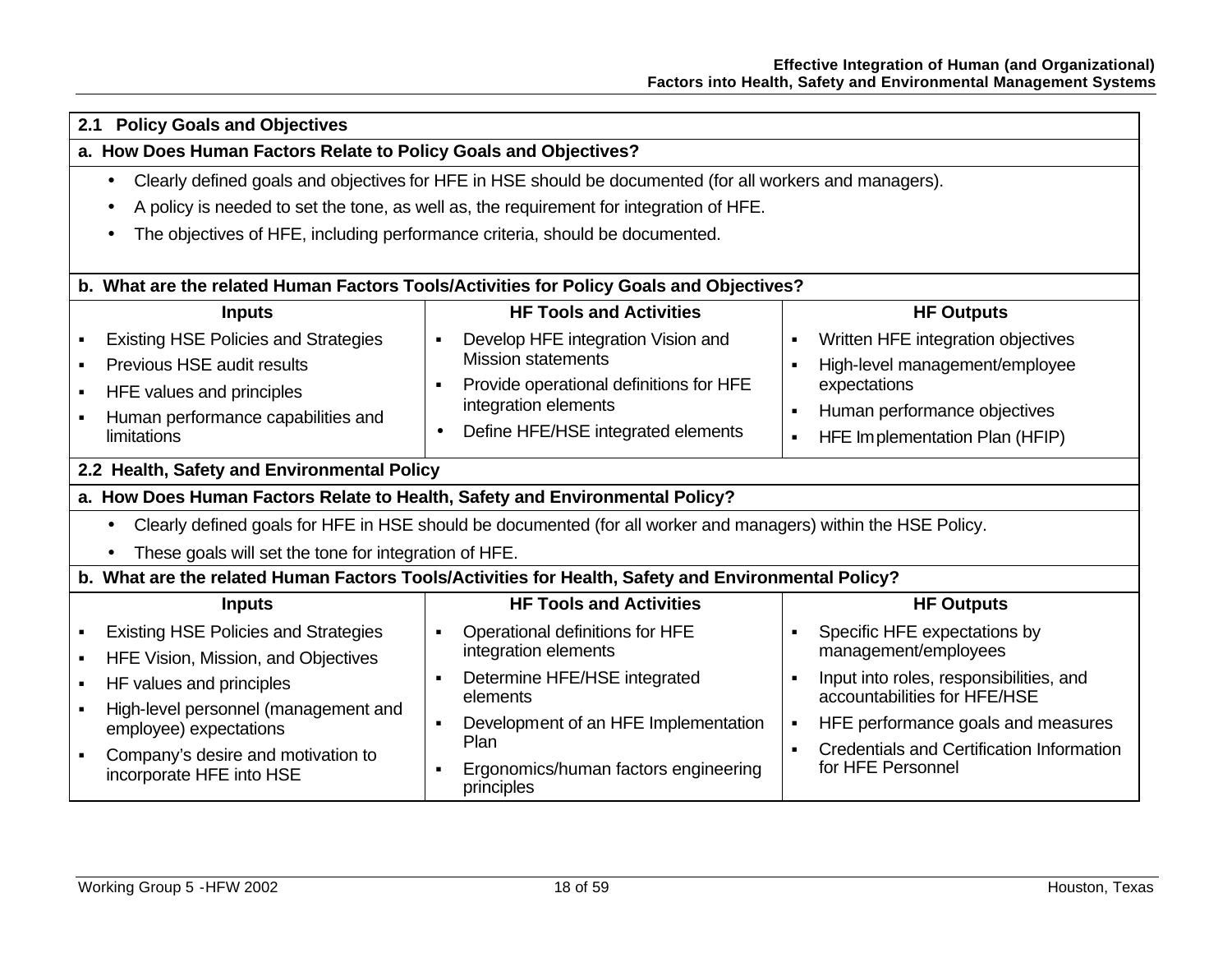|                  | 2.3 Employee Participation                                                                                                                                                                                                                                                                      |                          |                                                                                                                                                                                                                                                                                                                                      |                                                                      |                                                                                                                                                                                                                                                                                                            |  |  |
|------------------|-------------------------------------------------------------------------------------------------------------------------------------------------------------------------------------------------------------------------------------------------------------------------------------------------|--------------------------|--------------------------------------------------------------------------------------------------------------------------------------------------------------------------------------------------------------------------------------------------------------------------------------------------------------------------------------|----------------------------------------------------------------------|------------------------------------------------------------------------------------------------------------------------------------------------------------------------------------------------------------------------------------------------------------------------------------------------------------|--|--|
|                  | a. How Does Human Factors Relate to Employee Participation?                                                                                                                                                                                                                                     |                          |                                                                                                                                                                                                                                                                                                                                      |                                                                      |                                                                                                                                                                                                                                                                                                            |  |  |
| $\bullet$        | Someone representing HFE should be included on HSE Committee.                                                                                                                                                                                                                                   |                          |                                                                                                                                                                                                                                                                                                                                      |                                                                      |                                                                                                                                                                                                                                                                                                            |  |  |
| $\bullet$        | Employees on the HSE Committee should be made aware of the role, vision, mission, goals and objectives for HFE.                                                                                                                                                                                 |                          |                                                                                                                                                                                                                                                                                                                                      |                                                                      |                                                                                                                                                                                                                                                                                                            |  |  |
| $\bullet$        | Participation of both managers and employees in Behavioral-Based Safety (safe/unsafe acts) programs and also participate in risk,<br>hazard, safety and environmental studies as team members or reviewers is needed to ensure input from management and employees<br>with regard to HFE issues |                          |                                                                                                                                                                                                                                                                                                                                      |                                                                      |                                                                                                                                                                                                                                                                                                            |  |  |
| $\bullet$        | Suggestion Programs for HFE, as well as for HSE and productivity concerns.                                                                                                                                                                                                                      |                          |                                                                                                                                                                                                                                                                                                                                      |                                                                      |                                                                                                                                                                                                                                                                                                            |  |  |
| $\bullet$        | Employees should participate in Goal Setting activities for HFE in HSE.                                                                                                                                                                                                                         |                          |                                                                                                                                                                                                                                                                                                                                      |                                                                      |                                                                                                                                                                                                                                                                                                            |  |  |
| $\bullet$        | Employees are empowered to stop or refuse a task when HSE concerns, including those related to HFE, exists with the execution of a<br>task.                                                                                                                                                     |                          |                                                                                                                                                                                                                                                                                                                                      |                                                                      |                                                                                                                                                                                                                                                                                                            |  |  |
|                  | b. What are the related Human Factors Tools/Activities for Employee Participation?                                                                                                                                                                                                              |                          |                                                                                                                                                                                                                                                                                                                                      |                                                                      |                                                                                                                                                                                                                                                                                                            |  |  |
|                  | <b>Inputs</b>                                                                                                                                                                                                                                                                                   |                          | <b>HF Tools and Activities</b>                                                                                                                                                                                                                                                                                                       |                                                                      | <b>HF Outputs</b>                                                                                                                                                                                                                                                                                          |  |  |
| ٠<br>٠<br>٠<br>٠ | Existing HSE policies and strategic<br>objectives<br>HFE Vision, Mission, and Objectives<br>Behavior based safety process feedback<br>Incident and near miss data<br>References for HF within Policy & Strategy:                                                                                | $\blacksquare$<br>٠<br>٠ | Roles, responsibilities, and<br>accountabilities for HFE/HSE<br>Review of HFE Performance Goals and<br>Measures with regard to employee<br>feedback, behavioral based safety<br>program results, incident / near miss<br>reports<br>Working/safety culture assessment<br>Interviews and questionnaires<br><b>Suggestion programs</b> | $\blacksquare$<br>$\blacksquare$<br>$\blacksquare$<br>$\blacksquare$ | Specific HFE expectations by employees<br>Employee roles and responsibilities for<br><b>HFE/HSE</b><br>Defined feedback mechanisms for HFE/<br><b>HSE</b> issues<br>Updates to HFE Policies, Programs,<br>Plans or to Behavior Based Safety<br>Programs or Incident /Near Miss<br><b>Reporting Schemes</b> |  |  |
|                  | Chapanis. (1996)<br>Petersen (1982)<br>$\bullet$                                                                                                                                                                                                                                                |                          |                                                                                                                                                                                                                                                                                                                                      |                                                                      |                                                                                                                                                                                                                                                                                                            |  |  |
|                  | Alexander & Pulat (1985)                                                                                                                                                                                                                                                                        |                          | Schwartz (Ed., 2000)                                                                                                                                                                                                                                                                                                                 |                                                                      |                                                                                                                                                                                                                                                                                                            |  |  |
|                  | <b>McSween (1995)</b>                                                                                                                                                                                                                                                                           |                          | Nordin, Et. Al. (1997)                                                                                                                                                                                                                                                                                                               |                                                                      |                                                                                                                                                                                                                                                                                                            |  |  |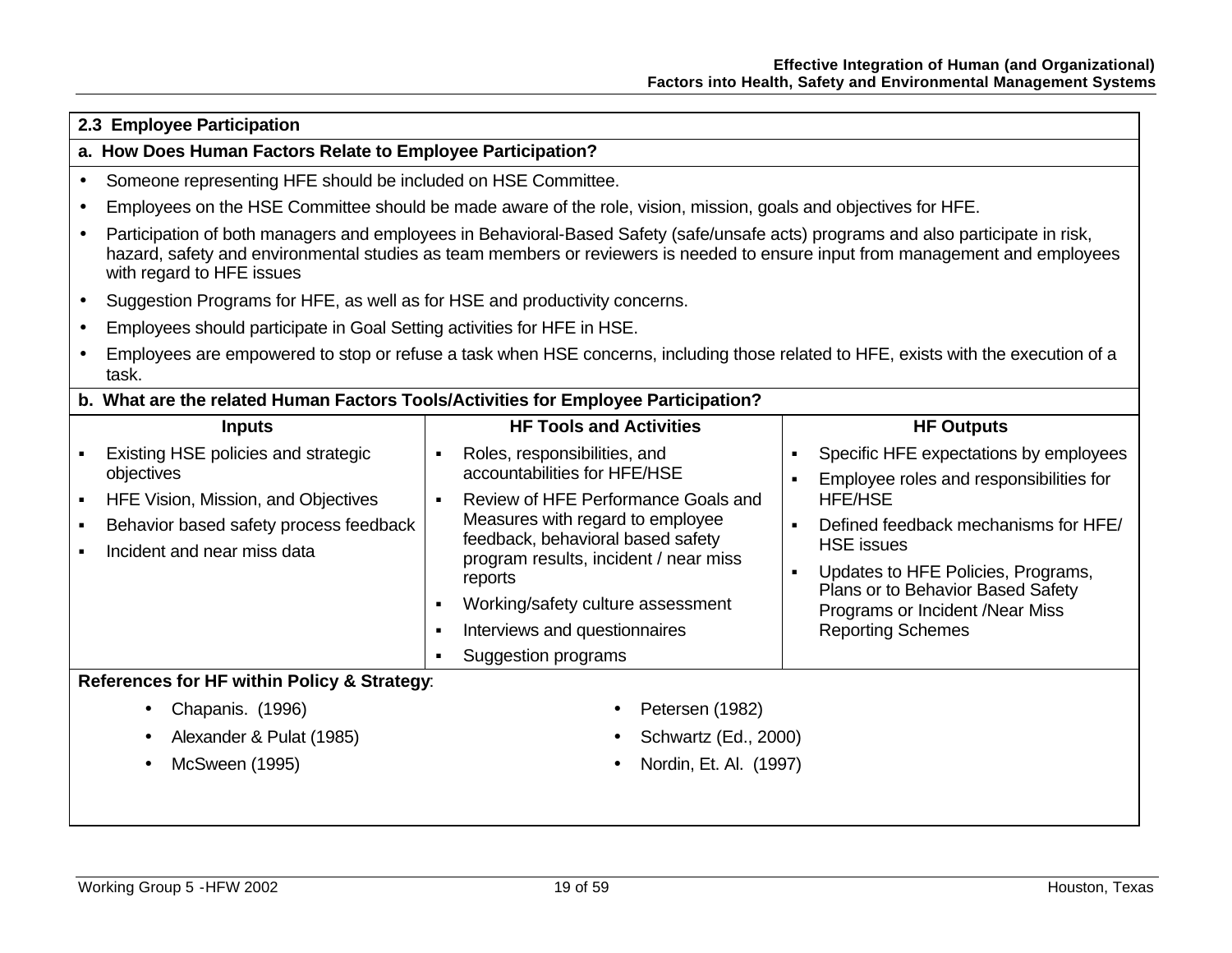## **Table 6. Organization, Resources and Documentation**

## **3.0 Organization, Resources and Documentation, what is it according to the E&P Forum?**

Successful handling of HSE matters is a line responsibility, requiring the active participation of all levels of management and supervision; this should be reflected in the organizational structure and allocation of resources.

The company should define, document and communicate—with the aid of organizational diagrams where appropriate—the roles, responsibilities, authorities, accountabilities and interrelations necessary to implement the HSEMS, including but not limited to:

- provision of resources and personnel for HSEMS development and implementation;
- initiation of action to ensure compliance with HSE policy;
- acquisition, interpretation and provision of information on HSE matters;
- identification and recording of corrective actions and opportunities to improve HSE performance;
- recommendation, initiation or provision of mechanisms for improvement, and verification of their implementation;
- control of activities whilst corrective actions are being implemented;
- control of emergency situations.

The company should stress to all employees their individual and collective responsibility for HSE performance. It should also ensure that personnel are competent (see section 3.4) and have the necessary authority and resources to perform their duties effectively. The organizational structure and allocation of responsibilities should reflect the responsibility of line managers at all levels for developing, implementing and maintaining the HSEMS in their particular areas. The structure should describe the relationships between:

- Different operating divisions
- Operating divisions and supporting services (whether the services are provided on the same facility or from a larger corporate organization)
- Onshore and offshore organizations
- Employees and contractors
- Partners in joint activities.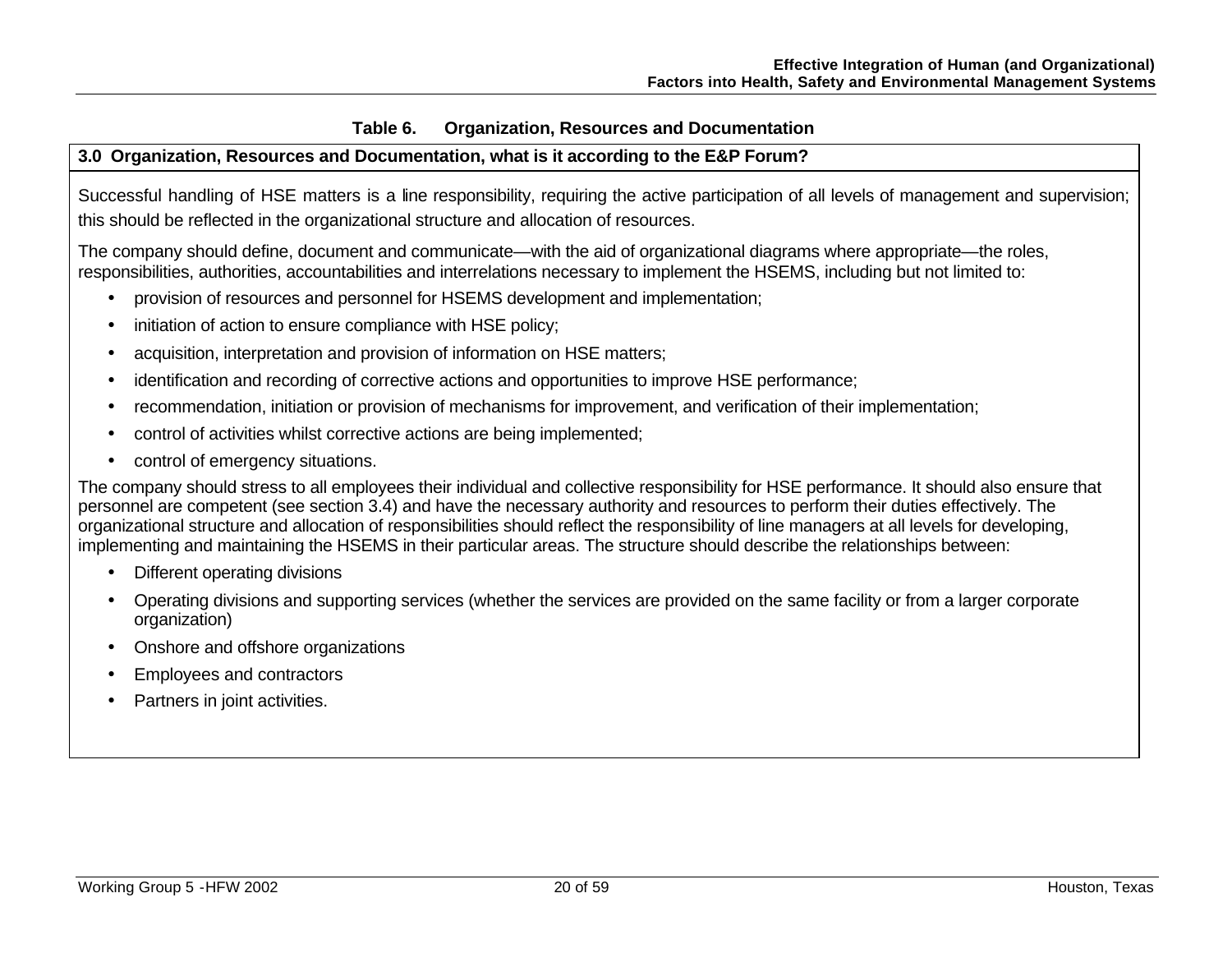Sub-elements for Organization, Resources and Documentation include:

- Organizational Structure and Responsibilities
- Management Representatives
- Resources
- Training & Competency Systems
- **Contractors**
- **Communications**
- Documentation and its control.

## **3.1 Organizational Structure and Responsibilities**

## **a. How Does Human Factors Relate to Organizational Structure and Responsibilities?**

- Determines where responsibility for and reporting on HFE occurs in Management structure. HFE responsibilities and reporting requirements would be highlighted in the appropriate managers' job descriptions.
- To check if changes are needed for this area, periodic review of audit finding, incident / accident investigations, near miss reports, HFE tasks and progress should occur.
- The organizational structure should be such that there is an independence of HSE and production functions and reporting.
- As a part of this concern, command structure for incidents and accidents relating to HFE should be defined. Also authorities and responsibilities for HFE in HSE should be defined.
- In particular, areas of concern that fall under the organizational structure and responsibilities include chain of command, span of control, delegation of authority, responsibilities, staff accountability for safety at all levels (see Petersen, 1982).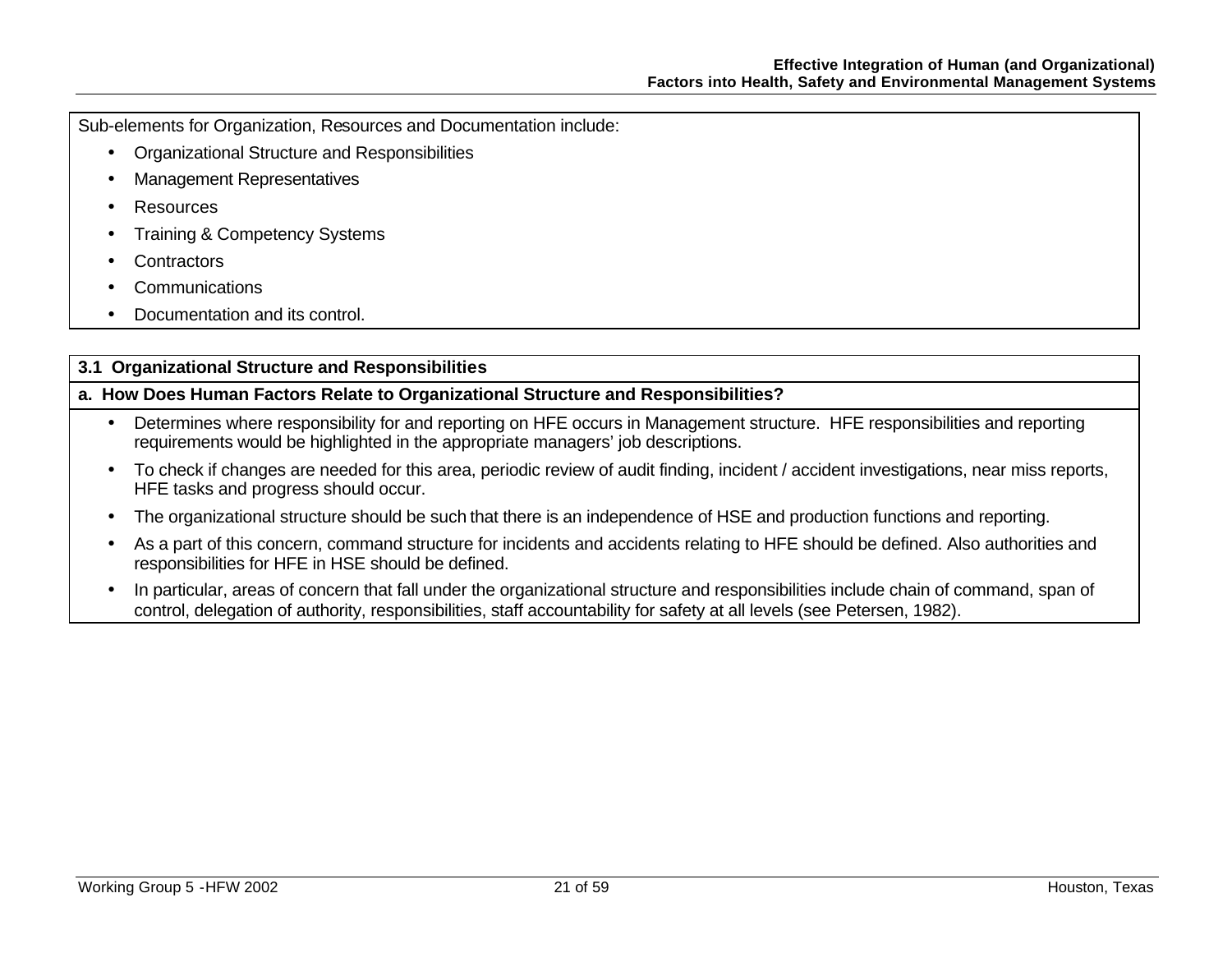| b. What are the related Human Factors Tools/Activities for Organizational structure and responsibilities?                                                                                                      |   |                                                                                                                                                                                               |                                       |                                                                                                                                                                                                     |
|----------------------------------------------------------------------------------------------------------------------------------------------------------------------------------------------------------------|---|-----------------------------------------------------------------------------------------------------------------------------------------------------------------------------------------------|---------------------------------------|-----------------------------------------------------------------------------------------------------------------------------------------------------------------------------------------------------|
| <b>Inputs</b>                                                                                                                                                                                                  |   | <b>HF Tools and Activities</b>                                                                                                                                                                |                                       | <b>HF Outputs</b>                                                                                                                                                                                   |
| HFE Mission, Vision, and Objectives<br><b>HSE Policies and Strategies</b><br><b>HFE Implementation Plan</b><br>Roles, responsibilities, and<br>accountabilities for HFE/HSE<br>Feedback mechanisms for HFE/HSE | л | Organizational communications<br>evaluation<br>Review / update HFE performance goals<br>and measures<br>Review/Update Human performance<br>objectives<br>Ergonomics/human factors engineering | $\blacksquare$<br>٠<br>$\blacksquare$ | <b>HFE Strategy</b><br>HFE performance targets<br>Assignment of HFE Objectives to various<br>parts of the organization<br>Defined HFE job functions, requirements<br>and reporting responsibilities |
| <b>issues</b><br>Personnel (management and employee)<br>expectations<br>3.2 Management Representatives                                                                                                         |   | principles                                                                                                                                                                                    | ×                                     | Job Descriptions for HFE Personnel                                                                                                                                                                  |
|                                                                                                                                                                                                                |   |                                                                                                                                                                                               |                                       |                                                                                                                                                                                                     |
| a. How Does Human Factors Relate to Management Representatives?                                                                                                                                                |   |                                                                                                                                                                                               |                                       |                                                                                                                                                                                                     |
| Determining human factors needs for managing work processes.                                                                                                                                                   |   |                                                                                                                                                                                               |                                       |                                                                                                                                                                                                     |
| Establishing and maintaining communications between employees and management.                                                                                                                                  |   |                                                                                                                                                                                               |                                       |                                                                                                                                                                                                     |
| Verifying process planning, organizing, implementing and controlling activities that are a part of work processes.                                                                                             |   |                                                                                                                                                                                               |                                       |                                                                                                                                                                                                     |
| Identifying training needs.                                                                                                                                                                                    |   |                                                                                                                                                                                               |                                       |                                                                                                                                                                                                     |
| Identifying performance criteria for continuous improvement.                                                                                                                                                   |   |                                                                                                                                                                                               |                                       |                                                                                                                                                                                                     |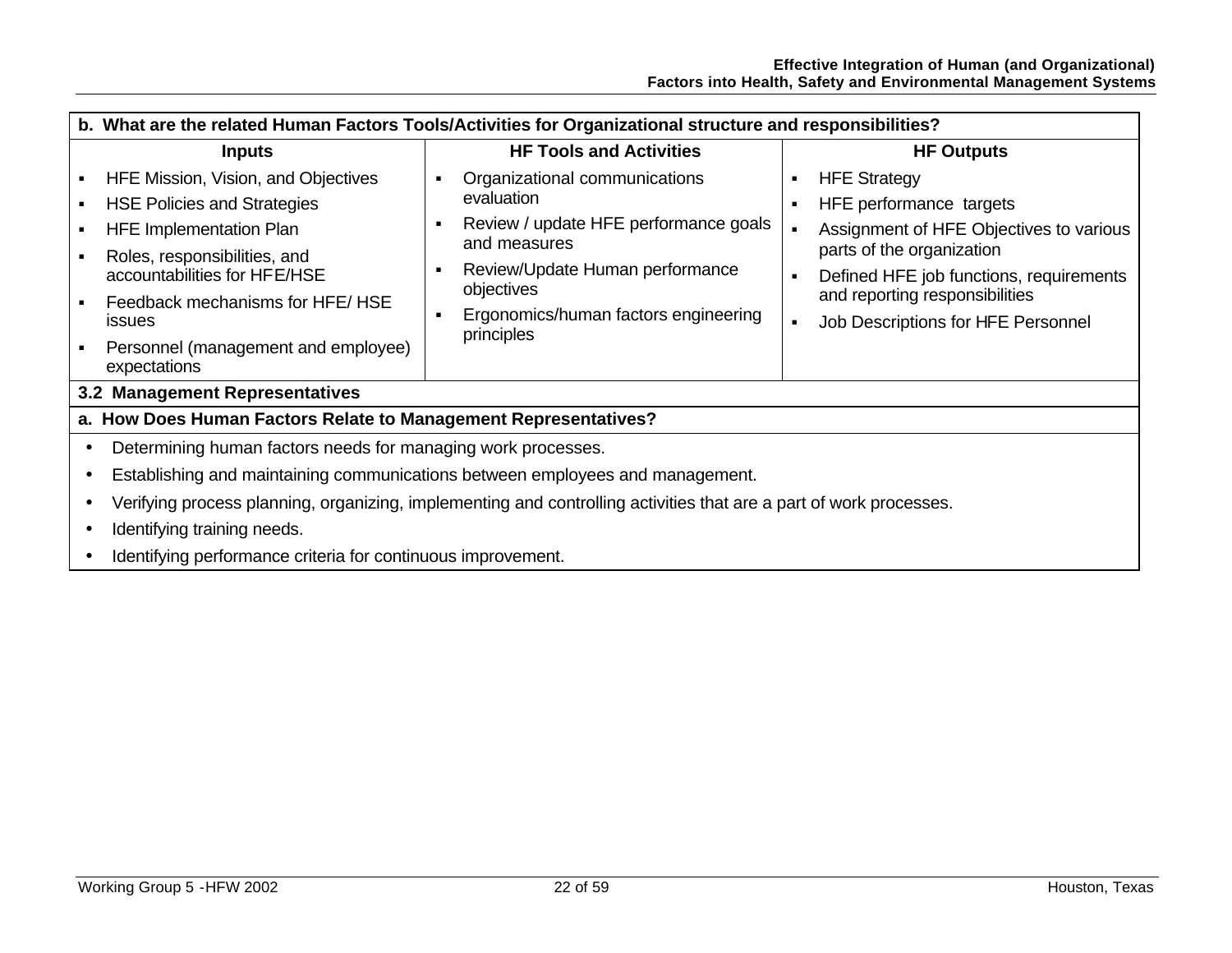|                                                | b. What are the related Human Factors Tools/Activities for Management Representatives?                                                                                                                                                                                                                                                                                                                                                                |                                                                                                                                                                                                |                                                                                                                                                                                                                                                        |  |  |  |
|------------------------------------------------|-------------------------------------------------------------------------------------------------------------------------------------------------------------------------------------------------------------------------------------------------------------------------------------------------------------------------------------------------------------------------------------------------------------------------------------------------------|------------------------------------------------------------------------------------------------------------------------------------------------------------------------------------------------|--------------------------------------------------------------------------------------------------------------------------------------------------------------------------------------------------------------------------------------------------------|--|--|--|
|                                                | <b>Inputs</b>                                                                                                                                                                                                                                                                                                                                                                                                                                         | <b>HF Tools and Activities</b>                                                                                                                                                                 | <b>HF Outputs</b>                                                                                                                                                                                                                                      |  |  |  |
| $\blacksquare$                                 | HFE Objectives of various parts of the<br>organization<br>Identification of a management<br>representative for HFE Champion<br><b>HFE Strategy</b><br>HFE performance targets<br>Specific HFE expectations by<br>management                                                                                                                                                                                                                           | Job task analysis of HFE Champion<br>HFE job functions, requirements and<br>reporting responsibilities defined<br>Roles, responsibilities, and<br>٠<br>accountabilities for HFE/HSE determined | Position Description for HFE Champion<br>٠<br>Assignment of HFE Objectives to various<br>$\blacksquare$<br>departments and managers<br>HFE Champion job functions,<br>$\blacksquare$<br>qualifications, requirements and<br>reporting responsibilities |  |  |  |
|                                                | 3.3 Resources                                                                                                                                                                                                                                                                                                                                                                                                                                         |                                                                                                                                                                                                |                                                                                                                                                                                                                                                        |  |  |  |
| a. How Does Human Factors Relate to Resources? |                                                                                                                                                                                                                                                                                                                                                                                                                                                       |                                                                                                                                                                                                |                                                                                                                                                                                                                                                        |  |  |  |
|                                                | Task analysis including Task dependencies analysis can be used to determine what individuals and department and other resources<br>are involved in the conduct of HFE tasks, their responsibilities, risks.                                                                                                                                                                                                                                           |                                                                                                                                                                                                |                                                                                                                                                                                                                                                        |  |  |  |
|                                                | Some HFE concerns. under resources, include the number of daily shifts for a location, the length of shifts, the beginning and ending<br>times of the shifts, as well as staffing levels for an installation. All are interrelated.                                                                                                                                                                                                                   |                                                                                                                                                                                                |                                                                                                                                                                                                                                                        |  |  |  |
|                                                | Using task analysis for evaluating critical operations and maintenance tasks or emergency / contingencies plans, equipment, tools can<br>be identified that would be required for safe, efficient conduct of tasks. This analysis would also identify the number of persons needed<br>to complete the task, communications requirements, lifting needs where equipment mounted instructions might be required to aid in the<br>conduct of tasks, etc. |                                                                                                                                                                                                |                                                                                                                                                                                                                                                        |  |  |  |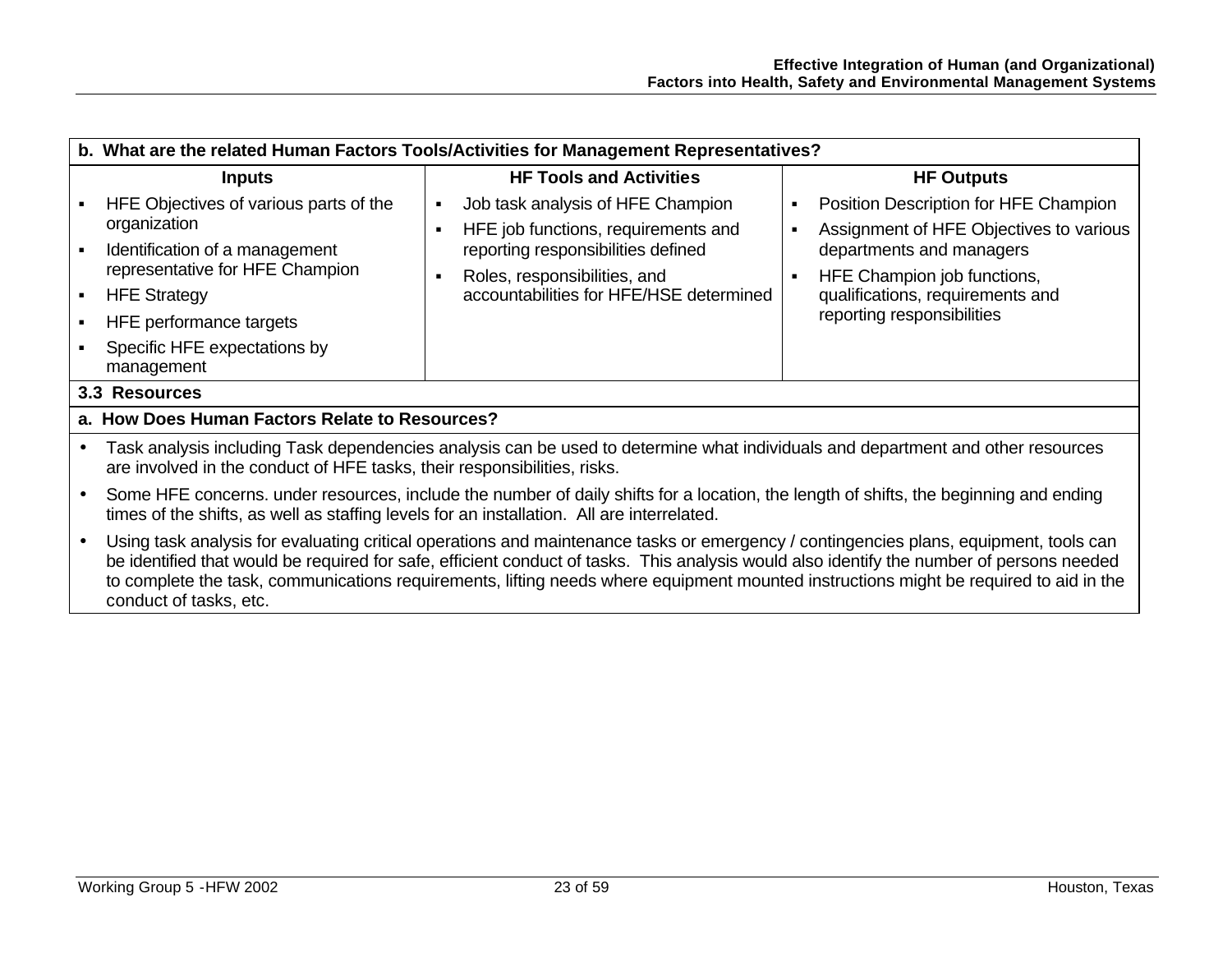| b. What are the related Human Factors Tools/Activities for Resources? |  |                                                                                    |   |                                                                            |
|-----------------------------------------------------------------------|--|------------------------------------------------------------------------------------|---|----------------------------------------------------------------------------|
| <b>Inputs</b>                                                         |  | <b>HF Tools and Activities</b>                                                     |   | <b>HF Outputs</b>                                                          |
| <b>HFE Implementation Plan</b>                                        |  | Job task analyses for HFE personnel                                                |   | Update/input into roles, responsibilities,                                 |
| Job Descriptions for HFE Personnel,<br>including Champion             |  | Incident, accident, and near miss data                                             |   | and accountabilities for HFE/HSE<br>Update/input into job descriptions for |
| Credentials and Certification Information<br>for HFE Personnel        |  | Human performance objectives<br>Ergonomics/human factors engineering<br>principles | л | <b>HFE Personnel</b><br>HFE performance indicators                         |
| Reports of HFE activities and<br>effectiveness                        |  | Personnel knowledge, skills, and ability<br>standards                              |   | Update/input into personnel knowledge,<br>skills, and ability standards    |
| <b>HSE/HFE audit results</b>                                          |  |                                                                                    |   |                                                                            |
| Feedback mechanisms for HFE/HSE<br><b>issues</b>                      |  |                                                                                    |   |                                                                            |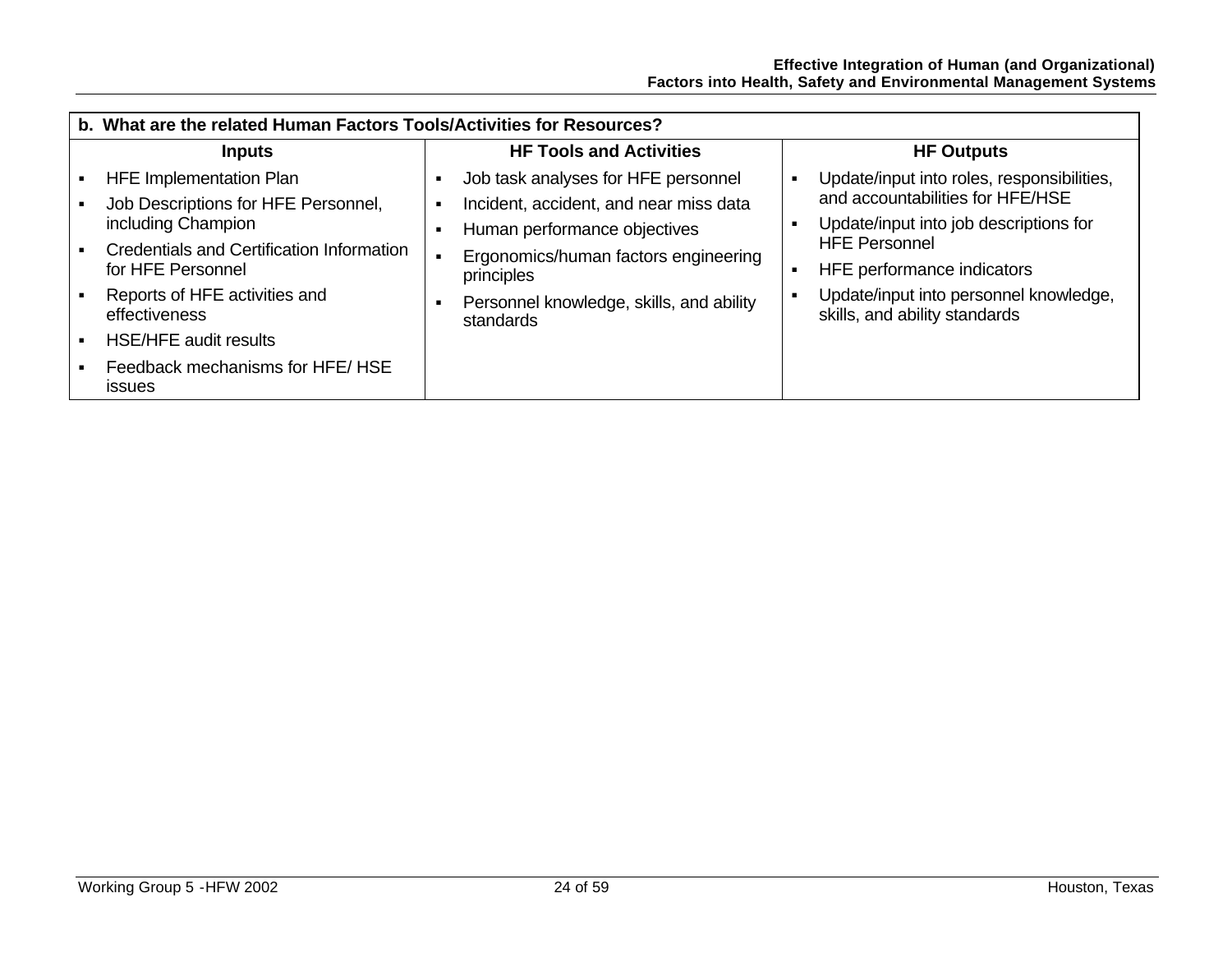#### **3.4 Training/Competence System**

#### **a. How Does Human Factors Relate to Training/Competence System?**

- For both identifying training needs and competencies, job / task analysis can be used. Analysis should be restricted to critical tasks. Results would be documented, preferably in a data-based system for tracking and updating purposes.
- Using task analysis, training needs could be determined for Initial or Indoctrination training, HFE training, emergency training needs, including spills, fire, explosion, abandon platform, man overboard, weather contingencies as well as identifying operations and maintenance training.
- This approach could determine who would be trained for different needs and the extent of that training.
- The task analysis method could also help with identifying learning objectives associated with different types of training.
- Using information about learning styles, from psychological research, training methods could be assessed to determine the method to use for different training needs (Classroom, computer based, lecture, on the job, in the laboratory or workshop, etc.)
- Human factors principles could also be applied to determining what records should be kept and in what form.
- Job / Task Analysis can be used to assess required competencies for different jobs. Such analysis can identify critical skills, knowledge, aptitudes, experience, decision-making abilities associated with a particular position, including human factors specialists.
- Analyses of the requirements for particular jobs may also point out the need for including psychometric testing for certain positions. For example, test for color and depth perception for crane operators, hearing tests for persons using communications equipment, strength testing for jobs requiring heavy lifting, etc. Other positions may require testing for behavioral tendencies like risk taking.
- Information from the Job / Task analyses can be used to create job descriptions.
- Using information defined to establish competencies, review of performance for individuals is possible based on objective criteria. An appraisal method can be created based on such criteria.
- A system should be created for tracking competencies. The system could allow self evaluation by employees as well as evaluation by supervisors and managers.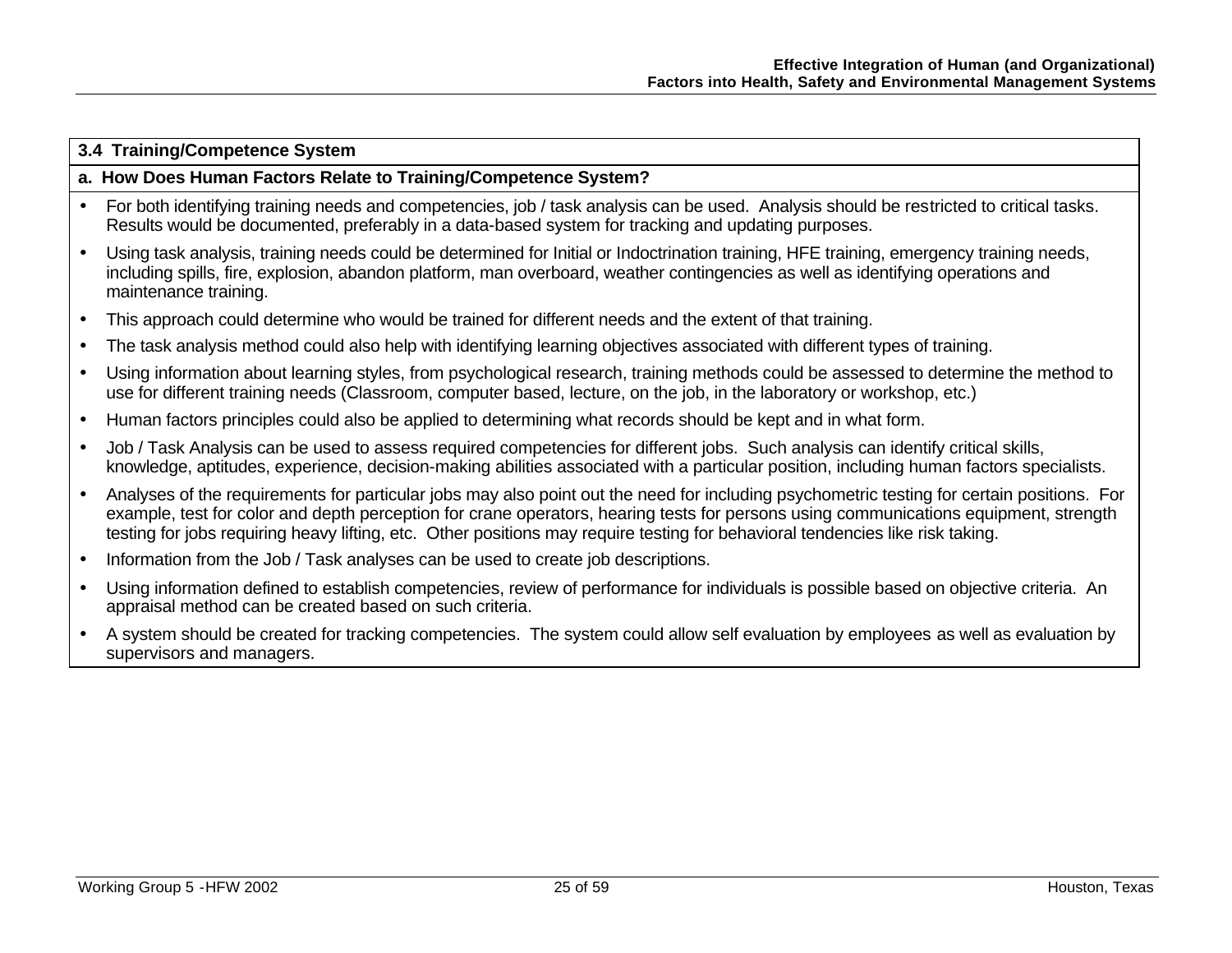|                                                      | b. What are the related Human Factors Tools/Activities for Training/Competence System?                                                                                                                                                                                                                                                   |                                                                                                                                                                                                                                                                                                                                                                  |                                                                                                                                                                   |  |  |
|------------------------------------------------------|------------------------------------------------------------------------------------------------------------------------------------------------------------------------------------------------------------------------------------------------------------------------------------------------------------------------------------------|------------------------------------------------------------------------------------------------------------------------------------------------------------------------------------------------------------------------------------------------------------------------------------------------------------------------------------------------------------------|-------------------------------------------------------------------------------------------------------------------------------------------------------------------|--|--|
|                                                      | <b>Inputs</b>                                                                                                                                                                                                                                                                                                                            | <b>HF Tools and Activities</b>                                                                                                                                                                                                                                                                                                                                   | <b>HF Outputs</b>                                                                                                                                                 |  |  |
| ٠                                                    | Existing company awareness training<br>procedures and methodologies for HSE                                                                                                                                                                                                                                                              | Training requirements and needs<br>$\blacksquare$<br>assessment                                                                                                                                                                                                                                                                                                  | Update/input into human performance<br>standards                                                                                                                  |  |  |
| $\blacksquare$<br>$\blacksquare$<br>٠<br>٠<br>٠<br>٠ | Existing company review/training<br>procedures for the maintenance of HSE<br>knowledge, skills, and abilities<br>Human performance limitations/<br>capabilities<br>Incident, accident, and near miss reports<br>HFE Implementation plan<br><b>HFE Strategy</b><br>Feedback from training classes<br>Performance evaluations of personnel | Gap Analysis for HFE training<br>$\blacksquare$<br>HFE awareness training goals<br>$\blacksquare$<br>Training needs analysis for renewal or<br>$\bullet$<br>refresher training<br>Validation and verification exercise for<br>training<br>Instructional systems development<br>$\blacksquare$<br>process<br>Psychometric and personality tests<br>$\blacksquare$ | Learning objectives for HFE related to<br>$\blacksquare$<br>awareness training<br>HFE training requirements and<br>evaluations<br>HFE competency assessment tools |  |  |
|                                                      | 3.5 Contractors (and Procurement)                                                                                                                                                                                                                                                                                                        |                                                                                                                                                                                                                                                                                                                                                                  |                                                                                                                                                                   |  |  |
|                                                      | a. How Does Human Factors Relate to Contractors (and Procurement)?                                                                                                                                                                                                                                                                       |                                                                                                                                                                                                                                                                                                                                                                  |                                                                                                                                                                   |  |  |
| $\bullet$                                            | In terms of HFE in HSE, it would be important to determine if contractors have systems for reducing the potential for human errors in<br>their work processes. For example,                                                                                                                                                              |                                                                                                                                                                                                                                                                                                                                                                  |                                                                                                                                                                   |  |  |
|                                                      | do they have an HSE policy?                                                                                                                                                                                                                                                                                                              |                                                                                                                                                                                                                                                                                                                                                                  |                                                                                                                                                                   |  |  |
|                                                      | Is there an incident / accident / near miss reporting system?                                                                                                                                                                                                                                                                            |                                                                                                                                                                                                                                                                                                                                                                  |                                                                                                                                                                   |  |  |
|                                                      |                                                                                                                                                                                                                                                                                                                                          | Is there a tracking system for these and also for injury statistics, fines, environmental violations?                                                                                                                                                                                                                                                            |                                                                                                                                                                   |  |  |
|                                                      | Is there a log of overtime hours? Has analysis been done to determine if overtime increases, are accidents, injuries and near<br>misses also increasing?                                                                                                                                                                                 |                                                                                                                                                                                                                                                                                                                                                                  |                                                                                                                                                                   |  |  |
|                                                      | knowledge for various jobs exist?                                                                                                                                                                                                                                                                                                        | Another issue to examine is how are personnel selected for their jobs. Does a systematic means for evaluating skills and                                                                                                                                                                                                                                         |                                                                                                                                                                   |  |  |
| $\bullet$                                            | and then use this evaluation as an input to selecting equipment.                                                                                                                                                                                                                                                                         | In choosing and procuring vendor-supplied equipment, a selection criteria for a vendor can be to choose a vendor that has used HFE in<br>the design of equipment. An alternative is to have a staff member evaluate different equipment package for adherence to HFE criteria                                                                                    |                                                                                                                                                                   |  |  |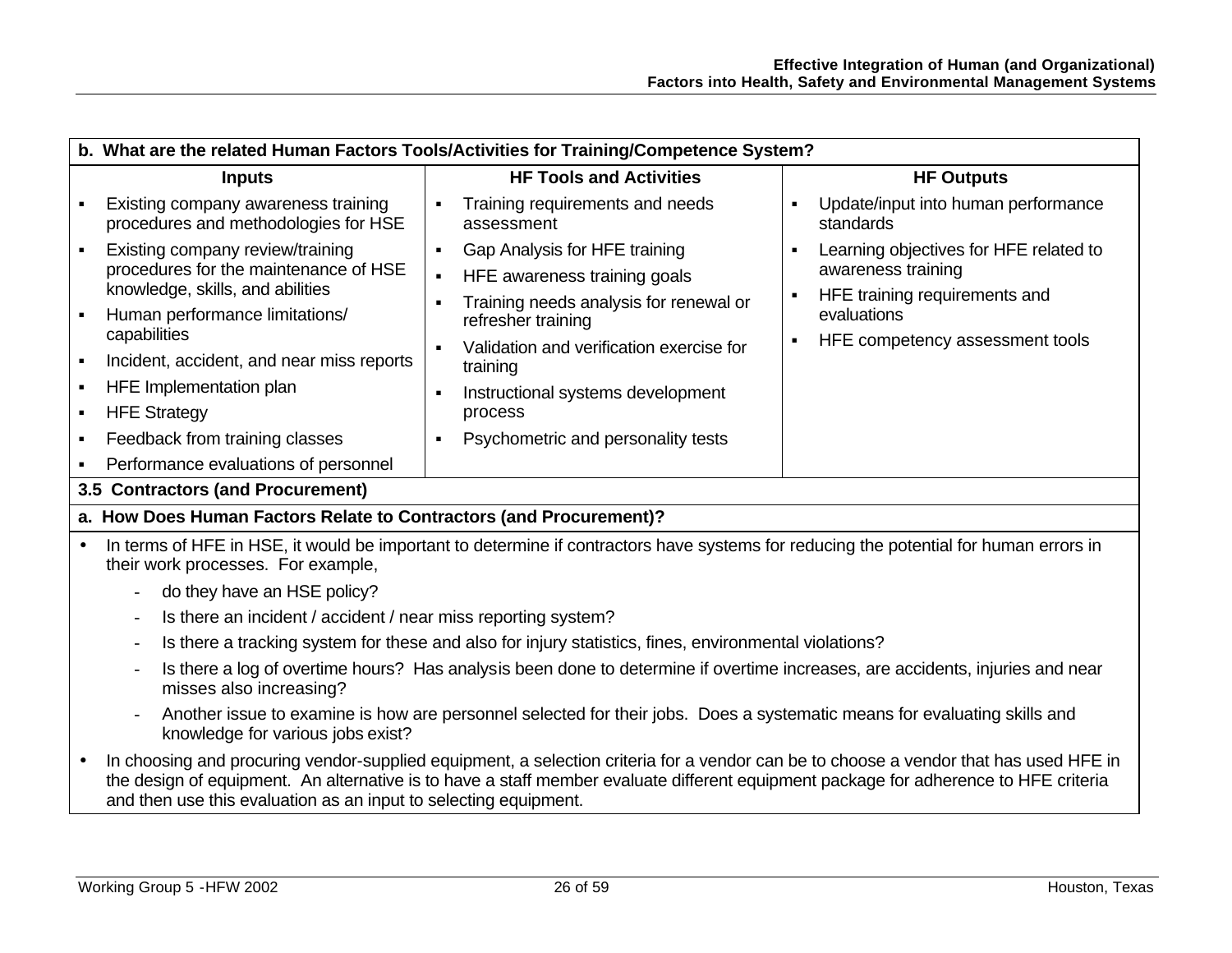| b. What are the related Human Factors Tools/Activities for Contractors (and Procurement)?        |                                                                                                                   |                                                                                     |  |
|--------------------------------------------------------------------------------------------------|-------------------------------------------------------------------------------------------------------------------|-------------------------------------------------------------------------------------|--|
| <b>Inputs</b>                                                                                    | <b>HF Tools and Activities</b>                                                                                    | <b>HF Outputs</b>                                                                   |  |
| Existing Company procedures with<br>respect to Contractor selection                              | Human performance standards<br>$\blacksquare$<br>٠<br>Learning objectives for HFE related to                      | Contractor learning objectives for HFE<br>related to awareness training             |  |
| Existing Company procedures with<br>respect to Contractor training<br>requirements               | awareness training<br>п<br>and evaluations<br>HFE training requirements and<br>$\blacksquare$<br>evaluations<br>п | Contractor HFE training requirements<br>Contractor HFE competency                   |  |
| <b>Existing Company procedures with</b><br>respect to monitoring the Contractor's<br>performance | assessment tools<br>HFE competency assessment<br>$\blacksquare$<br>п<br>HFE Vision, Mission, and Objectives<br>п  | Update/input into roles, responsibilities,<br>and accountabilities for HFE/HSE with |  |
| <b>Existing Company procedures with</b><br>respect to assessing the Contractor's<br>performance  | <b>HFE Implementation Plan</b><br>٠<br>respect to Contractors<br>HFE targets<br>٠<br>٠                            | Update/input into HFE Vision, Mission,<br>and Objectives for Contractors            |  |
| Incident, accident, and near miss data                                                           |                                                                                                                   |                                                                                     |  |
| Roles, responsibilities, and<br>accountabilities for HFE/HSE                                     |                                                                                                                   |                                                                                     |  |
| <b>3.6 Communications</b>                                                                        |                                                                                                                   |                                                                                     |  |
| a. How Does Human Factors Relate to Communications?                                              |                                                                                                                   |                                                                                     |  |

- One means to reduce human error and communications problems is to create pre-planned communications protocols for both written and verbal communications. These protocols would exist for telephone, loudspeaker and radio communications. Report forms could be created for written communications, including things like daily operations reports, work permits, maintenance requests, order forms, drilling data, etc.
- For particular types of communications, there should be defined communications devices and channels. These would include marine, helicopter, crane communications. For these instances, defining terminology to be used in communications would be important. For example, IMO speak might be used for marine communications, aviation terms for helicopters.
- An organizational communications study could be conducted to track information flow and requests to improve forms and where possible reduce reporting requirements. This would include a review of shift logs, permitting systems, shift turnover practices/protocols, and other written request / reporting forms.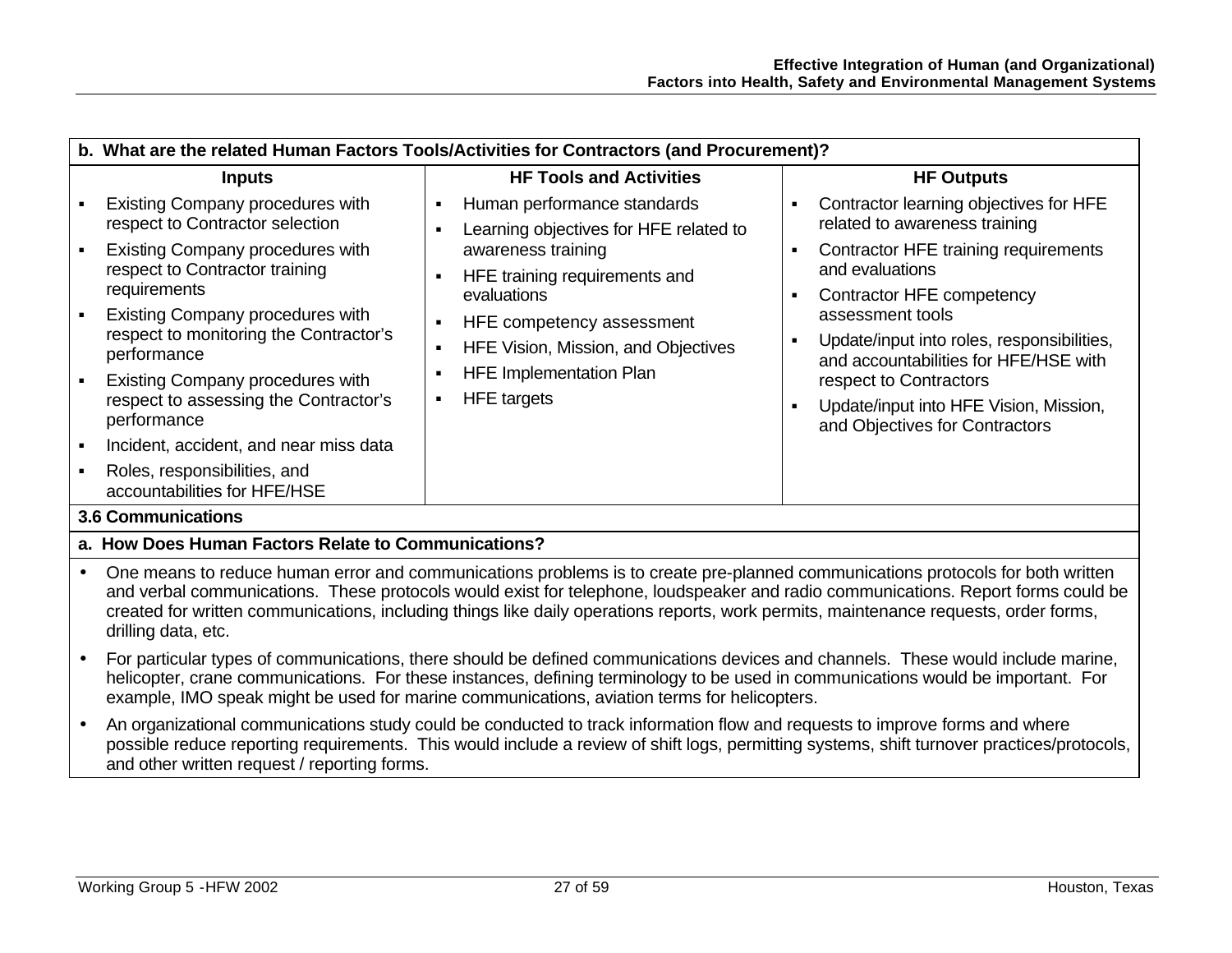| b. What are the related Human Factors Tools/Activities for Communications?                                                                                                                                                                                                         |                                                                                        |                                                                                                                                                                                                                      |  |  |
|------------------------------------------------------------------------------------------------------------------------------------------------------------------------------------------------------------------------------------------------------------------------------------|----------------------------------------------------------------------------------------|----------------------------------------------------------------------------------------------------------------------------------------------------------------------------------------------------------------------|--|--|
| <b>Inputs</b>                                                                                                                                                                                                                                                                      | <b>HF Tools and Activities</b>                                                         | <b>HF Outputs</b>                                                                                                                                                                                                    |  |  |
| Existing<br>for<br>procedures<br>Company<br>communications<br>Incident, accident, and near miss data<br><b>HSE/HFE audit results</b><br>Constrained Language Lists IMO Speak<br>for Communications with marine vessels<br>Phonetic alphabets                                       | Job task analysis<br>Link analysis<br>٠<br>Phonetic speech intelligibility tests       | Update/input into communication<br>п<br>protocols<br>Update/input into personnel evaluation<br>$\blacksquare$<br>and selection tools<br>Update/input into personnel knowledge,<br>٠<br>skills, and ability standards |  |  |
| 3.7 Documentation and its Control                                                                                                                                                                                                                                                  |                                                                                        |                                                                                                                                                                                                                      |  |  |
| a. How Does Human Factors Relate to Documentation and its control?                                                                                                                                                                                                                 |                                                                                        |                                                                                                                                                                                                                      |  |  |
| Human factors evaluations should be integrated into all formal HSE/ hazard/risk studies. As part of these studies, potential human<br>errors should be identified and analyzed and means for error reductions should be suggested. Implementation of results should be<br>tracked. |                                                                                        |                                                                                                                                                                                                                      |  |  |
|                                                                                                                                                                                                                                                                                    | Employees should be included in all HSE/hazard/risk studies as subject matter experts. |                                                                                                                                                                                                                      |  |  |
| Where appropriate, human reliability analysis techniques should be applied to evaluate risks and hazards.                                                                                                                                                                          |                                                                                        |                                                                                                                                                                                                                      |  |  |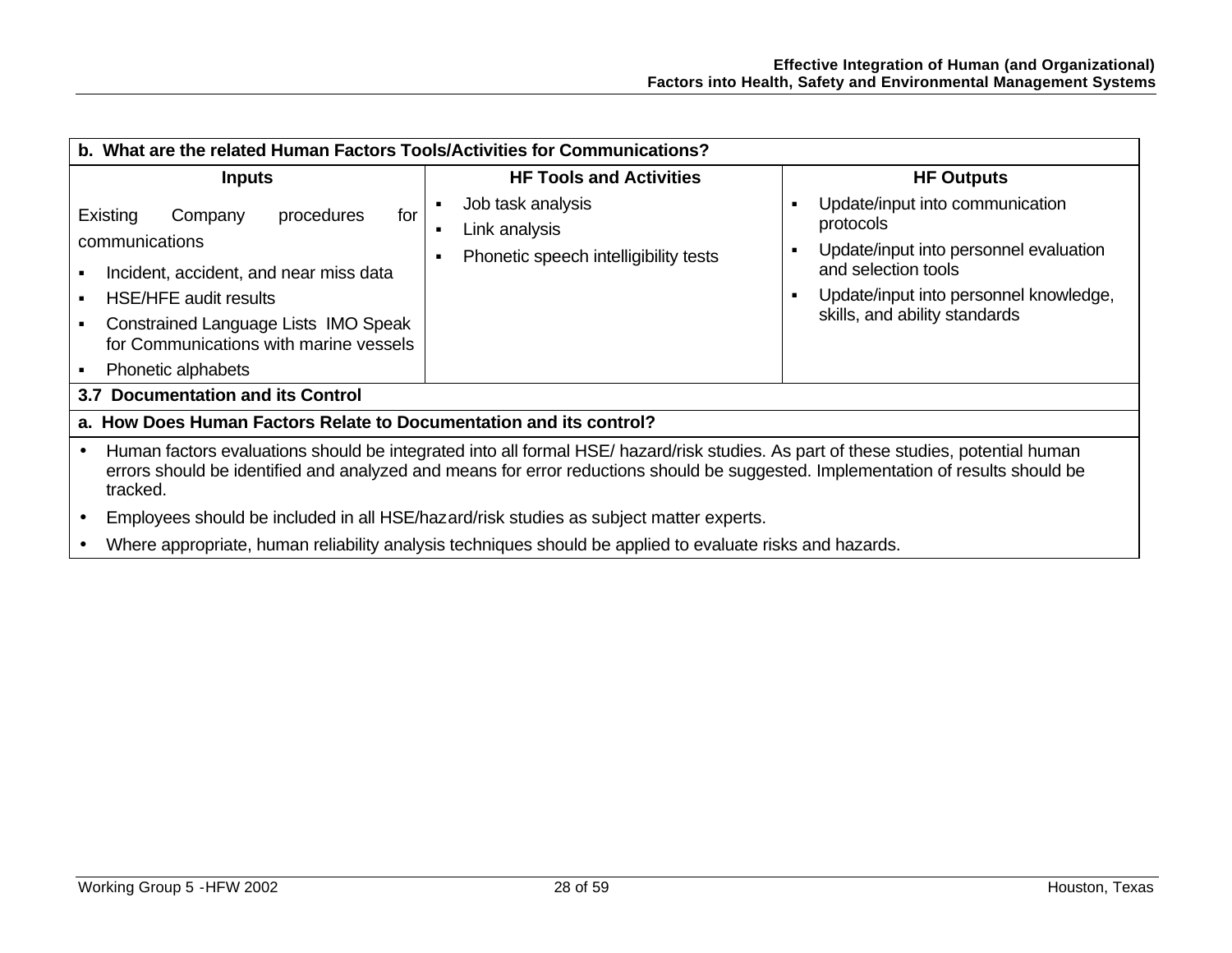| b. What are the related Human Factors Tools/Activities for Documentation and its control?                                                                                                                                                                                                                                                                                                                                    |                                                                                                                                                |                                                                                                                                                                      |  |
|------------------------------------------------------------------------------------------------------------------------------------------------------------------------------------------------------------------------------------------------------------------------------------------------------------------------------------------------------------------------------------------------------------------------------|------------------------------------------------------------------------------------------------------------------------------------------------|----------------------------------------------------------------------------------------------------------------------------------------------------------------------|--|
| <b>Inputs</b>                                                                                                                                                                                                                                                                                                                                                                                                                | <b>HF Tools and Activities</b>                                                                                                                 | <b>HF Outputs</b>                                                                                                                                                    |  |
| documentation control<br>Existing<br>Company<br>(this<br>includes<br>policies<br>availability,<br>dissemination<br>distribution,<br>and<br>methodologies)<br>Existing<br>documentation<br>Company<br>maintenance policies (for example updates<br>relating to changes in things like Company<br>policies, procedures, or legislative/regulatory<br>requirements)<br>Incident, accident, and near miss data<br>$\blacksquare$ | User interviews and questionnaires<br>$\blacksquare$<br>Information mapping techniques<br>$\blacksquare$<br>Feedback mechanisms for HFE issues | Update/input into documentation format<br>$\blacksquare$<br>and visual presentation methodologies<br>HFE value added to documentation<br>٠<br>accuracy and usability |  |
| References for HF within Organization, Resources, and Documentation:                                                                                                                                                                                                                                                                                                                                                         |                                                                                                                                                |                                                                                                                                                                      |  |
| Chapanis (1996)<br>$\bullet$                                                                                                                                                                                                                                                                                                                                                                                                 | Landy & Trumbo (1980)                                                                                                                          |                                                                                                                                                                      |  |
| Alexander & Pulat (1985)<br>$\bullet$                                                                                                                                                                                                                                                                                                                                                                                        | Karwowski & Marras (Eds., 1998)                                                                                                                |                                                                                                                                                                      |  |
| Schwartz, G. (Ed., 2000)<br>$\bullet$                                                                                                                                                                                                                                                                                                                                                                                        |                                                                                                                                                |                                                                                                                                                                      |  |
|                                                                                                                                                                                                                                                                                                                                                                                                                              |                                                                                                                                                |                                                                                                                                                                      |  |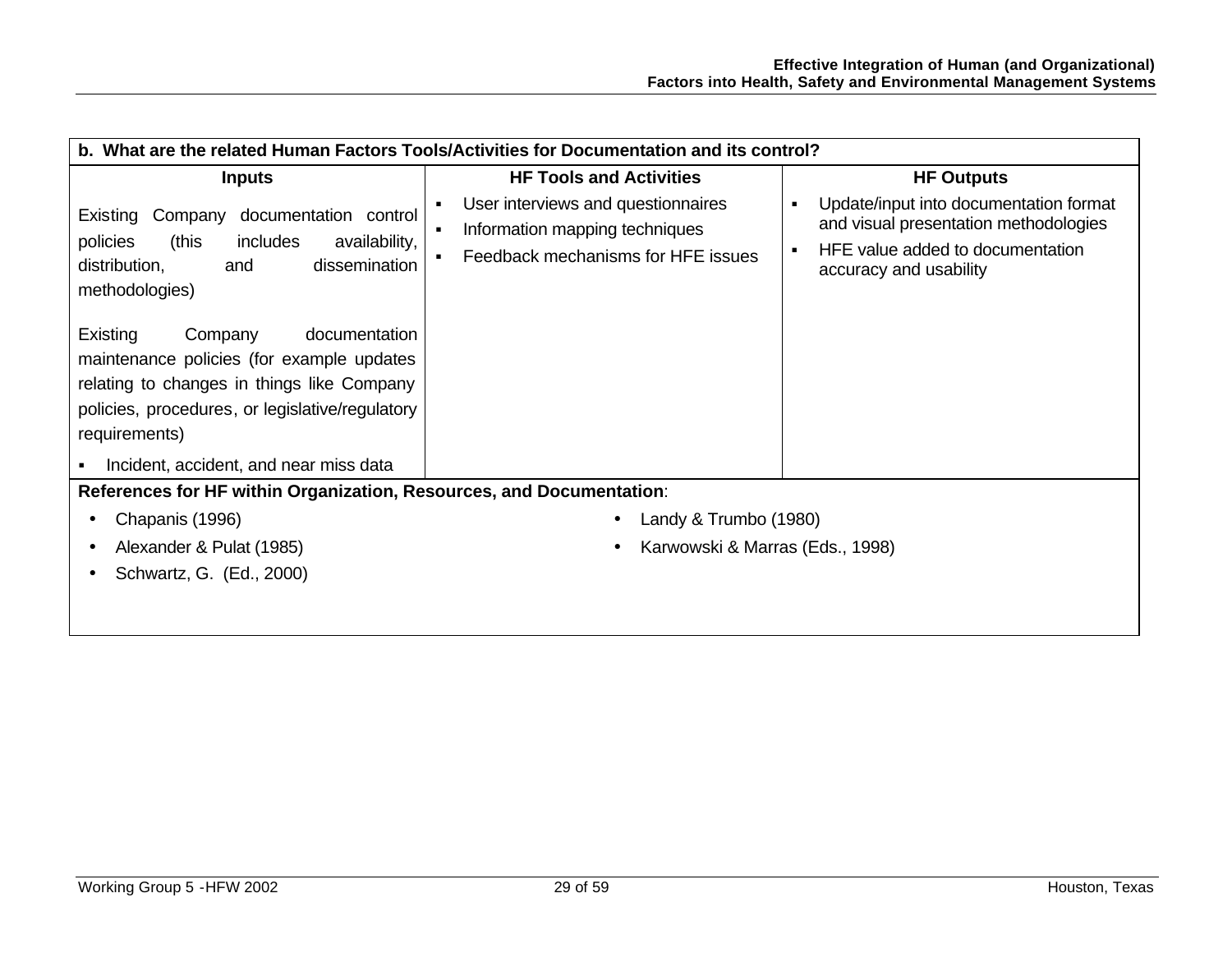## **Table 7. Evaluation and Risk Management**

## **4.0 Evaluation and Risk Management, what is it according to the E&P Forum?**

The company should maintain procedures to **identify** systematically the hazards and effects that may affect or arise from its activities, and from the materials which are used or encountered in them. The scope of the identification should cover activities from inception (e.g. prior to acreage acquisition) through to abandonment and disposal. The identification should include consideration of:

- Planning, construction and commissioning (i.e. asset acquisition, development and improvement activities).
- Routine and non-routine operating conditions, including shut-down, maintenance and start-up.
- Incidents and potential emergency situations, including those arising from:
	- Product/material containment failures.
	- Structural failure.
	- Climatic, geophysical and other external natural events.
	- Sabotage and breaches of security.
- Human factors including breakdowns in the HSEMS.
- Decommissioning, abandonment, dismantling and disposal.
- Potential hazards and effects associated with past activities.

Personnel at all organizational levels should be appropriately involved in the identification of hazards and effects.

The sub-elements associated with Evaluation and Risk Management are as follows:

- Identification of Hazards and Effects
- **Evaluation**
- Recording of hazards and effects
- Objectives and performance criteria
- Risk reduction measures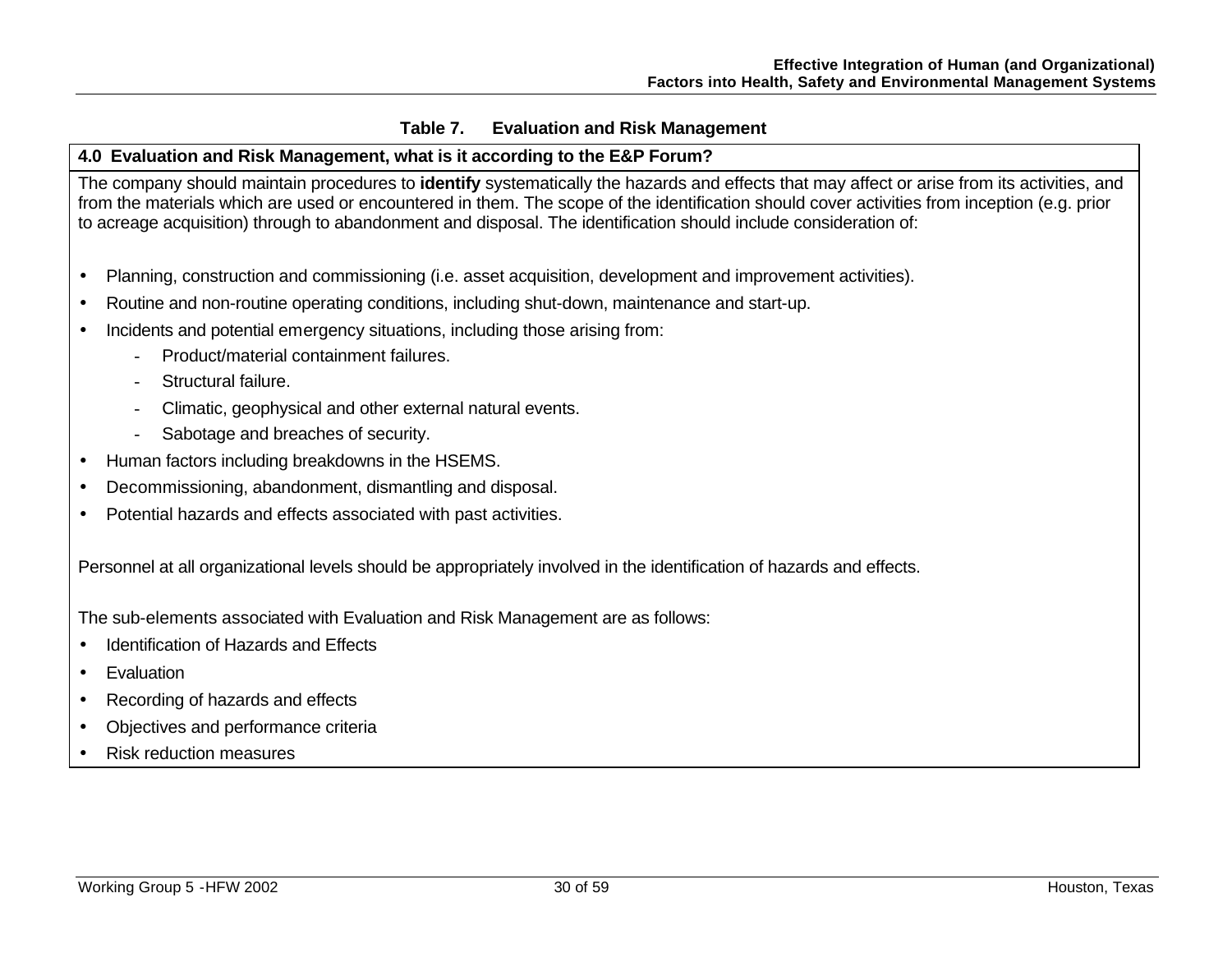| 4.1 Identification of Hazards and Effects                                                                                                                                                                                                                                                                                                                                    |                                                                                                                                                                                                                                                                                                                                                                                             |                                                                                                                                                                                                                                                                                                                                                                             |  |  |
|------------------------------------------------------------------------------------------------------------------------------------------------------------------------------------------------------------------------------------------------------------------------------------------------------------------------------------------------------------------------------|---------------------------------------------------------------------------------------------------------------------------------------------------------------------------------------------------------------------------------------------------------------------------------------------------------------------------------------------------------------------------------------------|-----------------------------------------------------------------------------------------------------------------------------------------------------------------------------------------------------------------------------------------------------------------------------------------------------------------------------------------------------------------------------|--|--|
| a. How Does Human Factors Relate to Identification of hazards and effects?                                                                                                                                                                                                                                                                                                   |                                                                                                                                                                                                                                                                                                                                                                                             |                                                                                                                                                                                                                                                                                                                                                                             |  |  |
| Human factors evaluations should be integrated into all formal HSE/ hazard/risk studies. As part of these studies, potential human<br>errors should be identified and analyzed and means for error reductions should be suggested. Implementation of results should be<br>tracked.                                                                                           |                                                                                                                                                                                                                                                                                                                                                                                             |                                                                                                                                                                                                                                                                                                                                                                             |  |  |
| $\bullet$                                                                                                                                                                                                                                                                                                                                                                    | Employees should be included in all HSE/hazard/risk studies as subject matter experts.                                                                                                                                                                                                                                                                                                      |                                                                                                                                                                                                                                                                                                                                                                             |  |  |
|                                                                                                                                                                                                                                                                                                                                                                              | Where appropriate, human reliability analysis techniques should be applied to evaluate risks and hazards.                                                                                                                                                                                                                                                                                   |                                                                                                                                                                                                                                                                                                                                                                             |  |  |
|                                                                                                                                                                                                                                                                                                                                                                              | b. What are the related Human Factors Tools/Activities for Identification of hazards and effects?                                                                                                                                                                                                                                                                                           |                                                                                                                                                                                                                                                                                                                                                                             |  |  |
| <b>Inputs</b>                                                                                                                                                                                                                                                                                                                                                                | <b>HF Tools and Activities</b>                                                                                                                                                                                                                                                                                                                                                              | <b>HF Outputs</b>                                                                                                                                                                                                                                                                                                                                                           |  |  |
| Incident, accident, and near miss data<br>Communication protocols<br>Existing Company HSE policies and<br>strategic objectives<br>Human performance limitations/<br>capabilities<br>Human performance risks<br>Behavior based safety feedback<br>٠<br>Principles of behavioral management<br>Review of routine, non-routine, and<br>emergency O&M procedures and<br>policies | Human error identification techniques<br>$\blacksquare$<br>Behavioral based safety programs<br>Job task analysis<br>$\blacksquare$<br>Link analysis<br><b>HFE Implementation Plan</b><br>Ergonomics/human factors engineering<br>principles<br>Human performance standards                                                                                                                  | Update/input into ergonomics/ HFE<br>٠<br>guidance and specifications<br>Update/input into personnel evaluation<br>٠<br>and selection tools<br>Update/input into personnel knowledge,<br>$\blacksquare$<br>skills, and ability standards<br>Update/input into personnel job<br>$\blacksquare$<br>descriptions<br>Update/input into hazard identification<br>п<br>techniques |  |  |
| <b>4.2 Evaluation</b>                                                                                                                                                                                                                                                                                                                                                        |                                                                                                                                                                                                                                                                                                                                                                                             |                                                                                                                                                                                                                                                                                                                                                                             |  |  |
| a. How Does Human Factors Relate to Evaluation?                                                                                                                                                                                                                                                                                                                              |                                                                                                                                                                                                                                                                                                                                                                                             |                                                                                                                                                                                                                                                                                                                                                                             |  |  |
| $\bullet$                                                                                                                                                                                                                                                                                                                                                                    | To assess hazard and risk controls, routine inspections and reporting on the inspections should be required - workplace, equipment,<br>housekeeping. In additions, reviews of near miss and accident reports as well as behavioral based safety studies.<br>A mechanical integrity program can belp to control maintenance rights and follures. Deriodio review of maintenance reserves and |                                                                                                                                                                                                                                                                                                                                                                             |  |  |

• A mechanical integrity program can help to control maintenance risks and failures. Periodic review of maintenance records and readings may also reveal potential problems.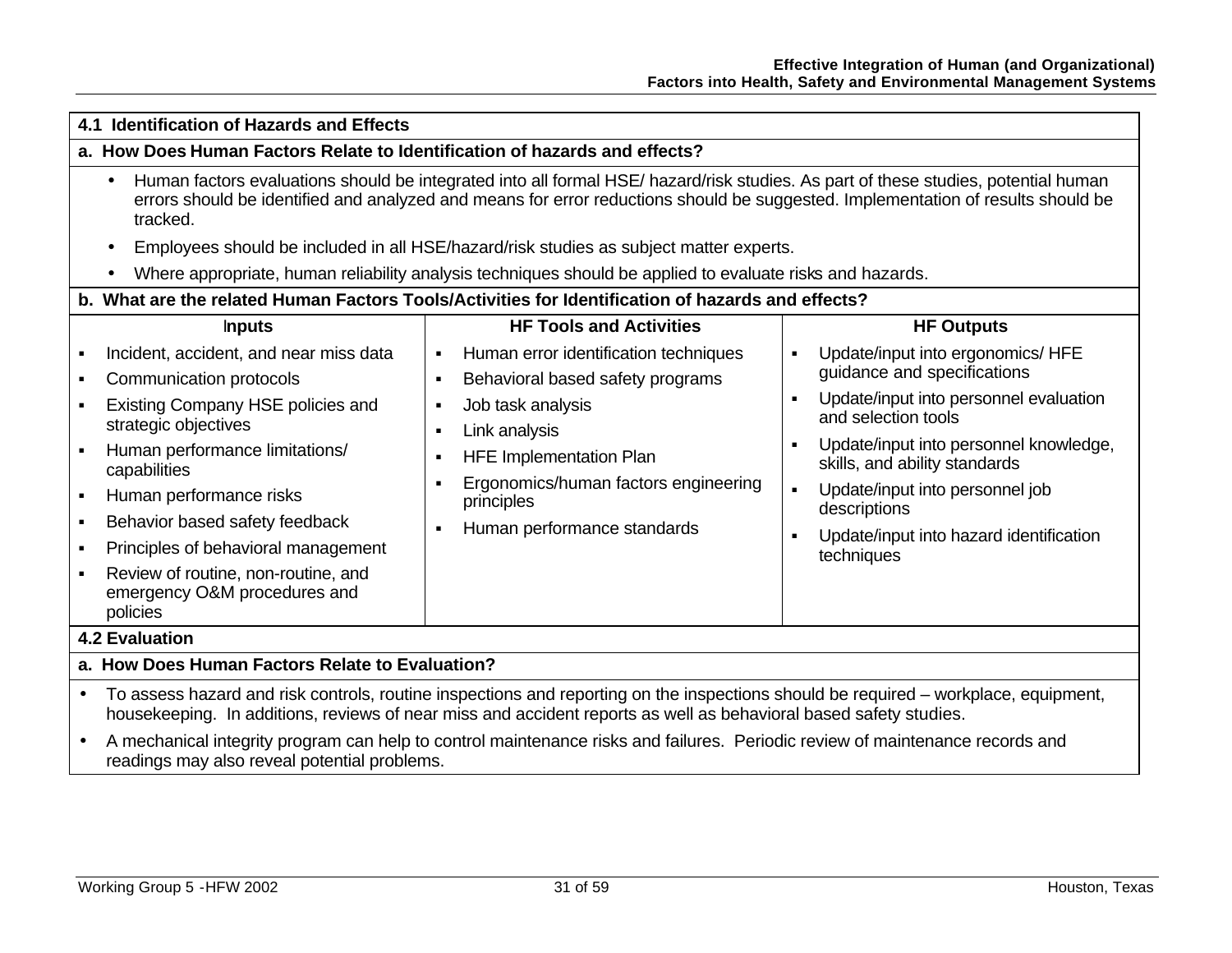| b. What are the related Human Factors Tools/Activities for Evaluation?                                                                                                                                                                                                                         |                                                                                                                                                                         |                                                                                                                                                                                                                                                                                                                |  |  |
|------------------------------------------------------------------------------------------------------------------------------------------------------------------------------------------------------------------------------------------------------------------------------------------------|-------------------------------------------------------------------------------------------------------------------------------------------------------------------------|----------------------------------------------------------------------------------------------------------------------------------------------------------------------------------------------------------------------------------------------------------------------------------------------------------------|--|--|
| <b>Inputs</b>                                                                                                                                                                                                                                                                                  | <b>HF Tools and Activities</b>                                                                                                                                          | <b>HF Outputs</b>                                                                                                                                                                                                                                                                                              |  |  |
| Incident, accident, and near miss data<br>Communication protocols<br>Existing Company HSE policies and<br>strategic objectives<br>Human performance limitations/<br>capabilities<br>Human performance risks<br>Review of routine, non-routine, and<br>emergency O&M procedures and<br>policies | Human error analysis techniques<br>Human reliability analysis<br>Job task analysis<br>Ergonomics/human factors engineering<br>principles<br>Human performance standards | Update/input into ergonomics/ HFE<br>$\blacksquare$<br>guidance and specifications<br>Update/input into personnel knowledge,<br>$\blacksquare$<br>skills, and ability standards<br>Update/input into personnel job<br>$\blacksquare$<br>descriptions<br>Update/input into hazard evaluation<br>٠<br>techniques |  |  |
| 4.3 Recording of Hazards and Effects                                                                                                                                                                                                                                                           |                                                                                                                                                                         |                                                                                                                                                                                                                                                                                                                |  |  |
| a. How Does Human Factors Relate to Recording of hazards and effects?                                                                                                                                                                                                                          |                                                                                                                                                                         |                                                                                                                                                                                                                                                                                                                |  |  |
| A hazard log can be used to record potential hazards including those related to HFE.                                                                                                                                                                                                           |                                                                                                                                                                         |                                                                                                                                                                                                                                                                                                                |  |  |
|                                                                                                                                                                                                                                                                                                | Risk assessment reports and work sheets can be used to include use of HFE as a layer of protection.                                                                     |                                                                                                                                                                                                                                                                                                                |  |  |
| Include HRA in Risk Assessments.                                                                                                                                                                                                                                                               |                                                                                                                                                                         |                                                                                                                                                                                                                                                                                                                |  |  |
| Hazards analysis recommendation to include HFE improvements.                                                                                                                                                                                                                                   |                                                                                                                                                                         |                                                                                                                                                                                                                                                                                                                |  |  |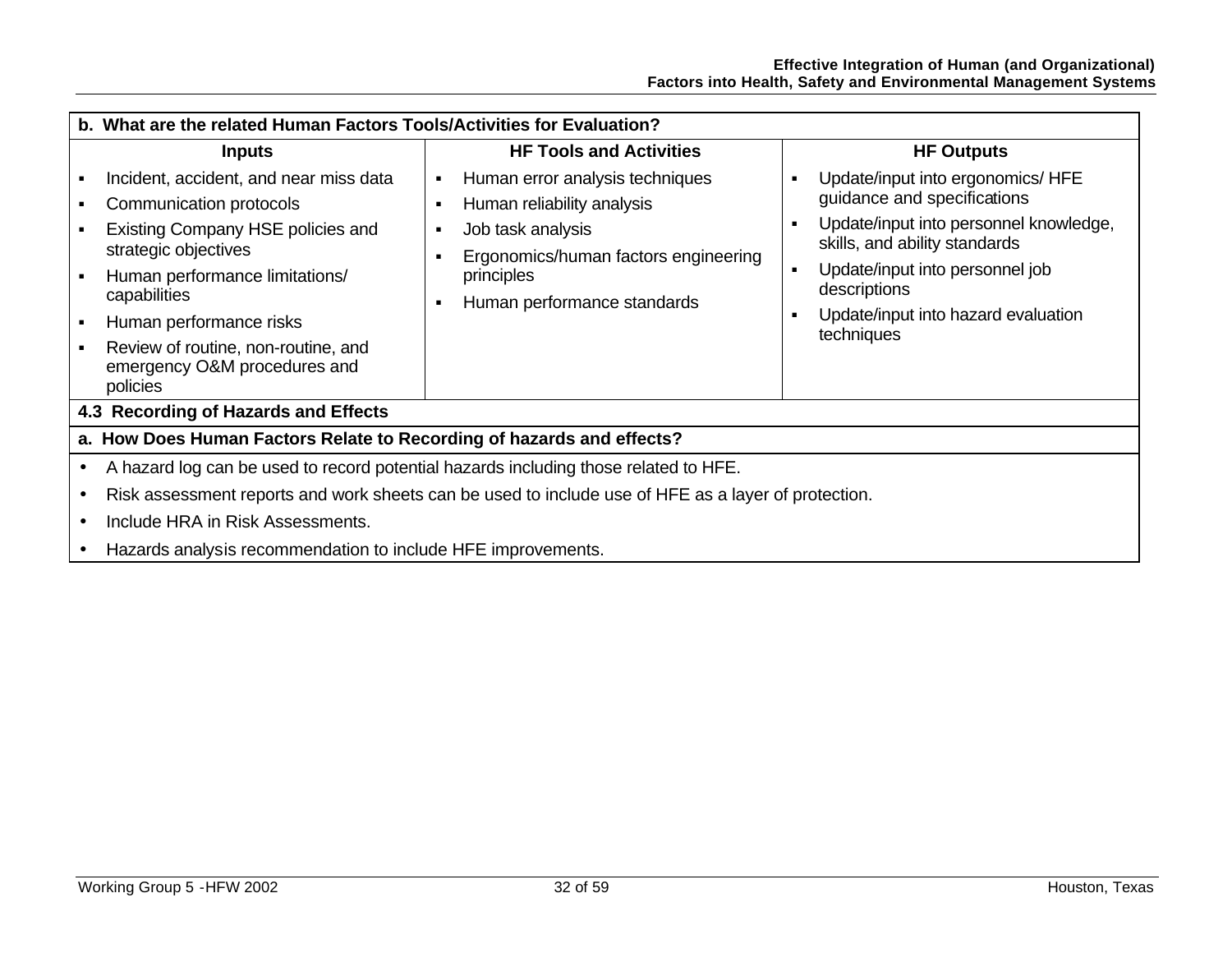|                | b. What are the related Human Factors Tools/Activities for Recording of hazards and effects?    |                |                                                               |                |                                                             |
|----------------|-------------------------------------------------------------------------------------------------|----------------|---------------------------------------------------------------|----------------|-------------------------------------------------------------|
|                | <b>Inputs</b>                                                                                   |                | <b>HF Tools and Activities</b>                                |                | <b>HF Outputs</b>                                           |
|                | Incident, accident, and near miss data                                                          | $\blacksquare$ | User interviews and questionnaires                            |                | Update/input into hazard recording                          |
|                | Existing Company HSE policies and                                                               | $\blacksquare$ | Information mapping techniques                                |                | procedures                                                  |
|                | strategic objectives                                                                            |                | Feedback mechanisms for HSE/HFE                               | ٠              | Update/input into hazard recording forms<br>or checklists   |
|                | Existing Company hazard reporting and<br>recording system                                       |                | issues                                                        | $\blacksquare$ | Update/input into documentation format                      |
|                | Existing Company routine O&M                                                                    |                | Learning objectives for HFE related to<br>awareness training  |                | and visual presentation methodologies                       |
|                | procedures and policies                                                                         | ٠              | HFE training requirements and                                 | $\blacksquare$ | Update / input Risk assessment                              |
| $\blacksquare$ | Existing Company non-routine and                                                                |                | evaluations                                                   |                | worksheets and checklists                                   |
|                | emergency operating procedures                                                                  |                | Layer of Protection Analyses including                        | $\blacksquare$ | Resolve PHA recommendations<br>including HFE items          |
| ٠              | <b>Existing Company Risk Assessments,</b><br>Reports, Analyses Data                             |                | <b>HFE</b>                                                    |                |                                                             |
|                |                                                                                                 |                | <b>HRA</b> methods                                            |                |                                                             |
|                | <b>Hazards Analysis Worksheets</b>                                                              |                | Program for HFE Recommendations,<br>Resolutions and Follow-up |                |                                                             |
|                | 4.4 Objectives and Performance Criteria                                                         |                |                                                               |                |                                                             |
|                | a. How Does Human Factors Relate to Objectives and Performance Criteria?                        |                |                                                               |                |                                                             |
| $\bullet$      | Performance standards setting for HFE                                                           |                |                                                               |                |                                                             |
| $\bullet$      | Policy document developments for HFE                                                            |                |                                                               |                |                                                             |
|                | Strategic planning for HFE                                                                      |                |                                                               |                |                                                             |
|                | b. What are the related Human Factors Tools/Activities for Objectives and Performance Criteria? |                |                                                               |                |                                                             |
|                | <b>Inputs</b>                                                                                   |                | <b>HF Tools and Activities</b>                                |                | <b>HF Outputs</b>                                           |
|                | Incident, accident, and near miss data                                                          | $\blacksquare$ | User interviews and questionnaires                            | ٠              | Update/input into key performance                           |
|                | Human performance capabilities and                                                              | $\blacksquare$ | Job task analyses                                             |                | indicators                                                  |
|                | limitations                                                                                     | $\blacksquare$ | Human performance standards                                   |                | Update/input into procedures to set<br>performance criteria |
| $\blacksquare$ | Performance evaluations of personnel                                                            |                | Personnel evaluation and selection tools                      | $\blacksquare$ |                                                             |
| ٠              | Personnel (employee and management)<br>roles and responsibilities for HFE/HSE                   | $\blacksquare$ | Personnel knowledge, skills, and ability<br>standards         |                | Updated policies                                            |
|                | Strategic Planning Objectives for HFE                                                           |                | Policy documents for HFE                                      |                |                                                             |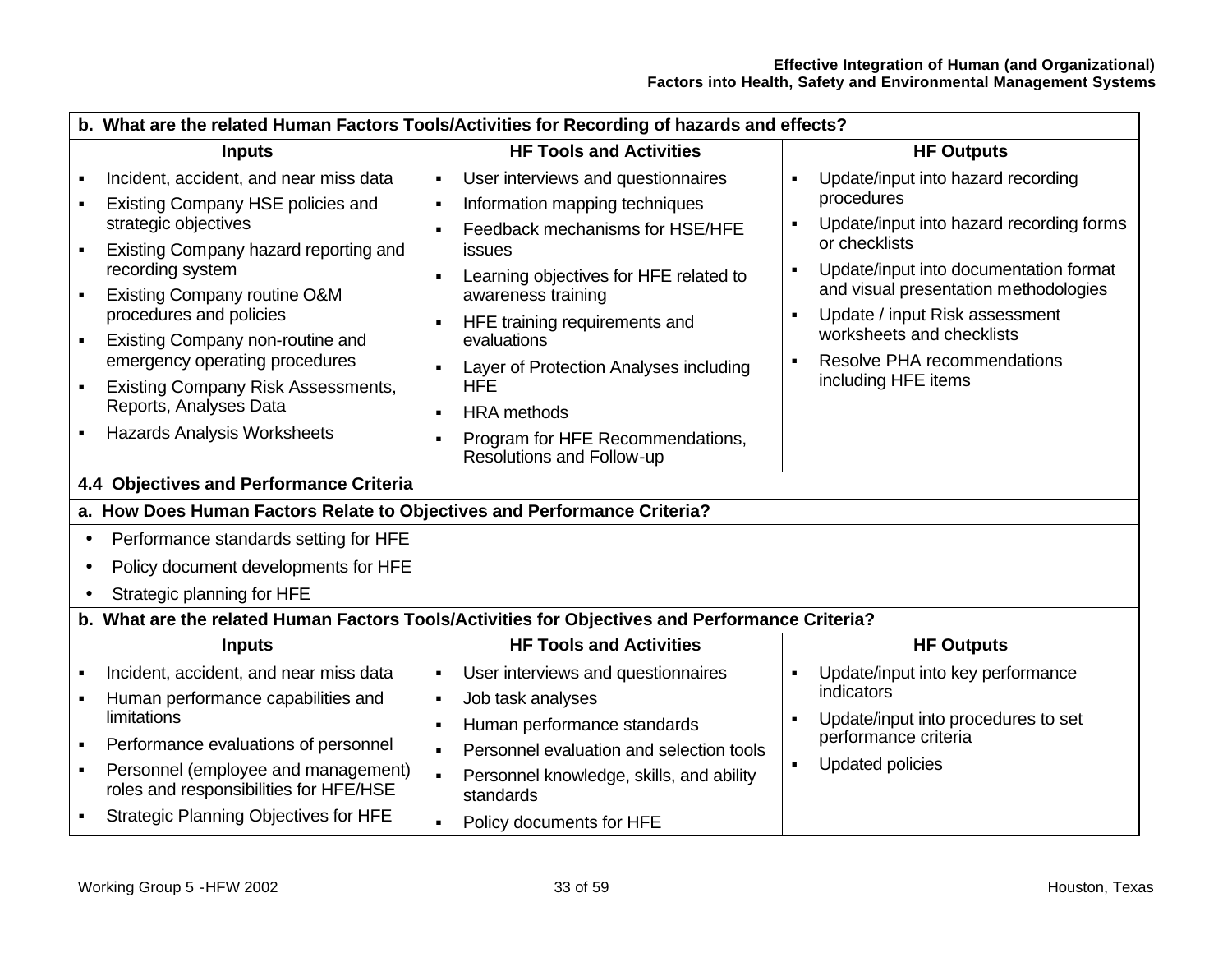#### **4.5 Risk Reduction Measures**

#### **a. How Does Human Factors Relate to Risk Reduction Measures?**

There are many ways that integrating HFE into HSE can reduce risks. The most appropriate application for HFE is the development of an HFE integration program that requires the systematic evaluation of interfaces and work processes for potential human factors concerns. Some factors that can be considered include:

- Designated smoking areas
- Lighting night operations
- Program to reduce hazardous waste labeling, handling instructions, methods
- Testing for depth, crane operations, labeling work permits, confined space, color vision
- Training and simulation for EER, spills, etc.
- Human Factors as part of design anthrop HMI layouts equipment/tool design
- HFE in risk studies
- Rules (mechanical integrity program)
- PPE selection, use, inspection
- HFE in design
- HFE in operations, maintenance
- HFE in procedures, labels, drills, SEMP, OHS, signs, labels
- **Behavior based safety**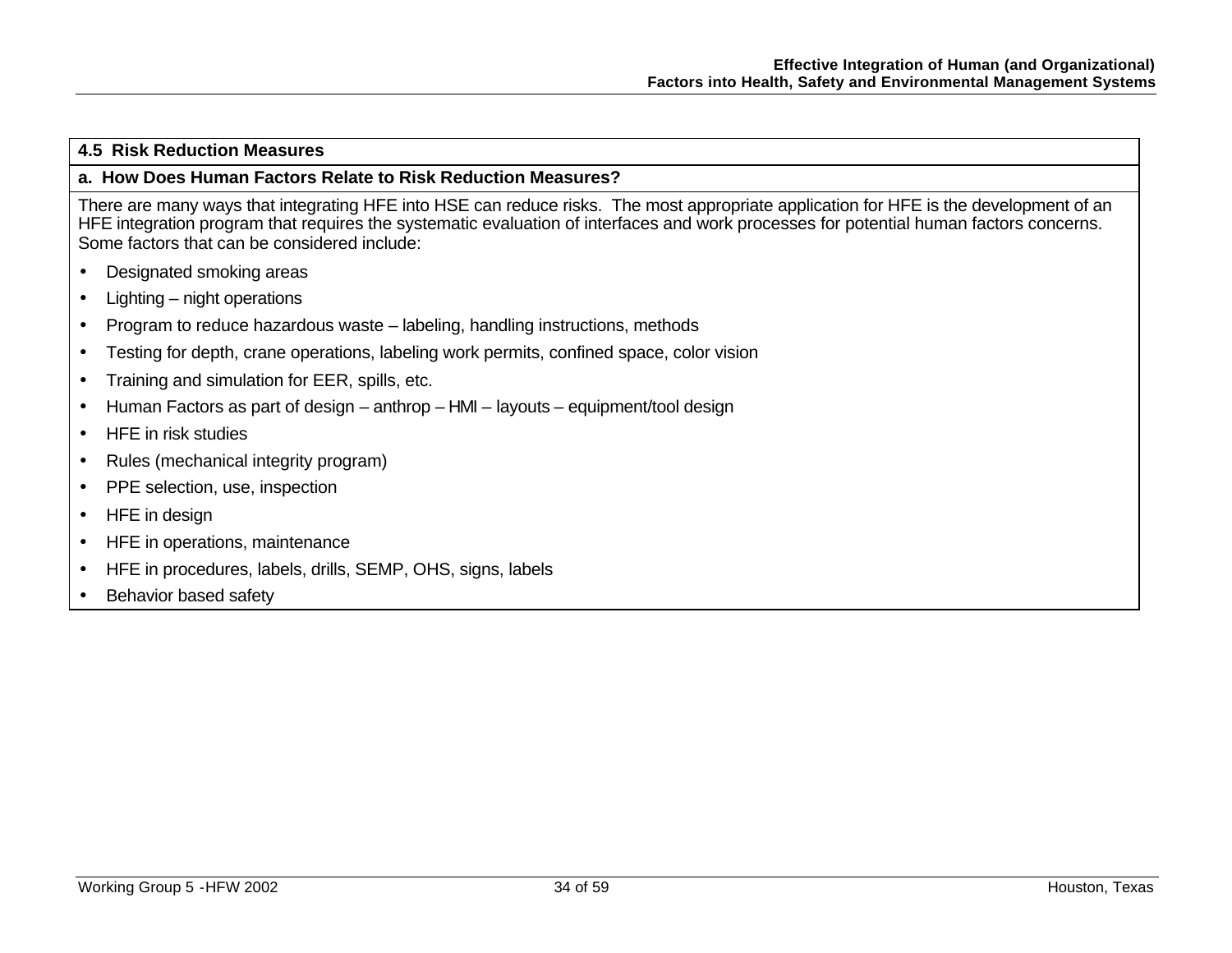|                | b. What are the related Human Factors Tools/Activities for Risk Reduction Measures? |                                                                                                     |                                                                                                                                         |  |
|----------------|-------------------------------------------------------------------------------------|-----------------------------------------------------------------------------------------------------|-----------------------------------------------------------------------------------------------------------------------------------------|--|
|                | <b>Inputs</b>                                                                       | <b>HF Tools and Activities</b>                                                                      | <b>HF Outputs</b>                                                                                                                       |  |
| л              | Incident, accident, and near miss data<br>Existing Company HSE policies and         | Behavioral based safety programs<br>٠<br>Psychological testing for personnel risk<br>$\blacksquare$ | Update/input into ergonomics/ HFE<br>$\blacksquare$<br>guidance and specifications                                                      |  |
|                | strategic objectives<br><b>Existing Company hazard reporting</b><br>system          | behavior<br>Testing for depth perception and color<br>deficiency                                    | Update/input into personnel evaluation<br>$\blacksquare$<br>and selection tools/criteria<br>Update/input into personnel knowledge,<br>п |  |
|                | <b>Existing Company procedures regarding</b><br>risk reduction                      | Testing for hearing for those using voice<br>communications equipment                               | skills, and ability standards<br>Specific HFE input into Company O&M,<br>$\blacksquare$                                                 |  |
|                | Existing Company routine O&M<br>procedures and policies                             | Human error analysis techniques<br>$\blacksquare$<br>Human reliability analysis<br>$\blacksquare$   | <b>EER, HSE Documentation</b>                                                                                                           |  |
| $\blacksquare$ | Existing Company non-routine and<br>emergency operating procedures                  | Job task analyses<br>$\blacksquare$<br>Ergonomics/human factors engineering<br>$\blacksquare$       |                                                                                                                                         |  |
|                | Behavior tendency data                                                              | principles                                                                                          |                                                                                                                                         |  |
|                |                                                                                     | Human performance capabilities and<br>limitations                                                   |                                                                                                                                         |  |
|                | References for HF within Evaluation and Risk Management:                            |                                                                                                     |                                                                                                                                         |  |
|                | AicheE (1994)<br>$\bullet$                                                          | Eastman Kodak (1983 / 1986)                                                                         |                                                                                                                                         |  |
|                | Gertman and Blackman (1994)                                                         | Grandjean (1988)                                                                                    |                                                                                                                                         |  |
|                | Kirwan & Ainsworth (1992)<br>$\bullet$                                              | Kirwan & Ainsworth (1992)                                                                           |                                                                                                                                         |  |
|                | Meister (1985)<br>$\bullet$                                                         | Nordin, et. al. (1997)                                                                              |                                                                                                                                         |  |
|                | Reason (1997)                                                                       | Salvendy (1997)                                                                                     |                                                                                                                                         |  |
|                | Salvendy (1997)                                                                     | Schwartz (Ed., 2000)                                                                                |                                                                                                                                         |  |
|                | Wilson & Corlett (1990)                                                             |                                                                                                     |                                                                                                                                         |  |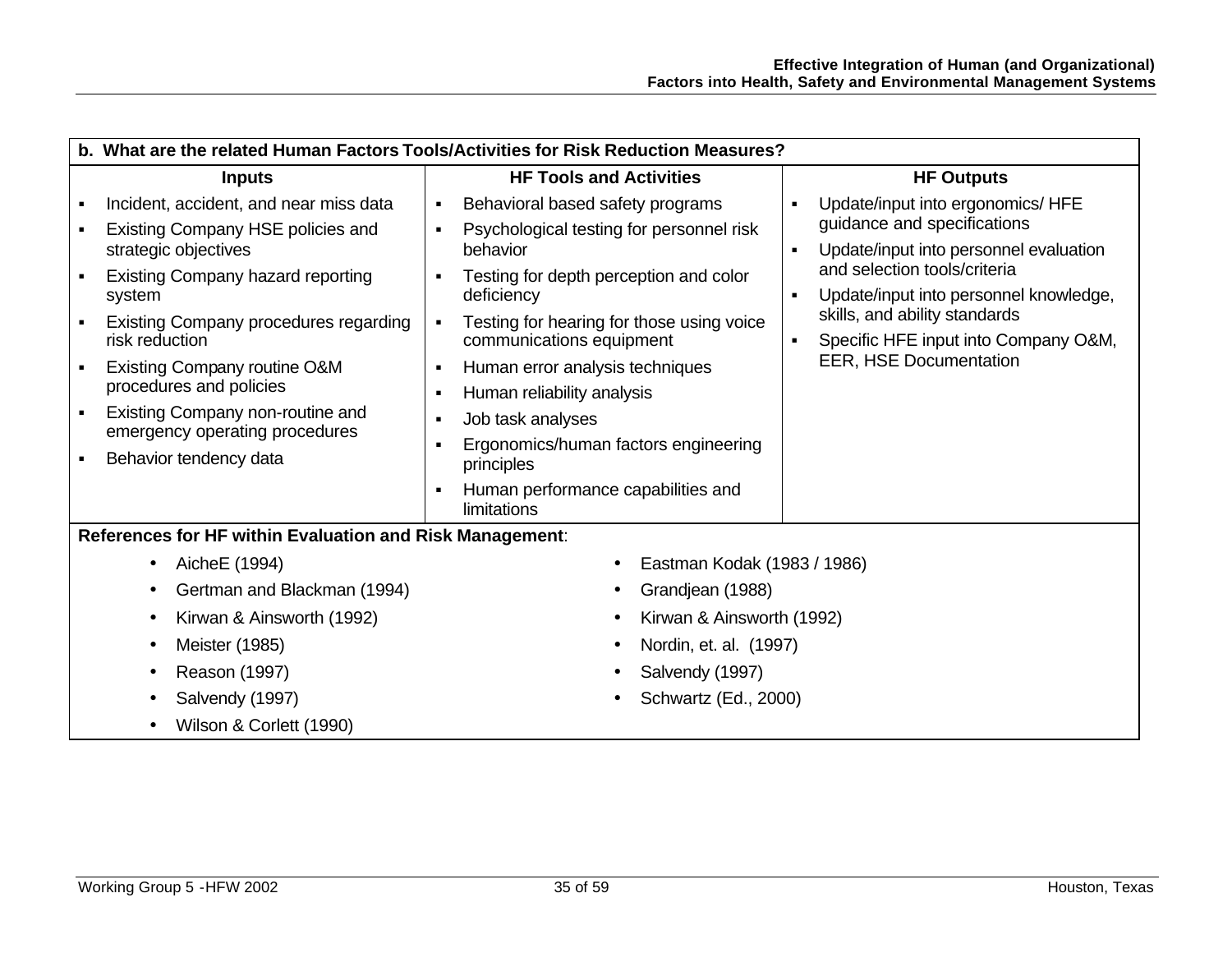### **Table 8. Planning**

## **5.0 Planning, what is it according to the E&P Forum?**

The company should maintain, within its overall work program, plans for achieving HSE objectives and performance criteria. These plans should include:

- a clear description of the objectives;
- designation of responsibility for setting and achieving objectives and performance criteria at each relevant function and level of the organization;
- the means by which they are to be achieved;
- resource requirements;
- time scales for implementation;
- programs for motivating and encouraging personnel toward a suitable HSE culture;
- mechanisms to provide feedback to personnel on HSE performance;
- processes to recognize good personal and team HSE performance (e.g. safety award schemes);
- mechanism for evaluation and follow-up.

The sub-elements that relate to Planning are as follows:

- **General**
- Asset Integrity
- Procedures and Work Instructions
- Management of Change
- Contingency and Emergency Planning.

#### **5.1 General**

#### **a. How Does Human Factors Relate to planning in General?**

- Treatment of safety critical items
- Operations and maintenance of philosophies to include text requiring operability and maintainability be addressed by applying human factors engineering criteria to the design of equipment, skids, access/egress routes, alarms, announcements, etc.
- Use of HFE in Quality Assurance Programs for procurement, fabrication, installation, production and decommissioning
- Use of HFE attributes in qualifying contract personnel in the planning process.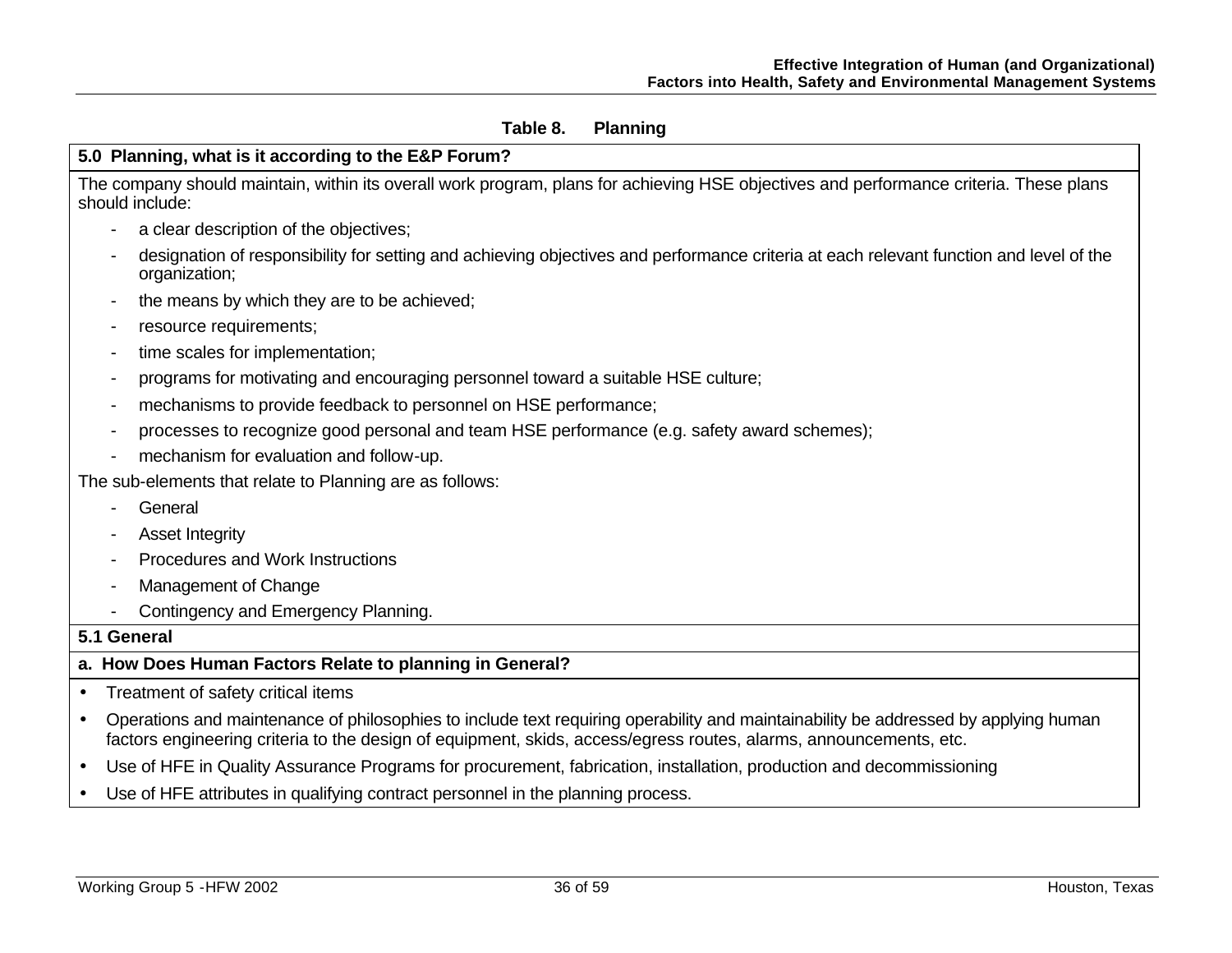| b. What are the related Human Factors Tools/Activities for planning in General?                                                                                                                                              |                                                                                                                                                                                |                                                                                                                                                                                                                                |  |  |
|------------------------------------------------------------------------------------------------------------------------------------------------------------------------------------------------------------------------------|--------------------------------------------------------------------------------------------------------------------------------------------------------------------------------|--------------------------------------------------------------------------------------------------------------------------------------------------------------------------------------------------------------------------------|--|--|
| <b>Inputs</b>                                                                                                                                                                                                                | <b>HF Tools and Activities</b>                                                                                                                                                 | <b>HF Outputs</b>                                                                                                                                                                                                              |  |  |
| Previous HSE audit results<br>HFE values and principles<br><b>Existing HSE Policies and Strategies</b><br>Existing Company plan to achieve HSE<br>objectives and performance criteria<br>Existing Company policy to maintain | HFE integration Vision, Mission, and<br><b>Objectives</b><br>Operational definitions for HFE<br>integration elements<br>HFE/HSE integrated elements<br>HFE Implementation Plan | Update/input into management/<br>٠<br>employee expectations<br>Update/input into human performance<br>п<br>objectives<br>Update/input into HFE performance<br>goals and measures<br>Update/input into roles, responsibilities, |  |  |
| HSE objectives and performance criteria                                                                                                                                                                                      | <b>Identify HFE requirements for Contractor</b><br><b>Qualification Programs</b>                                                                                               | and accountabilities for HFE/HSE<br><b>Updated Contractor Qualification</b><br>Programs                                                                                                                                        |  |  |
| 5.2 Asset Integrity                                                                                                                                                                                                          |                                                                                                                                                                                |                                                                                                                                                                                                                                |  |  |
| a. How Does Human Factors Relate to Asset Integrity?                                                                                                                                                                         |                                                                                                                                                                                |                                                                                                                                                                                                                                |  |  |
| Documentation of Operations and Maintenance activities including HFE evaluations of interfaces, work processes, tools, procedures,<br>etc.                                                                                   |                                                                                                                                                                                |                                                                                                                                                                                                                                |  |  |
|                                                                                                                                                                                                                              | Inspection (routine and non-routine) of work areas for safety and ergonomics concerns                                                                                          |                                                                                                                                                                                                                                |  |  |
| Evaluation of procurement, fabrication and installation processes for checking that HFE as been addressed in these areas                                                                                                     |                                                                                                                                                                                |                                                                                                                                                                                                                                |  |  |

• QA/QC include HFE checks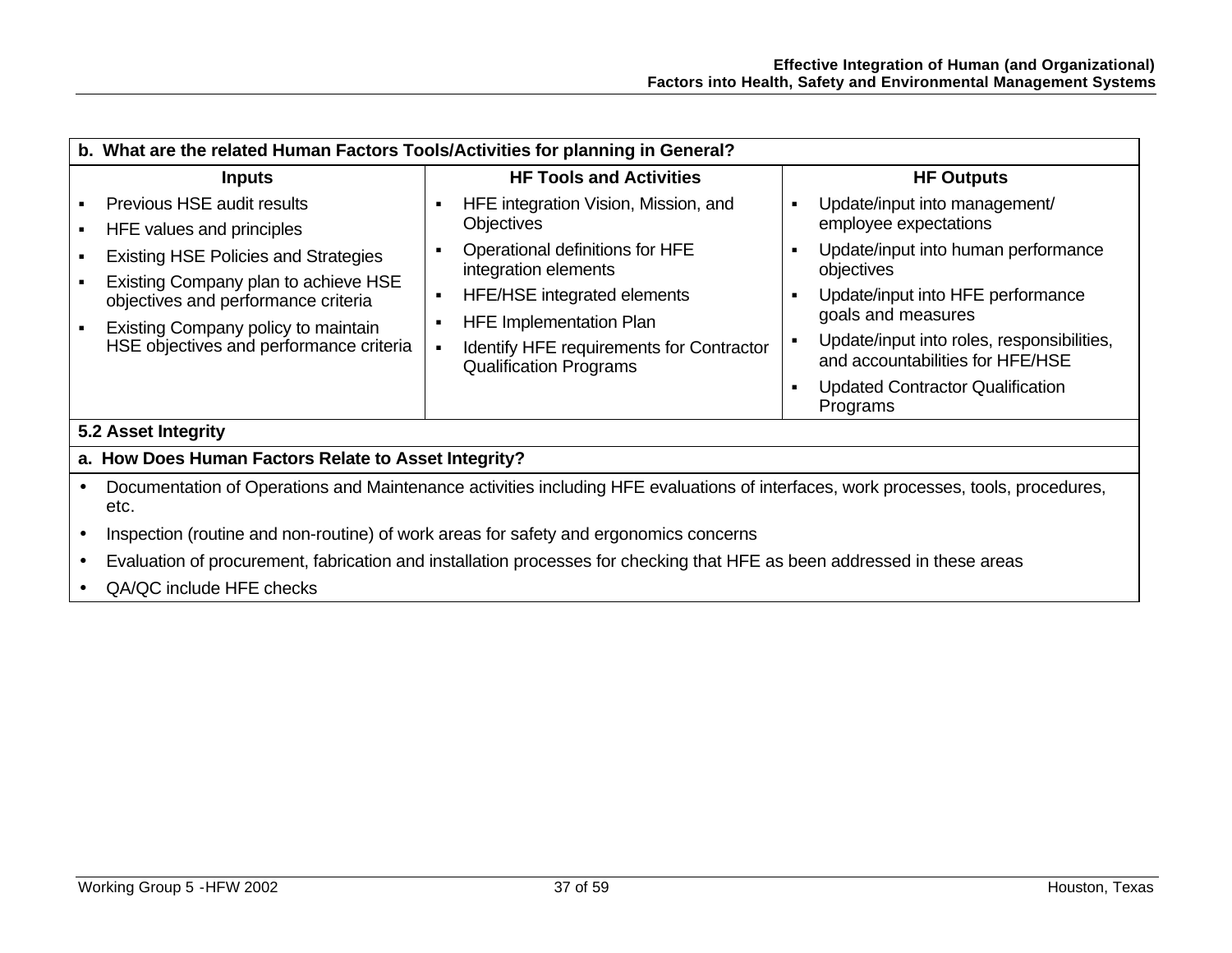| b. What are the related Human Factors Tools/Activities for Asset Integrity?                                                                                                                                                                                                                                                                                                                                                                                                                |                                                                                                                                                                                                                                                                                     |                                                                                                                                                                                                                                                                                                                                                                                                                         |  |  |  |
|--------------------------------------------------------------------------------------------------------------------------------------------------------------------------------------------------------------------------------------------------------------------------------------------------------------------------------------------------------------------------------------------------------------------------------------------------------------------------------------------|-------------------------------------------------------------------------------------------------------------------------------------------------------------------------------------------------------------------------------------------------------------------------------------|-------------------------------------------------------------------------------------------------------------------------------------------------------------------------------------------------------------------------------------------------------------------------------------------------------------------------------------------------------------------------------------------------------------------------|--|--|--|
| <b>Inputs</b>                                                                                                                                                                                                                                                                                                                                                                                                                                                                              | <b>HF Tools and Activities</b>                                                                                                                                                                                                                                                      | <b>HF Outputs</b>                                                                                                                                                                                                                                                                                                                                                                                                       |  |  |  |
| Existing Company procedures relating to<br>asset integrity (e.g., procedures to ensure<br>that HSE-critical facilities/equipment are<br>suitable for their required purpose)<br>Existing Company procedures related to<br>achieving HSE objectives<br>Previous HSE audit results<br>Incident, accident, and near miss data<br>Existing Company routine O&M<br>procedures and policies<br>Existing Company non-routine and<br>emergency operating procedures<br>Existing Company QA program | User interviews and questionnaires<br>Ergonomics/human factors engineering<br>principles<br><b>HFE/HSE</b> integrated elements<br>Job task analyses<br>Learning objectives for HFE related to<br>awareness training<br>HFE training requirements and<br>evaluations<br>QA checklist | Specific HFE input into Company O&M,<br><b>EER, HSE Documentation</b><br>Update/input into ergonomics/ HFE<br>guidance and specifications<br>Update/input into personnel knowledge,<br>skills, and ability standards<br>Update/input into documentation format<br>and visual presentation methodologies<br>HFE value added to documentation<br>accuracy and usability<br>Update QA checklist to include HFE<br>criteria |  |  |  |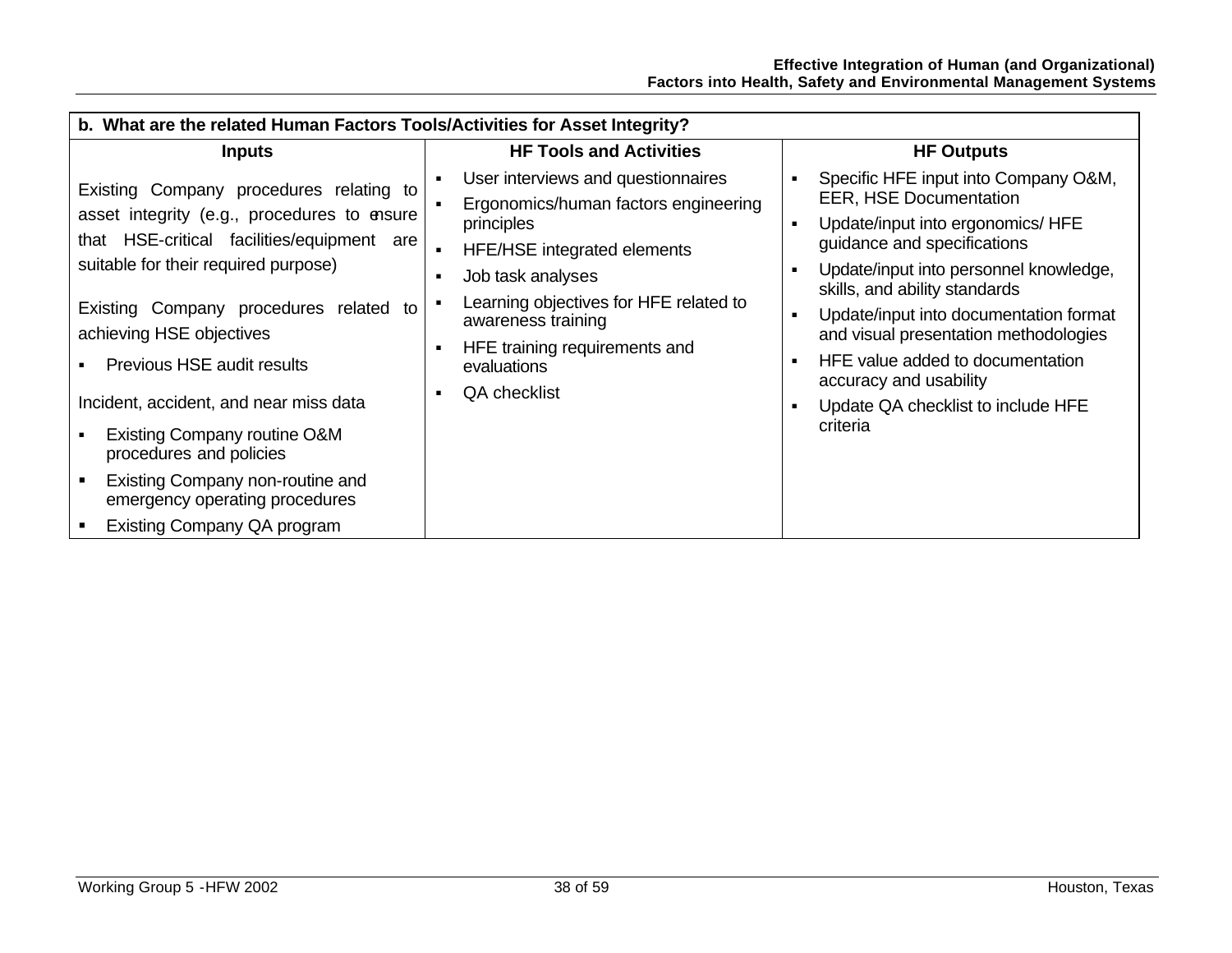#### **5.3 Procedures and Work Instructions**

#### **a. How Does Human Factors Relate to Procedures and Work Instructions?**

- Coverage of documents with regard to tasks where human error potentials are high
- Reviews for quality of documents
- Written processes for updating, distribution
- Evaluation of procedures and work instructions for suitability for users. Procedures have requirements stating that there must be periodic reviews, revisions
- There should be a formal means for staff to comment procedures and work instructions
- Work permit system should be designed such that forms are easy to use, the work permit requirements are clear, and that an assessment for the potential for human errors is conducted in job planning associated with the permitted tasks
- Standards exist to set performance requirements on tasks. This would include criteria related to document layout, wording, type of instruction, flowchart use, prose guidelines, checklist use, etc.
- Procedures and work instructions should be up to date and written in a clear and usable format. (for example, use of information mapping to ensure tasks are broken into understandable portions)
- Verification and validation exercises should be required to test usability and validity of written procedures and instructions
- Revision cycle should be defined for all documents
- Procedures and Work Instructions should be updated in conjunction with Management of Change processes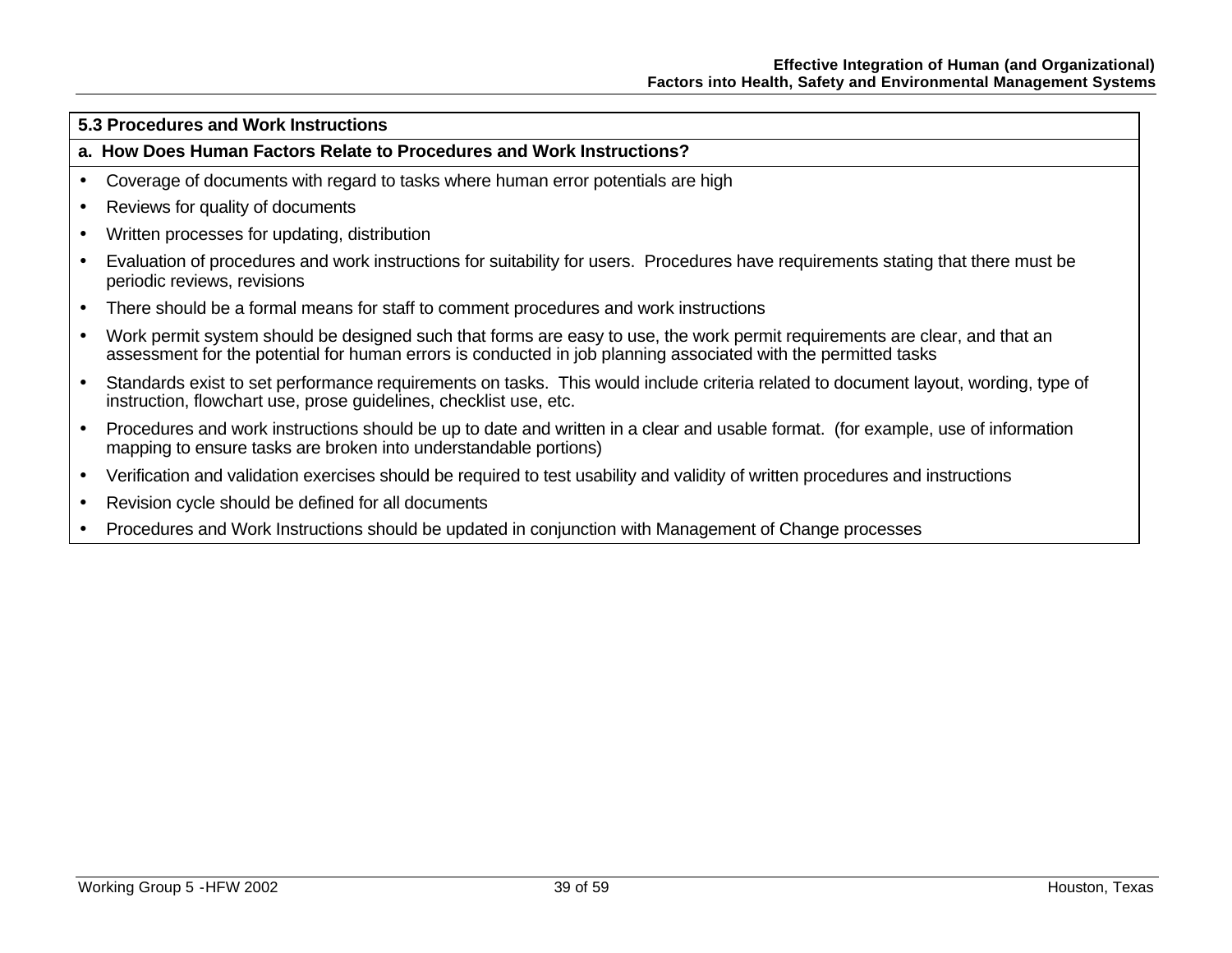| b. What are the related Human Factors Tools/Activities for Procedures and Work Instructions?                             |                                                                                        |                                                                                                     |  |
|--------------------------------------------------------------------------------------------------------------------------|----------------------------------------------------------------------------------------|-----------------------------------------------------------------------------------------------------|--|
| <b>Inputs</b>                                                                                                            | <b>HF Tools and Activities</b>                                                         | <b>HF Outputs</b>                                                                                   |  |
| Existing Company HSE policies and<br>strategic objectives                                                                | User interviews and questionnaires<br><b>Information Mapping Techniques</b>            | Update/input into existing Company HSE<br>policies and strategic objectives                         |  |
| Existing Company routine, non-routine<br>and emergency policies and procedures<br>Incident, accident, and near miss data | Feedback mechanisms for HFE/HSE<br><b>issues</b>                                       | Update/input into existing Company<br>routine, non-routine and emergency<br>policies and procedures |  |
| <b>Previous HSE audit results</b>                                                                                        | Training requirement's evaluation<br>Human performance capabilities and<br>limitations | Update/input into existing Company<br><b>Quality documentation</b>                                  |  |
| <b>Existing Company Quality System</b><br>documentation                                                                  | Behavioral based safety programs                                                       | HFE value added to documentation<br>accuracy and usability                                          |  |
|                                                                                                                          |                                                                                        | Update/input into documentation format<br>and visual presentation methodologies                     |  |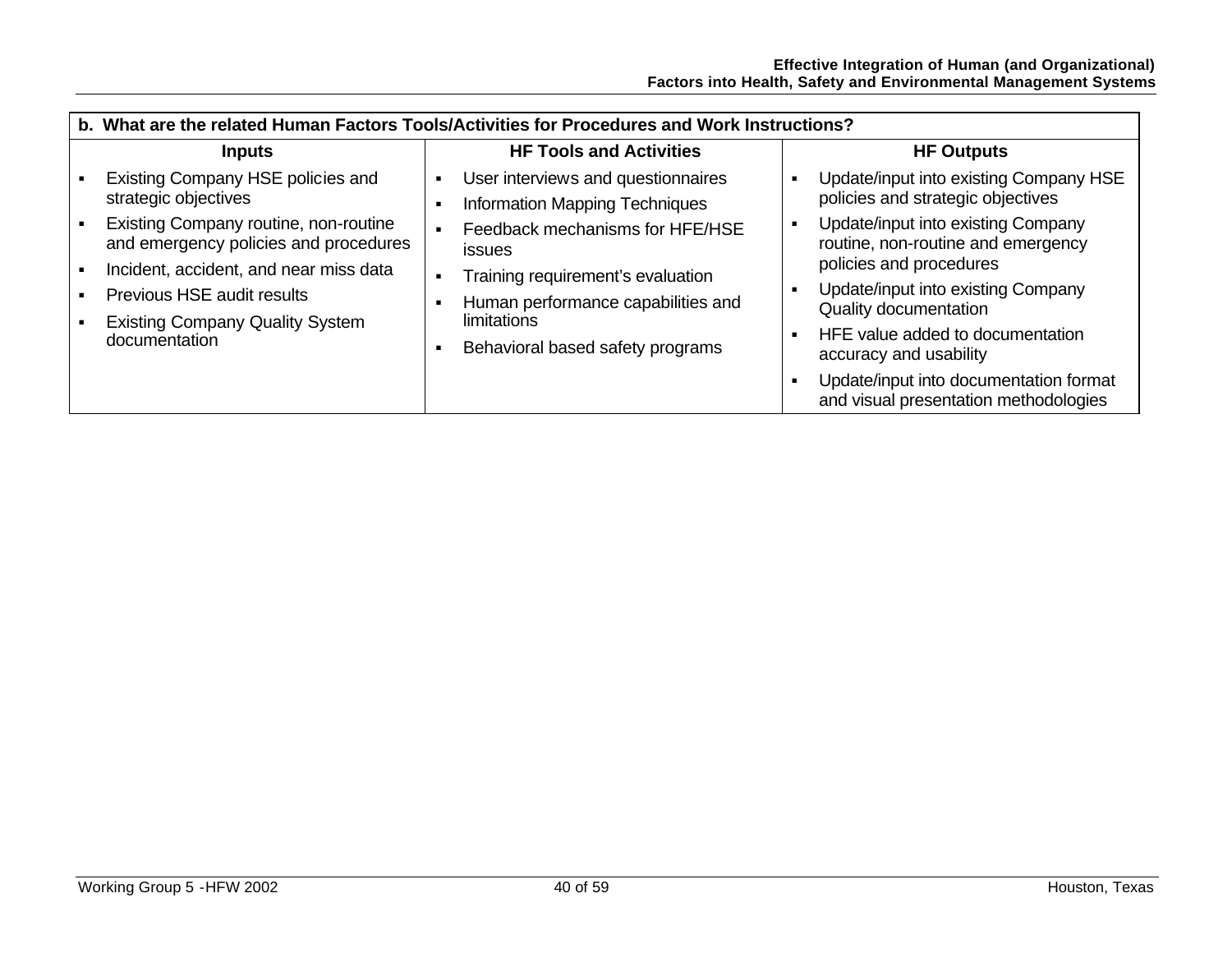| 5.4 Management of Change                                                         |  |                                                                       |                |                                                                             |  |
|----------------------------------------------------------------------------------|--|-----------------------------------------------------------------------|----------------|-----------------------------------------------------------------------------|--|
| a. How Does Human Factors Relate to Management of Change?                        |  |                                                                       |                |                                                                             |  |
| MOC Documentation, authorization and review procedures include HFE requirements  |  |                                                                       |                |                                                                             |  |
| MOC document tracking and monitoring includes HFE concerns                       |  |                                                                       |                |                                                                             |  |
| b. What are the related Human Factors Tools/Activities for Management of Change? |  |                                                                       |                |                                                                             |  |
| <b>Inputs</b>                                                                    |  | <b>HF Tools and Activities</b>                                        |                | <b>HF Outputs</b>                                                           |  |
| <b>Existing Company procedures for</b><br>planning and controlling changes       |  | User interviews and questionnaires<br>Feedback mechanisms for HFE/HSE | ٠              | Update/input into existing Company HSE<br>policies and strategic objectives |  |
| Existing Company HSE policies and<br>strategic objectives                        |  | <i>issues</i><br>Identify HFE items for MOC checklists or             | $\bullet$      | Update/input into existing Company<br>change procedures                     |  |
| Incident, accident, and near miss data<br><b>Previous HSE audit results</b>      |  | forms                                                                 | $\blacksquare$ | HFE value added to documentation<br>accuracy and usability                  |  |
| Existing program to track, monitor and<br>follow-up on changes                   |  |                                                                       |                | Specific HFE input into Company O&M,<br><b>EER, HSE Documentation</b>       |  |
|                                                                                  |  |                                                                       | $\blacksquare$ | Updated MOC checklists or forms to<br>include HFE items                     |  |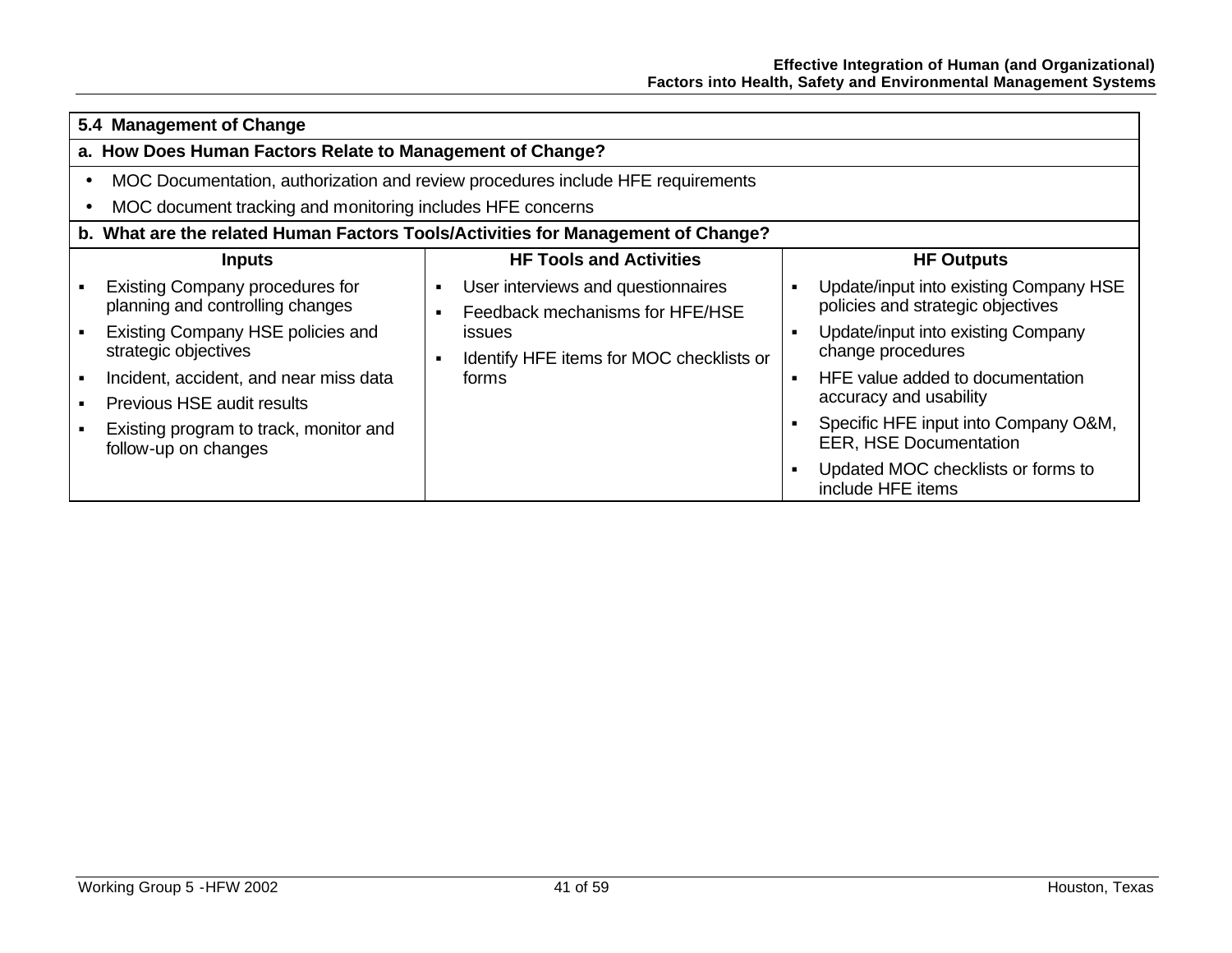## **5.5 Contingency and Emergency Planning**

#### **a. How Does Human Factors Relate to Contingency and Emergency Planning?**

Thorough consideration of HFE in Contingency and Emergency Planning is necessary to avoid human errors that could worsen the escalation or consequences of events during unusual circumstances. Some areas that should be considered include:

- Declaration of emergency (criteria) (method defined). Provision of an emergency control center for centering response activities. Protocols for contingencies and emergencies should be defined using operational terms and tests of these should occur to determine usability of the approach.
- Emergency response manuals should include clear and concise instructions for events such as man overboard, fire, explosion, collision, spills, etc. Other areas of operations that should be reviewed for potential HFE problems include:
	- Wave actions
	- Weather
	- Sea conditions
	- Marine operations
	- **Drilling**
	- SIMOPS.
- Exercises should be conducted to test the usability of the instruction and ensure that all necessary equipment has been defined and is available.
- Availability of information during emergencies should be assessed to determine if people have necessary info in a timely manner.
- Defined command structures should be include in response procedures.
- Job Task Analyses should be used to define roles, responsibilities, facilities and tools required.
- From the HFE literature, behavioral information on people in emergencies should be used as inputs to developing response procedures.
- Developing root cause analysis method should occur during planning in order to allow systematic evaluations of potential causes and also weaknesses in HSE, in case of incidents
- Simulation and monitoring of human behavioral response in emergency drills can be used to discover and address potential problem during emergencies
- Records of drills and notations of problems/concerns should be kept and periodically evaluated.
- HFE personnel should provide input on the location of platform shutdown and ESD stations throughout a platform, as well as on the design of Hydrogen Sulfide alarms and beacons.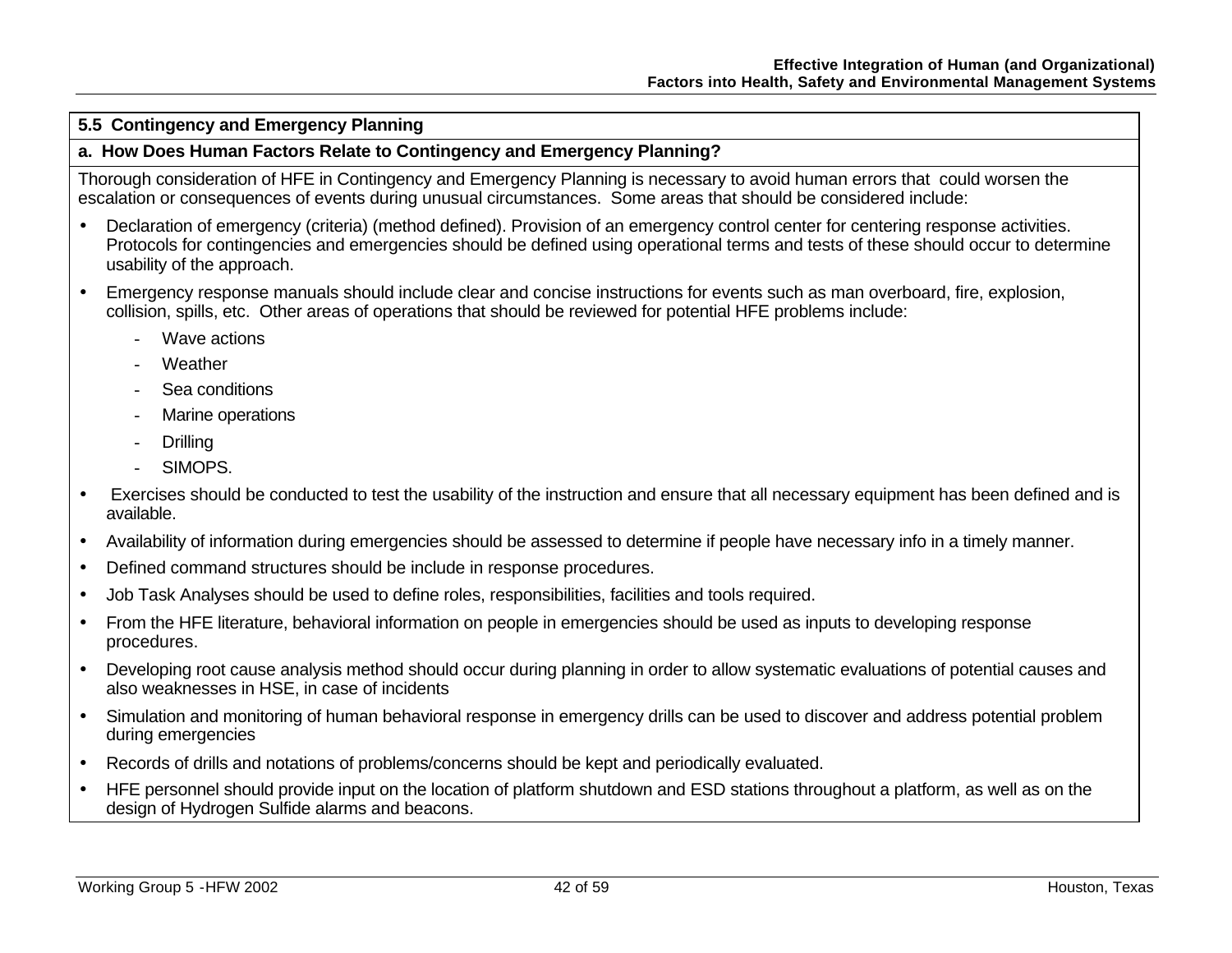|                                           | b. What are the related Human Factors Tools/Activities for Contingency and Emergency Planning? |                                                                                |                                                                                                            |  |  |
|-------------------------------------------|------------------------------------------------------------------------------------------------|--------------------------------------------------------------------------------|------------------------------------------------------------------------------------------------------------|--|--|
|                                           | <b>Inputs</b>                                                                                  | <b>HF Tools and Activities</b>                                                 | <b>HF Outputs</b>                                                                                          |  |  |
|                                           | Existing Company non-routine and<br>emergency operating procedures                             | User interviews and questionnaires<br>Personnel knowledge, skills, and ability | Update/input into existing Company non-<br>$\blacksquare$<br>routine and emergency operating<br>procedures |  |  |
|                                           | Personnel roles and responsibilities for<br><b>HFE/HSE</b>                                     | standards<br><b>HFE Design Standards</b><br>٠                                  | Update/input into roles and<br>$\blacksquare$                                                              |  |  |
|                                           | Feedback mechanisms for HFE/HSE<br><b>issues</b>                                               | Psychological testing for personal risk<br>taking behavior                     | responsibilities for Company personnel<br>Update/input into key performance<br>٠                           |  |  |
|                                           | Roles, responsibilities, and<br>accountabilities for HFE/HSE                                   | Human performance capabilities and<br>limitations                              | indicators<br>Update/input into procedures to set<br>٠                                                     |  |  |
|                                           | Communication protocols                                                                        | Training requirements evaluation                                               | performance criteria                                                                                       |  |  |
|                                           | Existing Company HSE policies and<br>strategic objectives                                      |                                                                                | Update/input into communication<br>$\blacksquare$<br>protocols                                             |  |  |
|                                           | Incident, accident, and near miss data                                                         |                                                                                | Update/input into existing Company HSE<br>٠<br>policies and strategic objectives                           |  |  |
|                                           | Previous HSE audit results                                                                     |                                                                                |                                                                                                            |  |  |
|                                           | Principles of behavioral management                                                            |                                                                                |                                                                                                            |  |  |
| <b>References for HF within Planning:</b> |                                                                                                |                                                                                |                                                                                                            |  |  |
|                                           | AicheE (1994)                                                                                  | Eastman Kodak (1983 / 1986)                                                    |                                                                                                            |  |  |
|                                           | Karwowski & Marras (Eds., 1998)                                                                | McSween (1995)                                                                 |                                                                                                            |  |  |
|                                           | Schwartz, G. (Ed., 2000)                                                                       | Wilson & Corlett (1990)                                                        |                                                                                                            |  |  |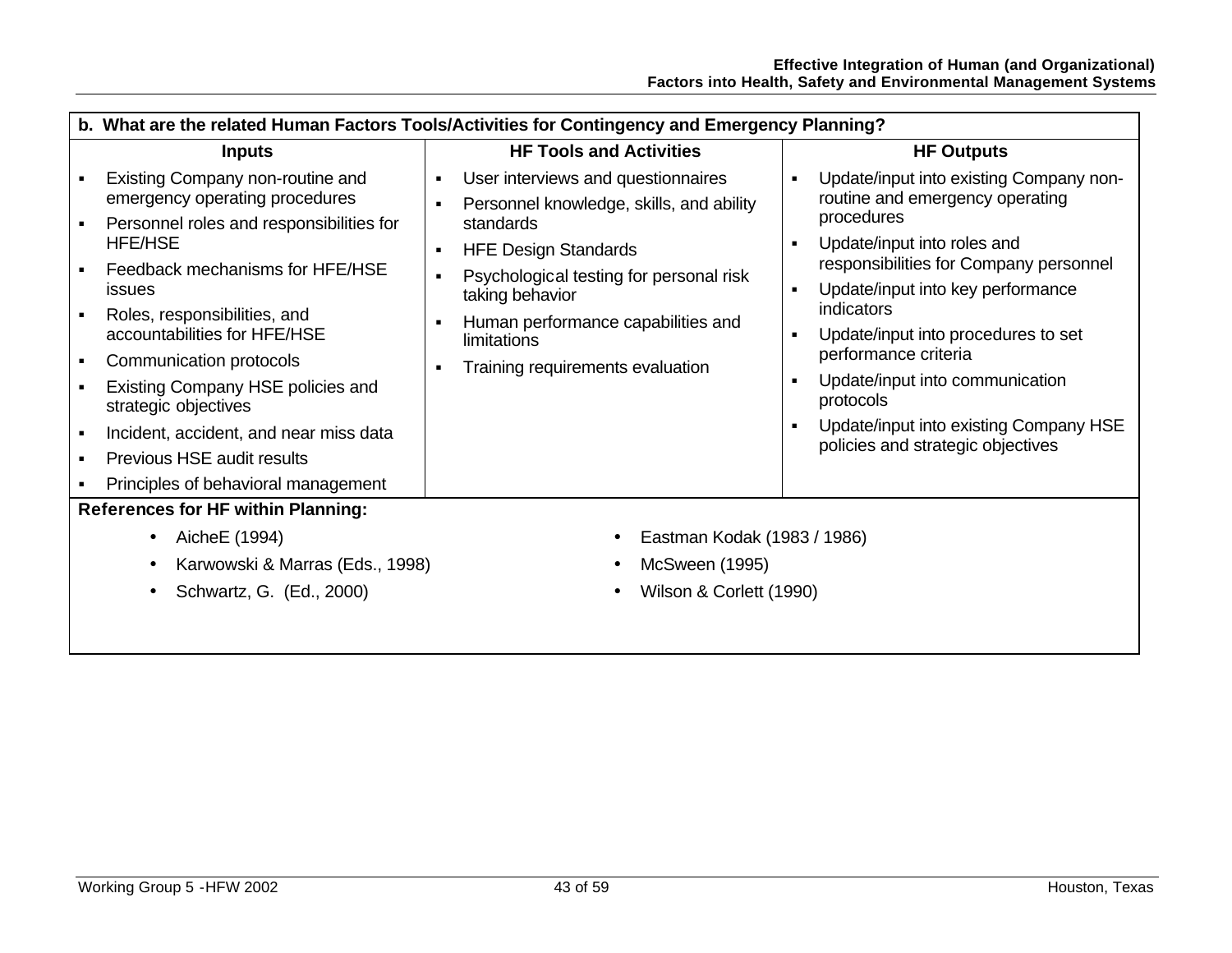## **Table 9. Implementation and Monitoring**

## **6.0 Implementation and Monitoring, what is it according to the E&P Forum?**

Activities and tasks should be conducted according to procedures and work instructions developed at the planning stage—or earlier, in accordance with HSE policy:

- At senior management level, the development of strategic objectives and high-level planning activities should be conducted with due regard for the HSE policy.
- At supervisory and management level, written directions regarding activities (which typically involve many tasks) will normally take the form of plans and procedures.
- At the work-site level, written directions regarding tasks will normally be in the form of work instructions, issued in accordance with defined safe systems of work (e.g. permits to work, simultaneous operations
- procedures, lock-off procedures, manuals of permitted operations).

Management should ensure, and be responsible for, the conduct and verification of activities and tasks according to relevant procedures. This responsibility and commitment of management to the implementation of policies and plans includes, amongst other duties, ensuring that HSE objectives are met and that performance criteria and control limits are not breached. Management should ensure the continuing adequacy of the HSE performance of the company through monitoring activities (see section 6.2).

The sub-elements related to Implementation and Monitoring are as follows

- ß Activities and Tasks
- Monitoring
- Records
- ß Non-compliance and Corrective Actions
- ß Incident Reporting
- **EXEC** Incident Follow-up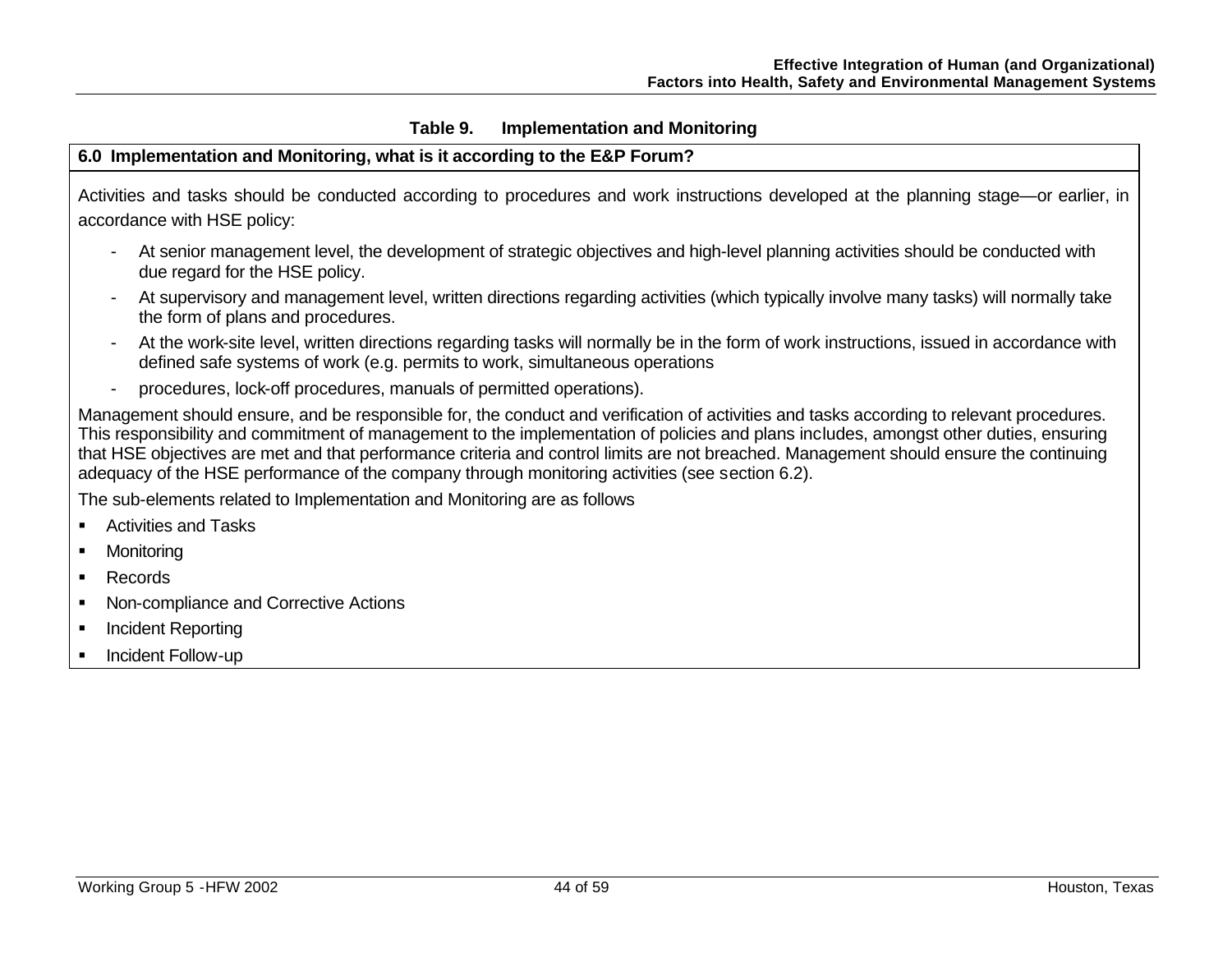| 6.1 Implementation and Monitoring Activities and Tasks                                                                                                                                                                                                                                                                                                                |                                                                                                                                                                          |                                                                                                                                                                                                                                                                                       |  |  |
|-----------------------------------------------------------------------------------------------------------------------------------------------------------------------------------------------------------------------------------------------------------------------------------------------------------------------------------------------------------------------|--------------------------------------------------------------------------------------------------------------------------------------------------------------------------|---------------------------------------------------------------------------------------------------------------------------------------------------------------------------------------------------------------------------------------------------------------------------------------|--|--|
| a. How Does Human Factors Relate to Activities and Tasks?                                                                                                                                                                                                                                                                                                             |                                                                                                                                                                          |                                                                                                                                                                                                                                                                                       |  |  |
| HFIP would describe HFE planned HFE activities for the various parts of the installation's life cycle.<br>$\bullet$<br>Simulations of emergency, spills, other emergency drills<br>$\bullet$<br>Awareness training for HFE<br>$\bullet$<br>Toolbox talks on HFE related topics<br>What are the related Human Factors Tools/Activities for Activities and Tasks?<br>b. |                                                                                                                                                                          |                                                                                                                                                                                                                                                                                       |  |  |
| <b>Inputs</b><br>Personnel roles and responsibilities for                                                                                                                                                                                                                                                                                                             | <b>HF Tools and Activities</b><br>HFE values and principles<br>$\blacksquare$                                                                                            | <b>HF Outputs</b><br>Update/input into Senior Management<br>٠                                                                                                                                                                                                                         |  |  |
| <b>HFE/HSE</b><br>Feedback from mechanisms for HFE/<br><b>HSE</b> issues<br>Previous HSE audit results<br>$\blacksquare$<br>Existing Company policies and<br>procedures including HSE<br>Human performance objectives<br><b>Existing Senior Management leadership</b><br>and commitment to HSE<br>Incident, accident, and near miss data                              | <b>HFE Implementation Plan</b><br><b>HFE Strategy</b><br>٠<br>User interviews and questionnaires<br>$\blacksquare$<br>Ergonomics/human factors engineering<br>principles | expectations<br>Update/input into<br>$\blacksquare$<br>management/employee expectations<br>Update/input into roles, responsibilities,<br>$\blacksquare$<br>and accountabilities for HFE/HSE<br>Update/input into HFE integration Vision,<br>$\blacksquare$<br>Mission, and Objectives |  |  |
| HFE integration Vision, Mission, and<br><b>Objectives</b>                                                                                                                                                                                                                                                                                                             |                                                                                                                                                                          |                                                                                                                                                                                                                                                                                       |  |  |
| 6.2 Monitoring                                                                                                                                                                                                                                                                                                                                                        |                                                                                                                                                                          |                                                                                                                                                                                                                                                                                       |  |  |
| a. How Does Human Factors Relate to Monitoring?                                                                                                                                                                                                                                                                                                                       |                                                                                                                                                                          |                                                                                                                                                                                                                                                                                       |  |  |
| Monitoring is necessary to demonstrate that HFE activities are having the desired effects and results. One means is to require that<br>performance standards and measures be periodically checked. HFE criteria should also be reviewed to ensure it is current and applicable<br>or where gaps in criteria might exist.                                              |                                                                                                                                                                          |                                                                                                                                                                                                                                                                                       |  |  |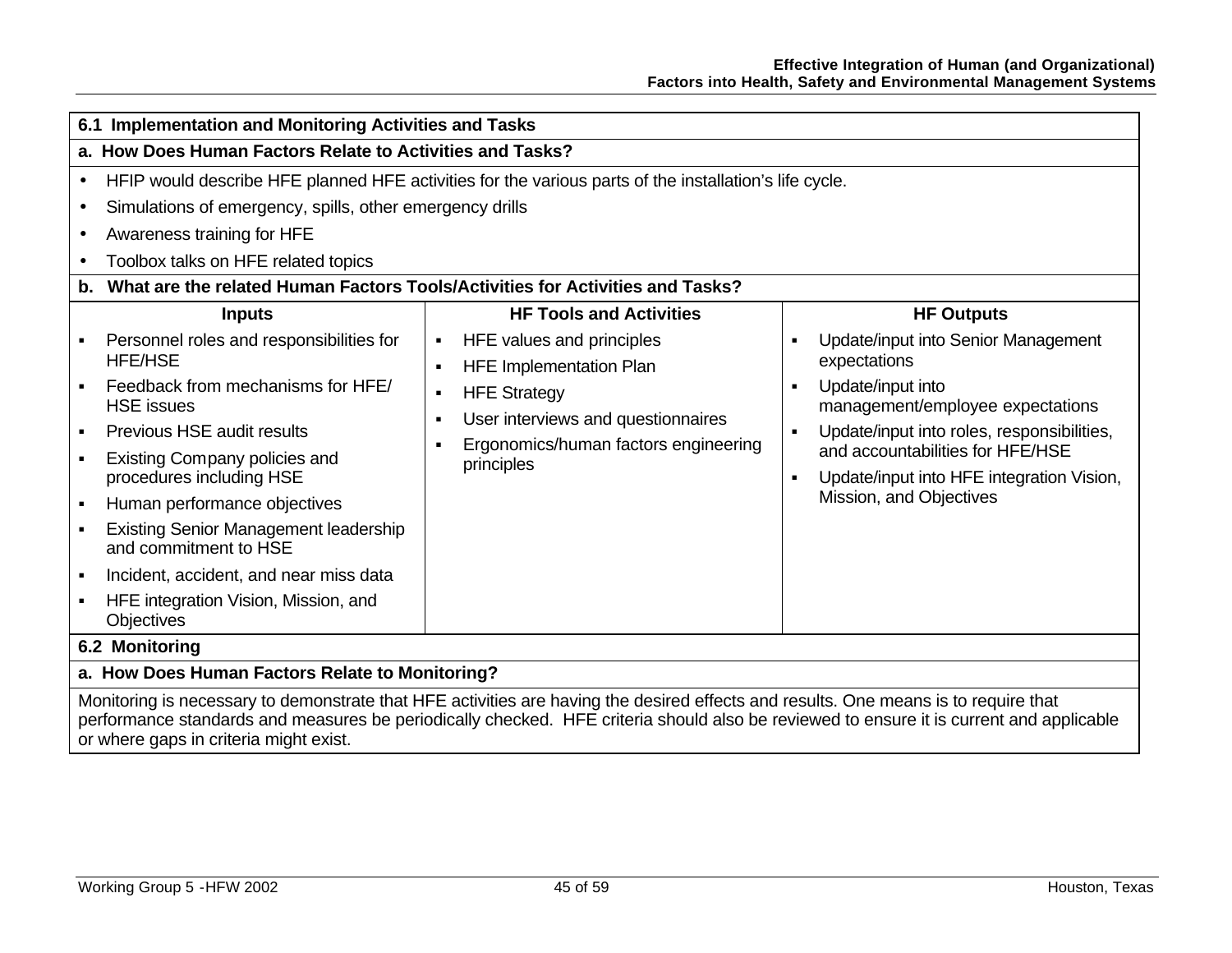|           | b. What are the related Human Factors Tools/Activities for Monitoring?                                                                                                                                                                                                                                       |                                                                                                                             |                                                                                                                                                                                                                                                                                                                     |  |  |  |  |
|-----------|--------------------------------------------------------------------------------------------------------------------------------------------------------------------------------------------------------------------------------------------------------------------------------------------------------------|-----------------------------------------------------------------------------------------------------------------------------|---------------------------------------------------------------------------------------------------------------------------------------------------------------------------------------------------------------------------------------------------------------------------------------------------------------------|--|--|--|--|
|           | <b>Inputs</b>                                                                                                                                                                                                                                                                                                | <b>HF Tools and Activities</b>                                                                                              | <b>HF Outputs</b>                                                                                                                                                                                                                                                                                                   |  |  |  |  |
|           | <b>Existing Company procedures for</b><br>monitoring HSE performance                                                                                                                                                                                                                                         | HFE Integration Vision, Mission, and<br><b>Objectives</b>                                                                   | Update/input into existing Company<br>$\blacksquare$<br>procedures for monitoring HSE                                                                                                                                                                                                                               |  |  |  |  |
|           | Personnel roles and responsibilities for<br><b>HFE/HSE</b><br>Feedback from mechanisms for HFE/<br><b>HSE</b> issues<br><b>Previous HSE audit results</b><br>Human performance objectives<br><b>Existing Senior Management leadership</b><br>and commitment to HSE<br>Incident, accident, and near miss data | HFE values and principles<br>$\blacksquare$<br><b>HFE Implementation Plan</b><br>٠<br><b>HFE Strategy</b><br>$\blacksquare$ | performance<br>Senior Management expectations<br>$\blacksquare$<br>Update/input into performance<br>$\blacksquare$<br>evaluation metrologies of staff<br>Update/input into management/<br>$\blacksquare$<br>employee expectations<br>Update/input into roles, responsibilities,<br>and accountabilities for HFE/HSE |  |  |  |  |
|           | 6.3 Records                                                                                                                                                                                                                                                                                                  |                                                                                                                             |                                                                                                                                                                                                                                                                                                                     |  |  |  |  |
|           | a. How Does Human Factors Relate to Records?                                                                                                                                                                                                                                                                 |                                                                                                                             |                                                                                                                                                                                                                                                                                                                     |  |  |  |  |
| $\bullet$ | Records on contractors HSE, job performance, HSE programs to check for past HFE problems and current programs                                                                                                                                                                                                |                                                                                                                             |                                                                                                                                                                                                                                                                                                                     |  |  |  |  |
|           | Records on drills, including timings, persons involved, problems could reveal HFE concerns                                                                                                                                                                                                                   |                                                                                                                             |                                                                                                                                                                                                                                                                                                                     |  |  |  |  |
|           | Records must be kept on the progress of implementation of HFE into HSE matters. Performance standards, measures, as well as the<br>success of HFE process and the validity of criteria should be                                                                                                             |                                                                                                                             |                                                                                                                                                                                                                                                                                                                     |  |  |  |  |
|           | b. What are the related Human Factors Tools/Activities for Records?                                                                                                                                                                                                                                          |                                                                                                                             |                                                                                                                                                                                                                                                                                                                     |  |  |  |  |
|           | <b>Inputs</b>                                                                                                                                                                                                                                                                                                | <b>HF Tools and Activities</b>                                                                                              | <b>HF Outputs</b>                                                                                                                                                                                                                                                                                                   |  |  |  |  |
|           | <b>Existing Company documentation</b><br>regarding recording keeping                                                                                                                                                                                                                                         | User interviews and questionnaires<br>Information mapping techniques<br>٠                                                   | Update/input into existing Company<br>٠<br>documentation regarding recording                                                                                                                                                                                                                                        |  |  |  |  |
|           | <b>Previous HSE audit results</b>                                                                                                                                                                                                                                                                            | Ergonomics/human factors engineering                                                                                        | keeping                                                                                                                                                                                                                                                                                                             |  |  |  |  |
|           | Existing Company HSE policies and<br>strategic objectives                                                                                                                                                                                                                                                    | principles<br><b>HFE/HSE</b> integrated elements<br>٠                                                                       | HFE value added to documentation<br>$\blacksquare$<br>accuracy and usability                                                                                                                                                                                                                                        |  |  |  |  |
|           | Feedback from mechanisms for HFE/<br><b>HSE</b> issues                                                                                                                                                                                                                                                       |                                                                                                                             | Update/input into documentation format<br>$\blacksquare$<br>and visual presentation methodologies                                                                                                                                                                                                                   |  |  |  |  |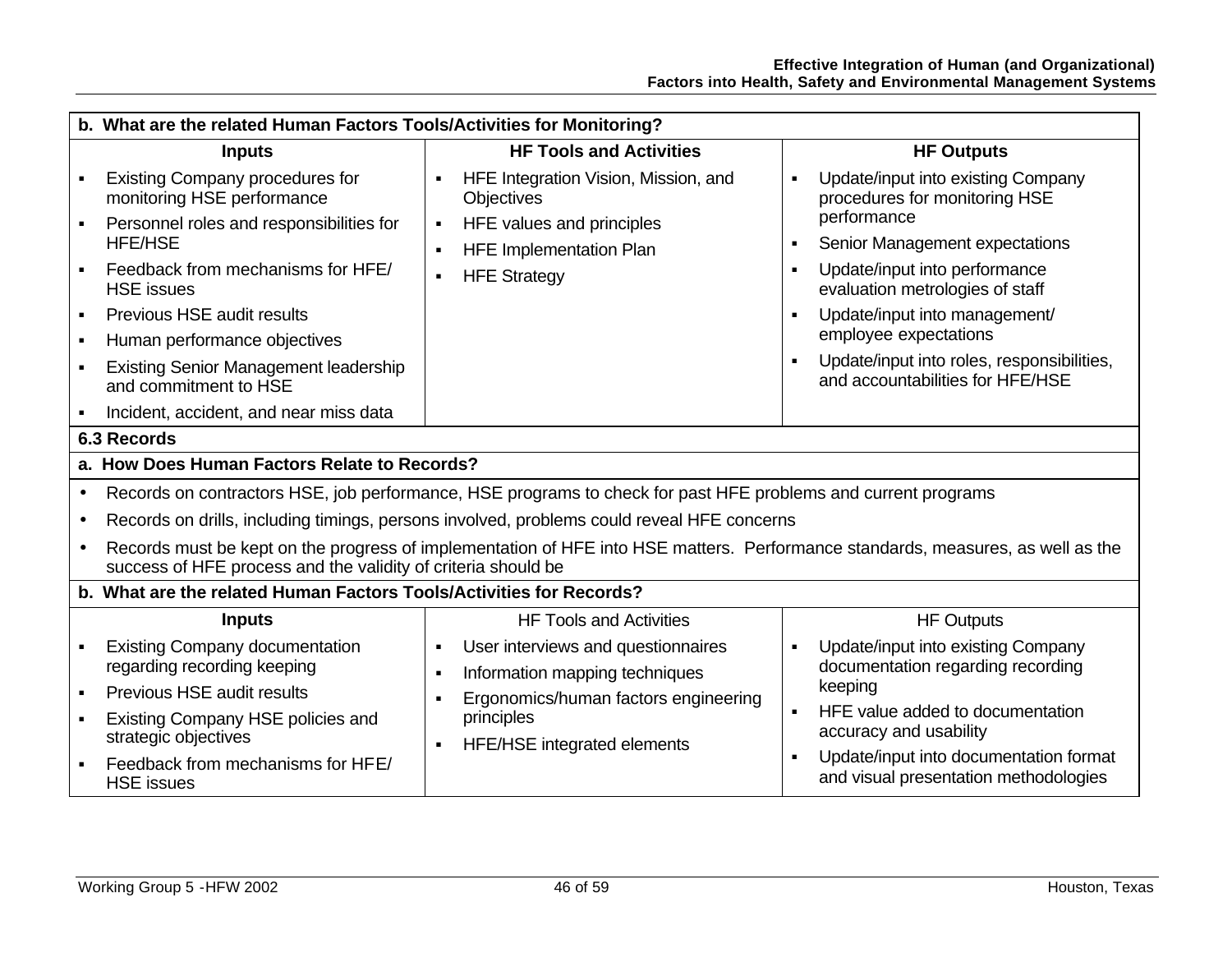|           | 6.4 Non-compliance and Corrective Actions                                                                                                                                                                                                                                                                                                                                            |                                                                                                                                                                                       |                                                                                                                                                                                                                                                                                           |  |  |  |
|-----------|--------------------------------------------------------------------------------------------------------------------------------------------------------------------------------------------------------------------------------------------------------------------------------------------------------------------------------------------------------------------------------------|---------------------------------------------------------------------------------------------------------------------------------------------------------------------------------------|-------------------------------------------------------------------------------------------------------------------------------------------------------------------------------------------------------------------------------------------------------------------------------------------|--|--|--|
|           | a. How Does Human Factors Relate to Non-compliance and corrective actions?                                                                                                                                                                                                                                                                                                           |                                                                                                                                                                                       |                                                                                                                                                                                                                                                                                           |  |  |  |
| $\bullet$ | There must be a method / procedures for identifying non-compliances with HFE criteria, programs, policies and intent. In addition,<br>corrective actions for identified HFE non-compliances must be recorded, tracked, implemented or it must be explained why these<br>actions were not taken or successful.                                                                        |                                                                                                                                                                                       |                                                                                                                                                                                                                                                                                           |  |  |  |
| $\bullet$ | Follow-up should occur within a specified time period                                                                                                                                                                                                                                                                                                                                |                                                                                                                                                                                       |                                                                                                                                                                                                                                                                                           |  |  |  |
|           | Documentation must be completed and kept up-to-date.                                                                                                                                                                                                                                                                                                                                 |                                                                                                                                                                                       |                                                                                                                                                                                                                                                                                           |  |  |  |
|           |                                                                                                                                                                                                                                                                                                                                                                                      | b. What are the related Human Factors Tools/Activities for Non-compliance and corrective actions?                                                                                     |                                                                                                                                                                                                                                                                                           |  |  |  |
|           | <b>Inputs</b>                                                                                                                                                                                                                                                                                                                                                                        | <b>HF Tools and Activities</b>                                                                                                                                                        | <b>HF Outputs</b>                                                                                                                                                                                                                                                                         |  |  |  |
|           | Previous HSE audit results<br>Existing Company HSE policies and<br>strategic objectives<br>Feedback from mechanisms for HFE/<br><b>HSE</b> issues<br><b>Existing Company Quality System</b><br>Previous Quality System audit results<br>Job functions, requirements and<br>reporting responsibilities<br>Performance evaluations of staff                                            | User interviews and questionnaires<br>Ergonomics/human factors engineering<br>$\blacksquare$<br>principles<br>Personnel knowledge, skills, and ability<br>$\blacksquare$<br>standards | Update/input into existing Company<br>$\blacksquare$<br><b>Quality System</b><br>Update/input into existing Company HSE<br>$\blacksquare$<br>policies<br>Update/input into key performance<br>$\blacksquare$<br>indicators<br>Update/input into procedures to set<br>performance criteria |  |  |  |
|           | Communication protocols                                                                                                                                                                                                                                                                                                                                                              |                                                                                                                                                                                       |                                                                                                                                                                                                                                                                                           |  |  |  |
|           | 6.5 Incident Reporting<br>a. How Does Human Factors Relate to Incident reporting?                                                                                                                                                                                                                                                                                                    |                                                                                                                                                                                       |                                                                                                                                                                                                                                                                                           |  |  |  |
|           |                                                                                                                                                                                                                                                                                                                                                                                      |                                                                                                                                                                                       |                                                                                                                                                                                                                                                                                           |  |  |  |
| $\bullet$ |                                                                                                                                                                                                                                                                                                                                                                                      | Root cause analysis should include factors related to human errors and failures of management systems.                                                                                |                                                                                                                                                                                                                                                                                           |  |  |  |
| $\bullet$ | Incidents are indications of weaknesses in management systems. As a result, all incidents must be investigated using a pre-<br>determined assessment method. The results of the assessment should then result in changes to the management system.                                                                                                                                   |                                                                                                                                                                                       |                                                                                                                                                                                                                                                                                           |  |  |  |
| $\bullet$ | There must be criteria for specifying what encompasses an incident versus a near miss. The criteria should be documented. The<br>incident or near miss itself should be investigated following a systematic methodology that will reveal a root cause associated with the<br>incident. The incident investigation method should also set forth reporting requirements for incidents. |                                                                                                                                                                                       |                                                                                                                                                                                                                                                                                           |  |  |  |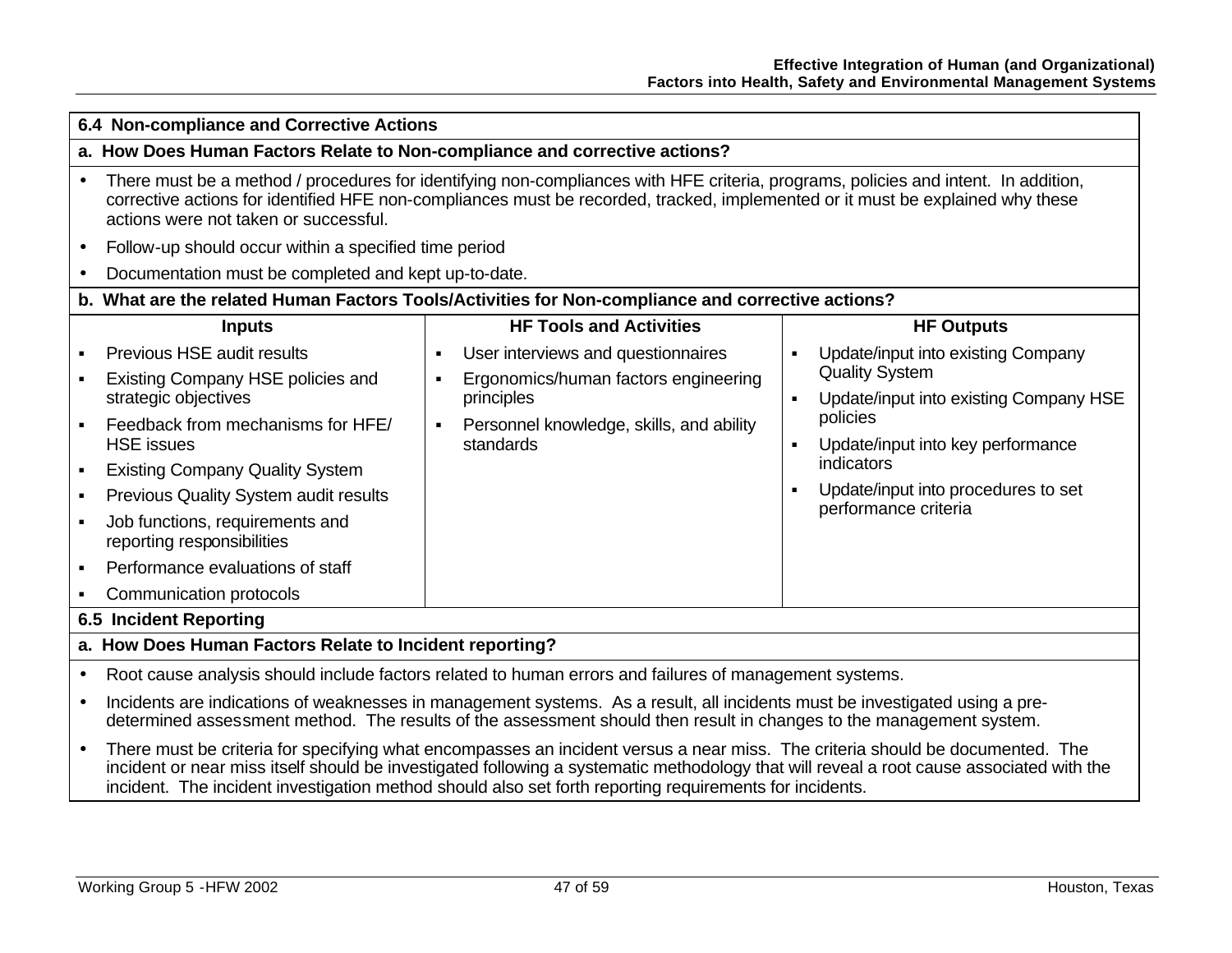|                                                                                                                                                                                                                                                                                                                                                                                                      | b. What are the related Human Factors Tools/Activities for Incident reporting?                                                                                                                                                       |                                                                                                                                                                                                                           |                                                                                                                                                                                                                                                                                                                       |  |  |  |
|------------------------------------------------------------------------------------------------------------------------------------------------------------------------------------------------------------------------------------------------------------------------------------------------------------------------------------------------------------------------------------------------------|--------------------------------------------------------------------------------------------------------------------------------------------------------------------------------------------------------------------------------------|---------------------------------------------------------------------------------------------------------------------------------------------------------------------------------------------------------------------------|-----------------------------------------------------------------------------------------------------------------------------------------------------------------------------------------------------------------------------------------------------------------------------------------------------------------------|--|--|--|
|                                                                                                                                                                                                                                                                                                                                                                                                      | <b>Inputs</b>                                                                                                                                                                                                                        | <b>HF Tools and Activities</b>                                                                                                                                                                                            | <b>HF Outputs</b>                                                                                                                                                                                                                                                                                                     |  |  |  |
| follow-up<br>strategic objectives<br><b>HSE</b> issues                                                                                                                                                                                                                                                                                                                                               | <b>Existing Company procedures</b><br>concerning incident investigation and<br>Incident, accident, and near miss data<br>Existing Company HSE policies and<br><b>Previous HSE audit results</b><br>Feedback from mechanisms for HFE/ | Root cause analysis including human<br>and organization factors<br>User interviews and questionnaires<br>Ergonomics/human factors engineering<br>principles<br>Personnel knowledge, skills, and ability<br>л<br>standards | Update/input into mechanisms and<br>$\blacksquare$<br>responsibilities incident reporting<br>Update/input into incident reporting<br>п<br>procedures<br>Update/input into incident reporting<br>$\blacksquare$<br>forms or checklists<br>HFE value added to documentation<br>$\blacksquare$<br>accuracy and usability |  |  |  |
| 6.6 Incident Follow-up                                                                                                                                                                                                                                                                                                                                                                               |                                                                                                                                                                                                                                      |                                                                                                                                                                                                                           |                                                                                                                                                                                                                                                                                                                       |  |  |  |
|                                                                                                                                                                                                                                                                                                                                                                                                      | a. How Does Human Factors Relate to Incident follow-up?                                                                                                                                                                              |                                                                                                                                                                                                                           |                                                                                                                                                                                                                                                                                                                       |  |  |  |
| For every incident, the investigation should document corrective actions. The incident investigation procedure should also require<br>monitoring of statistics to determine any trend in incidents. Time frames / limits should be set for follow-up activities. Mechanism to<br>check if all potential human errors and management systems failures have been identified in incident report scheme. |                                                                                                                                                                                                                                      |                                                                                                                                                                                                                           |                                                                                                                                                                                                                                                                                                                       |  |  |  |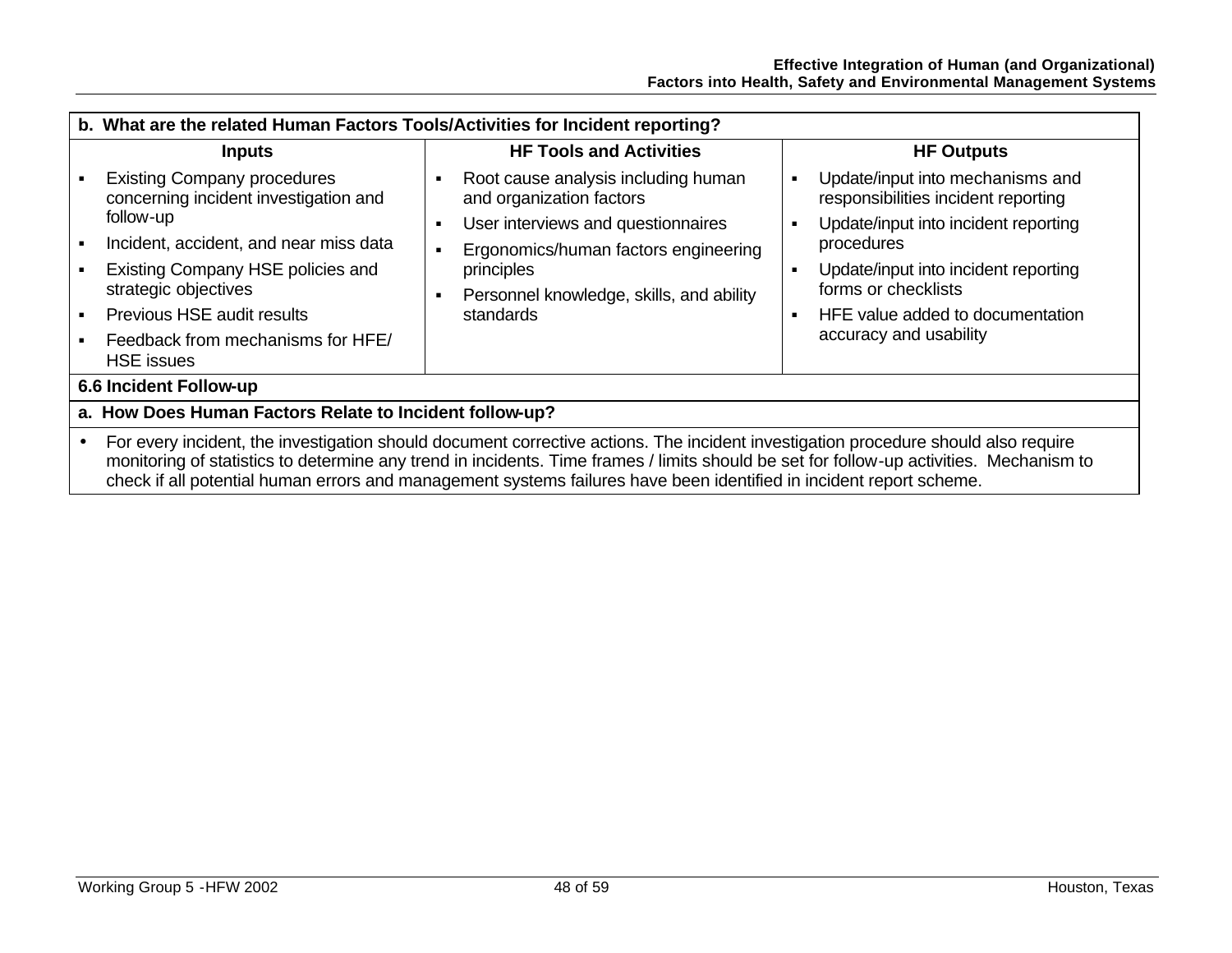|                                                         | b. What are the related Human Factors Tools/Activities for Incident follow-up?                                                                                                                                                                                                    |                                                                                                                                                                                                                           |                                                                                                                                                                                                                                                                                                             |  |  |  |
|---------------------------------------------------------|-----------------------------------------------------------------------------------------------------------------------------------------------------------------------------------------------------------------------------------------------------------------------------------|---------------------------------------------------------------------------------------------------------------------------------------------------------------------------------------------------------------------------|-------------------------------------------------------------------------------------------------------------------------------------------------------------------------------------------------------------------------------------------------------------------------------------------------------------|--|--|--|
|                                                         | <b>Inputs</b>                                                                                                                                                                                                                                                                     | <b>HF Tools and Activities</b>                                                                                                                                                                                            | <b>HF Outputs</b>                                                                                                                                                                                                                                                                                           |  |  |  |
|                                                         | <b>Existing Company procedures</b><br>concerning incident investigation and<br>follow-up<br>Incident, accident, and near miss data<br>Existing Company HSE policies and<br>strategic objectives<br>Previous HSE audit results<br>Feedback from mechanisms for HFE/<br>HSE issues. | Root cause analysis including human<br>and organization factors<br>User interviews and questionnaires<br>л<br>Ergonomics/human factors engineering<br>principles<br>Personnel knowledge, skills, and ability<br>standards | Update/input into mechanisms and<br>responsibilities for follow-up of incidents<br>Update/input into incident follow-up<br>$\blacksquare$<br>procedures<br>Update/input into incident follow-up<br>٠<br>forms or checklists<br>HFE value added to documentation<br>$\blacksquare$<br>accuracy and usability |  |  |  |
| References for HF within Implementation and Monitoring: |                                                                                                                                                                                                                                                                                   |                                                                                                                                                                                                                           |                                                                                                                                                                                                                                                                                                             |  |  |  |
|                                                         | AicheE (1994)<br>$\bullet$                                                                                                                                                                                                                                                        | Eastman Kodak (1983 / 1986)                                                                                                                                                                                               |                                                                                                                                                                                                                                                                                                             |  |  |  |
| Karwowski & Marras (Eds., 1998)                         |                                                                                                                                                                                                                                                                                   | McSween (1995)                                                                                                                                                                                                            |                                                                                                                                                                                                                                                                                                             |  |  |  |
|                                                         | Schwartz (Ed., 2000)                                                                                                                                                                                                                                                              | Wilson & Corlett (1990)                                                                                                                                                                                                   |                                                                                                                                                                                                                                                                                                             |  |  |  |
|                                                         |                                                                                                                                                                                                                                                                                   |                                                                                                                                                                                                                           |                                                                                                                                                                                                                                                                                                             |  |  |  |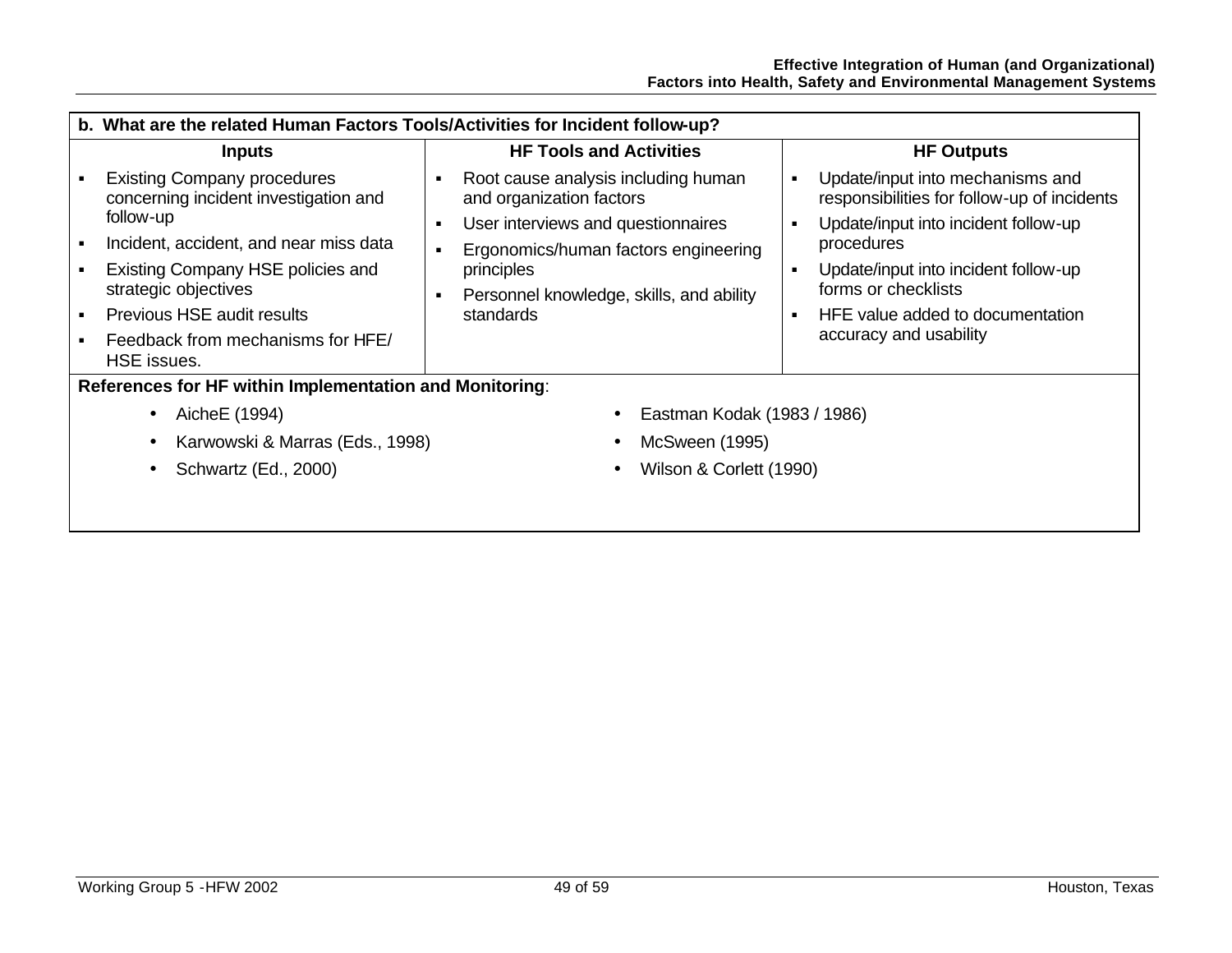## **Table 10. Auditing and Reviewing**

## **7.0 Auditing and Reviewing, what is it according to the E&P Forum?**

The company should maintain procedures for audits to be carried out, as a normal part of business control, in order to determine:

- Whether or not HSE management system elements and activities conform to planned arrangements, and are implemented effectively.
- The effective functioning of the HSEMS in fulfilling the company's HSE policy, objectives and performance criteria.
- **Compliance with relevant legislative requirements.**
- **IDENTIFICATION IS IDENT IS IDENT** Identification of areas for improvement, leading to progressively better HSE management.

For this purpose, it should maintain an audit plan, dealing with the following:

**Specific activities and areas to be audited.** Audits should cover the operation of the HSEMS and the extent of its integration into line activities, and should specifically address the following elements of the

## HSEMS model:

- **•** organization, resources and documentation;
- evaluation and risk management;
- planning;
- implementation and monitoring.
- ß Frequency of auditing specific activities/areas. Audits should be scheduled on the basis of the contribution or potential contribution of the activity concerned to HSE performance, and the results of previous audits.
- **Responsibilities for auditing specific activities/areas.**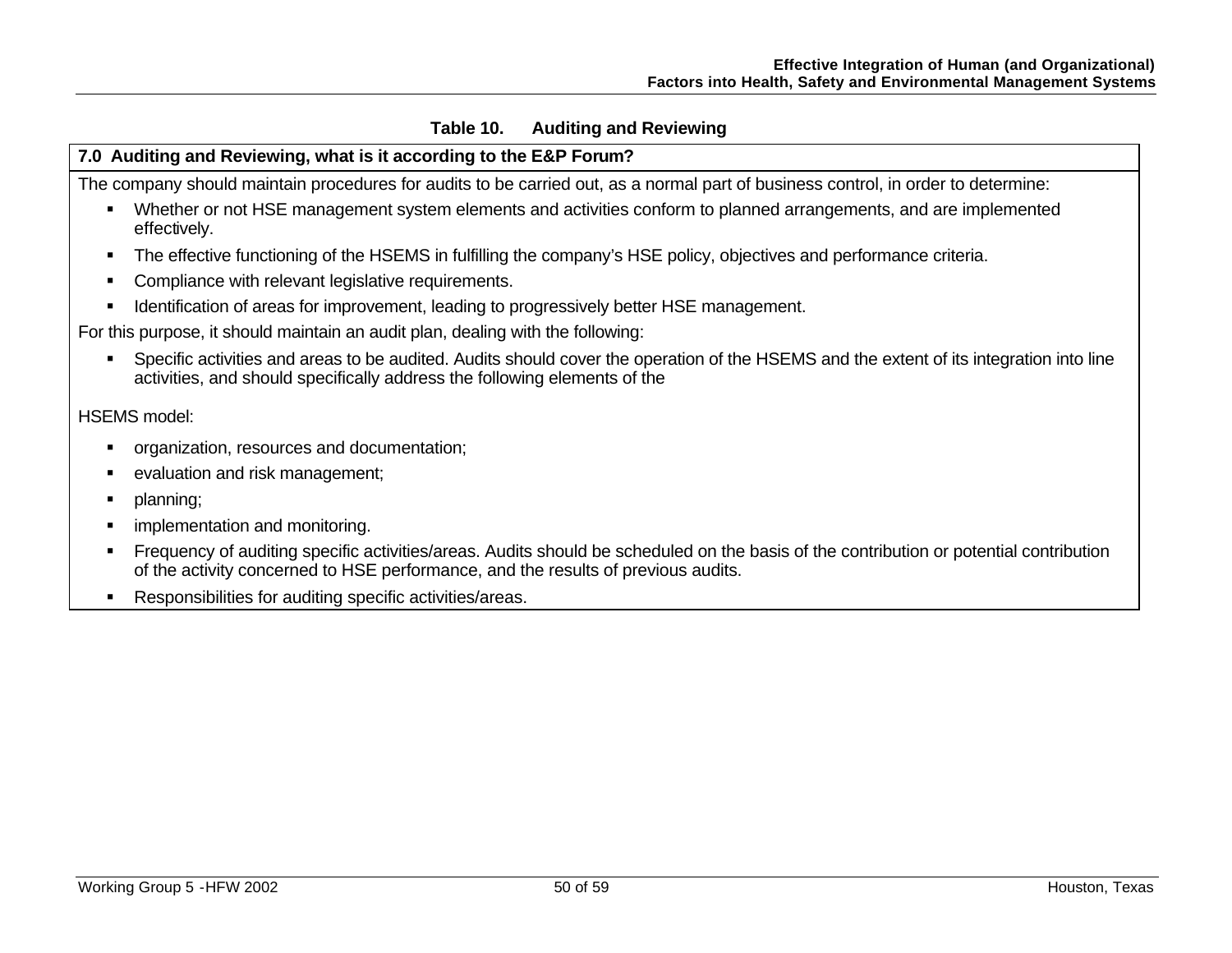|           | 7.1 Auditing                                                                                                                                                                                                                                                                                                                                                                                                                                           |                |                                                                                                 |                |                                                          |  |
|-----------|--------------------------------------------------------------------------------------------------------------------------------------------------------------------------------------------------------------------------------------------------------------------------------------------------------------------------------------------------------------------------------------------------------------------------------------------------------|----------------|-------------------------------------------------------------------------------------------------|----------------|----------------------------------------------------------|--|
|           | a. How Does Human Factors Relate to Auditing?                                                                                                                                                                                                                                                                                                                                                                                                          |                |                                                                                                 |                |                                                          |  |
| $\bullet$ | HFE is applied to documents technical correction, usability, and up to date. Procedures manuals checks on root causes compared to<br>accident and near miss reports                                                                                                                                                                                                                                                                                    |                |                                                                                                 |                |                                                          |  |
| $\bullet$ |                                                                                                                                                                                                                                                                                                                                                                                                                                                        |                | Types of applicable audits HFE criteria adherence with specs, HFE's process safety occupational |                |                                                          |  |
|           | Management must require periodic audits in order to ensure that all HFE activities are taking place, that benefit is being gained from<br>the application of HFE, that all persons in the organization understand their role with regards to HFE implementation and also to identify<br>and gaps in implementation. Audits are also necessary to ensure that planned activities are taking place and that targets with regard to<br>HFE are being met. |                |                                                                                                 |                |                                                          |  |
|           | A method for conducting audits must be predetermined and documented. The audit procedure should also identify objectives,<br>frequency and depth of the HFE audits. The procedure should also document who is responsible for the HFE audit function as well as<br>reporting requirements.                                                                                                                                                             |                |                                                                                                 |                |                                                          |  |
|           | b. What are the related Human Factors Tools/Activities for Auditing?                                                                                                                                                                                                                                                                                                                                                                                   |                |                                                                                                 |                |                                                          |  |
|           | <b>Inputs</b>                                                                                                                                                                                                                                                                                                                                                                                                                                          |                | <b>HF Tools and Activities</b>                                                                  |                | <b>HF Outputs</b>                                        |  |
|           | <b>Existing HSE Auditing procedures</b>                                                                                                                                                                                                                                                                                                                                                                                                                | $\blacksquare$ | User interviews and questionnaires                                                              | $\blacksquare$ | Identification of areas for improvement,                 |  |
| ٠         | <b>Existing Company HSE Auditing policies</b>                                                                                                                                                                                                                                                                                                                                                                                                          |                | Ergonomics/human factors engineering                                                            |                | leading to progressively better HSE                      |  |
|           | Previous HSE audit results                                                                                                                                                                                                                                                                                                                                                                                                                             |                | principles                                                                                      | $\blacksquare$ | management<br>Update/input into audit protocols and      |  |
|           | Feedback from mechanisms for HFE/<br><b>HSE</b> issues                                                                                                                                                                                                                                                                                                                                                                                                 | $\blacksquare$ | Personnel knowledge, skills, and ability<br>standards                                           |                | procedures                                               |  |
|           | <b>Existing Company Quality System</b>                                                                                                                                                                                                                                                                                                                                                                                                                 |                |                                                                                                 | ٠              | Update/input into key performance<br>indicators          |  |
| ٠         | Previous Quality System audit results                                                                                                                                                                                                                                                                                                                                                                                                                  |                |                                                                                                 | $\blacksquare$ | Update/input into procedures to set                      |  |
|           | Job functions, requirements and<br>reporting responsibilities                                                                                                                                                                                                                                                                                                                                                                                          |                |                                                                                                 |                | performance criteria<br>HFE value added to documentation |  |
|           | Performance evaluations of staff                                                                                                                                                                                                                                                                                                                                                                                                                       |                |                                                                                                 |                | accuracy and usability                                   |  |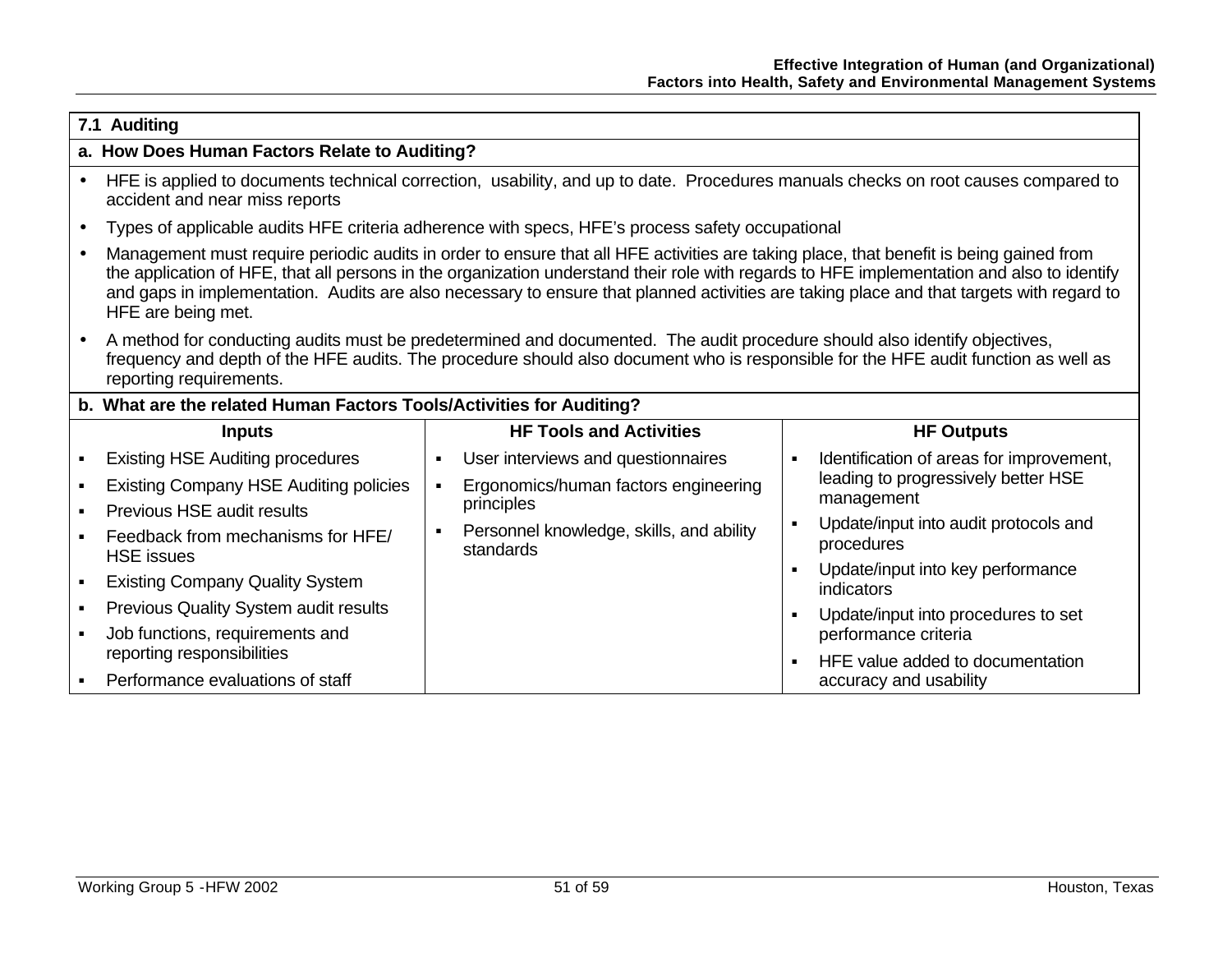| 7.2 Reviewing |                                                                                                                                                                                                                                                                                                                    |                                                                                                      |                                                                                                   |  |  |  |
|---------------|--------------------------------------------------------------------------------------------------------------------------------------------------------------------------------------------------------------------------------------------------------------------------------------------------------------------|------------------------------------------------------------------------------------------------------|---------------------------------------------------------------------------------------------------|--|--|--|
|               | a. How Does Human Factors Relate to Reviewing?                                                                                                                                                                                                                                                                     |                                                                                                      |                                                                                                   |  |  |  |
|               | Periodic review of audit findings is necessary to determine any issues that may be unresolved and also to identify trends in the audit<br>findings. Audit results can also be reviewed together with other types of "management system" indicators, like the results of incidents<br>and near miss investigations. |                                                                                                      |                                                                                                   |  |  |  |
|               |                                                                                                                                                                                                                                                                                                                    | Reviewing audit finding may point to area in the management systems that require changes or updates. |                                                                                                   |  |  |  |
|               | b. What are the related Human Factors Tools/Activities for Reviewing?                                                                                                                                                                                                                                              |                                                                                                      |                                                                                                   |  |  |  |
|               | <b>Inputs</b>                                                                                                                                                                                                                                                                                                      | <b>HF Tools and Activities</b>                                                                       | <b>HF Outputs</b>                                                                                 |  |  |  |
|               | Senior Management roles and<br>responsibility                                                                                                                                                                                                                                                                      | User interviews and questionnaires<br>$\blacksquare$<br>Ergonomics/human factors engineering         | Identification of areas for improvement,<br>$\blacksquare$<br>leading to progressively better HSE |  |  |  |
|               | Existing Company HSE policies and<br>strategic objectives                                                                                                                                                                                                                                                          | principles<br>Personnel knowledge, skills, and ability<br>$\blacksquare$                             | management<br>Update/input into audit protocols and<br>$\blacksquare$                             |  |  |  |
|               | Previous HSE audit results                                                                                                                                                                                                                                                                                         | standards                                                                                            | procedures                                                                                        |  |  |  |
|               | Feedback from mechanisms for HFE/<br><b>HSE</b> issues                                                                                                                                                                                                                                                             |                                                                                                      | Update/input into key performance<br>$\blacksquare$<br>indicators                                 |  |  |  |
|               | <b>Existing Company Quality System</b>                                                                                                                                                                                                                                                                             |                                                                                                      | Update/input into procedures to set<br>٠<br>performance criteria                                  |  |  |  |
| ٠             | Previous Quality System audit results                                                                                                                                                                                                                                                                              |                                                                                                      |                                                                                                   |  |  |  |
|               | References for HF within Auditing and Review:                                                                                                                                                                                                                                                                      |                                                                                                      |                                                                                                   |  |  |  |
|               | Aiche E (1994)<br>$\bullet$                                                                                                                                                                                                                                                                                        | Karwowski & Marras (Eds., 1998)                                                                      |                                                                                                   |  |  |  |
|               | Kirwan & Ainsworth (1992)                                                                                                                                                                                                                                                                                          | McSween (1995)                                                                                       |                                                                                                   |  |  |  |
|               |                                                                                                                                                                                                                                                                                                                    |                                                                                                      |                                                                                                   |  |  |  |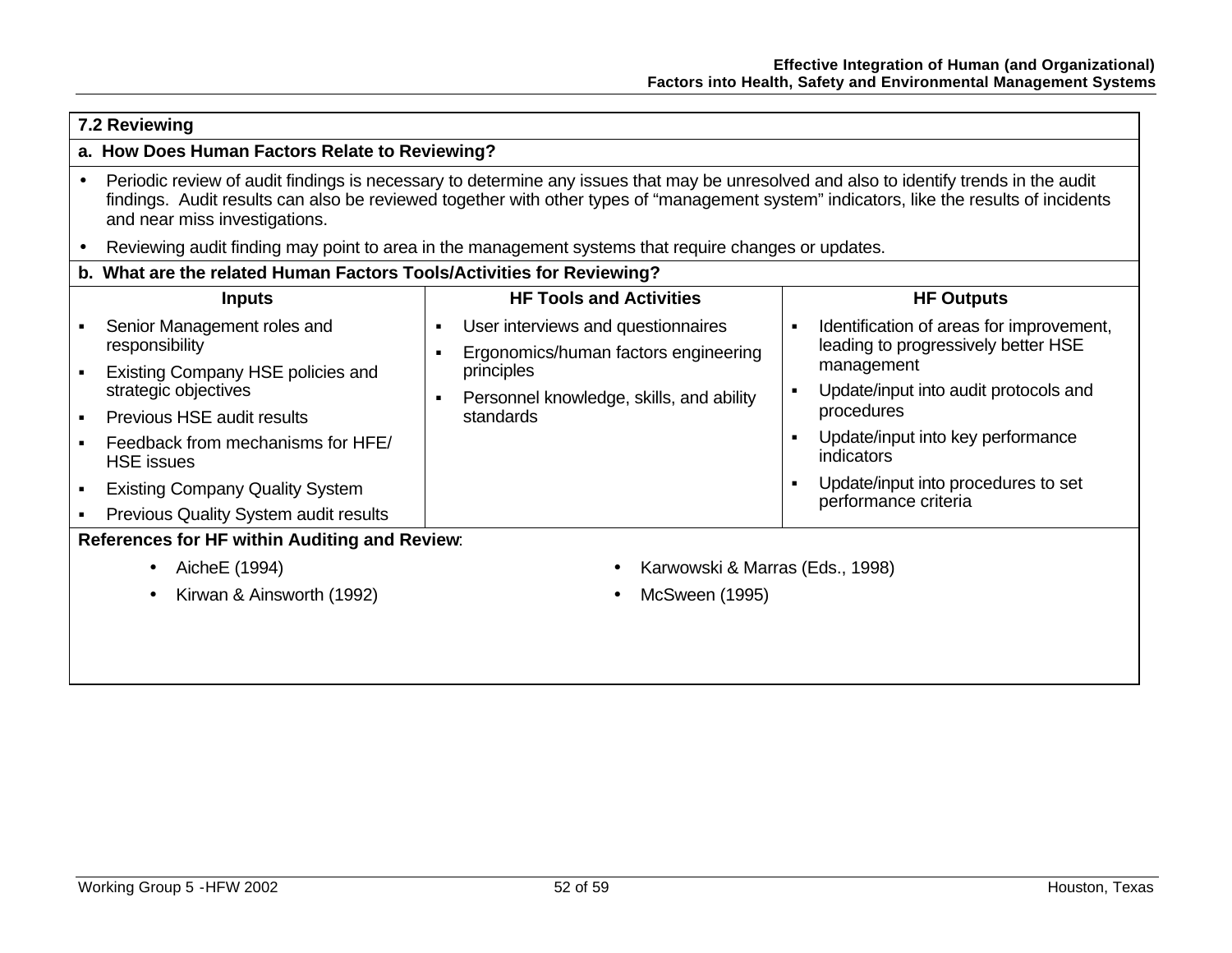## **2.1 Cost Benefit Analysis**

The cost/benefit measures of HSE management systems are often incorrectly perceived as intangible. Formal management systems integrated with HF, properly designed, developed and implemented provide a foundation to measure process performance compared to criteria designed to meet end objectives. Trying to measure process performance in an informal management environment is very difficult, if not impossible, and is often characterized as "bottom line management" (i.e. "our bottom line is good, therefore our processes are performing well" or vice versa). Over time a false sense of security is formed around processes perceived by the bottom line to be performing well and various kinds of "fire fighting" are implemented for processes shown by the bottom line as not performing well. Formal management systems are used as a tool to manage and control each process, eliminate fire fighting and continuously improve performance. Management systems provide the information needed to pin point problem areas and data necessary to analyze each process such that corrective/preventive measures can be taken before they negatively impact the bottom line.

Cost benefits of integrating HF into management systems are process specific and must be measured in terms of costs saved through process improvements, such as design control, incident investigation, process controls, etc. Management systems have no cost benefit if they are not used as a tool to facilitate the management and improvement of each process. Applying formal management systems facilitates:

- Improving operating and safety conditions through the optimization and structuring of related processes.
- Establishing a common platform that can be used to evaluate and improve performance of all areas of operations (e.g. a management system that encourages sharing of strengths, correction of weaknesses and learning from mistakes).
- Improving performance and streamlining operations by analyzing performance data and making incremental refinements over time.
- Reducing risk, cost of operations, improving support services, lowering down time, fewer unplanned rework and manufacture / fabrication errors through improved control of processes and systems.
- Lowering costs associated with technological advancements, organization expansion, restructuring and change.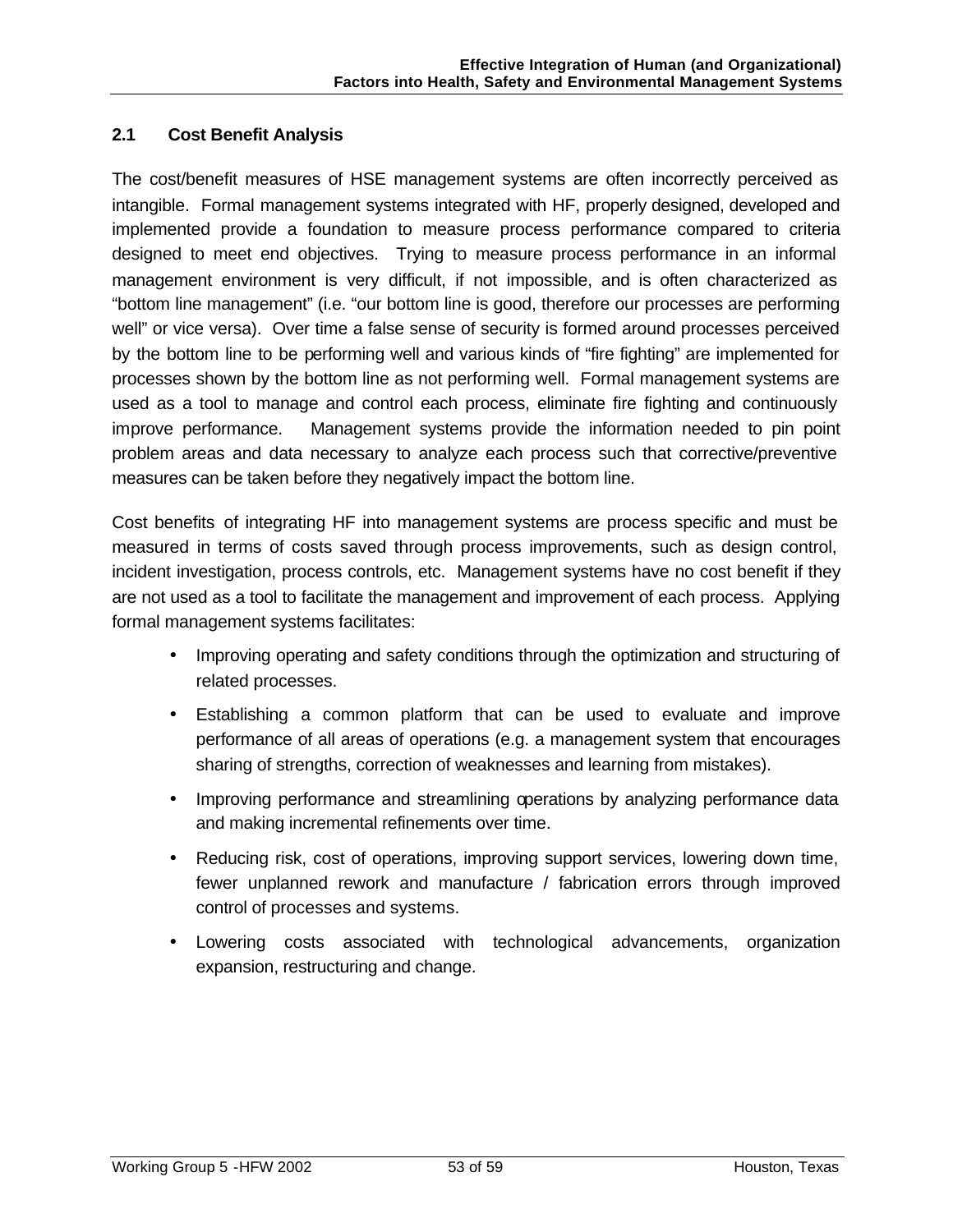Hard data does exist on costs that can be saved in a variety of processes such as design control. (See the papers by Working Groups 2 and  $3<sup>1</sup>$  for guidance on cost-benefits and tradeoff analysis for new, and existing, designs where this type of data has been documented.) In other processes where data has not been established, the cost/benefit relationships are not as clear.

Clearly the strongest tool available to maintain incremental improvements in operations and safety that result in significant cost and risk reduction is the use of management systems. To obtain a true picture of the overall costs and benefits a management system can provide, process improvement and related cost data must be established for all processes within an organization. When the costs of designing, developing, and effectively implementing a formal management system for all the processes are added together and compared to the cost of managing and controlling processes informally, the payback on the one-time cost for the management system is typically within four to eight months.

## *3.0 CONCLUDING REMARKS*

Many industries, including the maritime and offshore oil and gas industries, agree that technological approaches are not sufficient to increase safety and reduce risk potential associated with hazardous operations. It is now recognized that organizations must be well managed and develop a system of HSE management which includes not only systems of work aimed at technical issues but which also include managing human and organizational factors. The management principles upon which HSE MS should be based are planning, organizing, implementing, and evaluating. It is also recognized that an effective HSE MS cannot be bought off the shelf since, as Whalley-Lloyd (1994) points out, an HSE MS has to be developed to suit a company and the people working in it. For success, an HSE MS must involve key individuals within the organization during the development of the HSE MS scheme and all individuals in the organization need to be committed to its implementation. Not only must a particular organization develop, implement, communicate, evaluate, and update its HSE MS, but that organization's management should ensure that the program contains elements similar to the guidance that is commonly accepted by its' industry and regulators.

 1 Actually WG3 doesn't say very much about CB analyses--almost only identifying the different types of costs. WG 2 does have a specific section on the subject.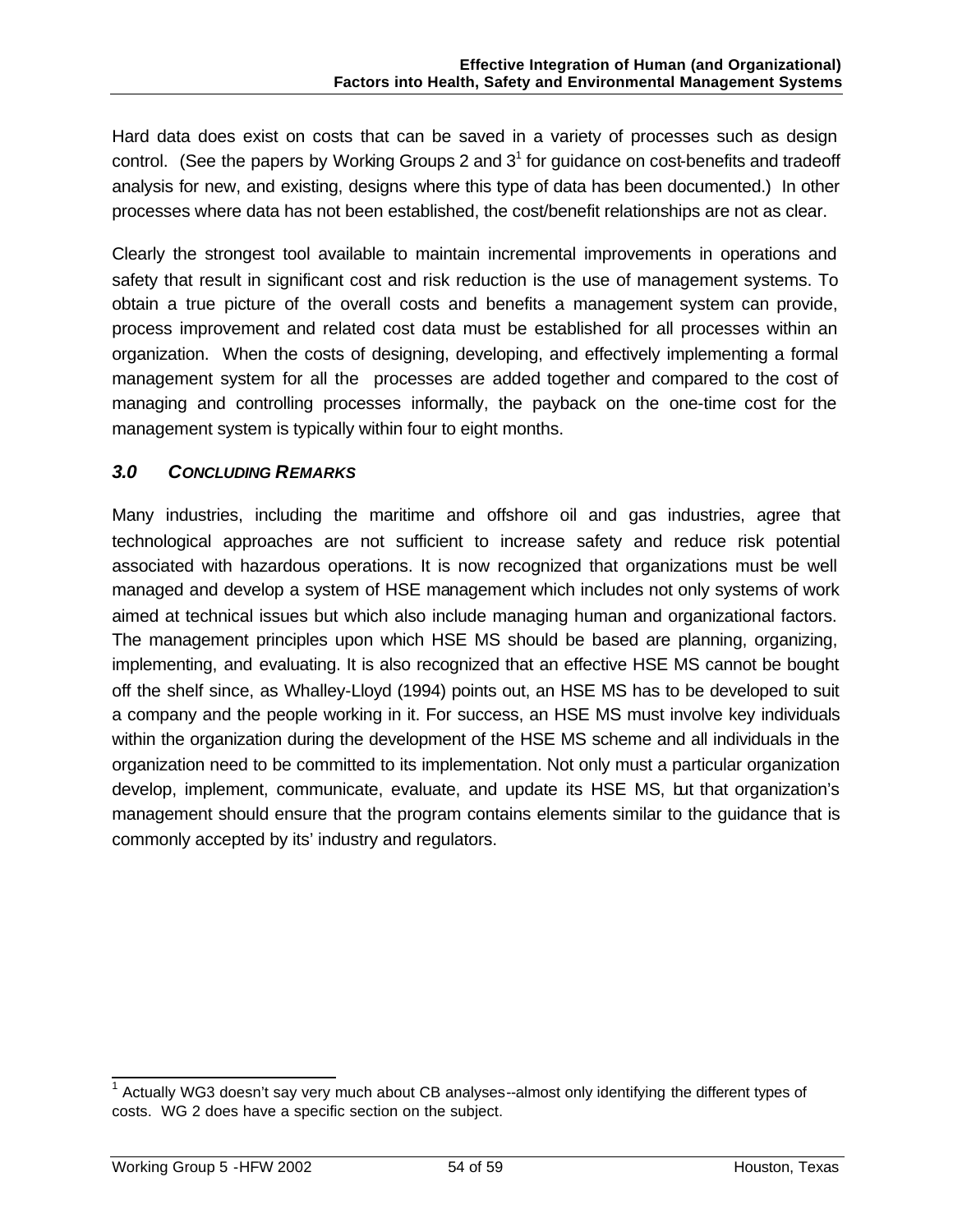This paper attempts to break new ground by incorporating the methods and principles of the discipline of human factors, as they address human performance and safety, within the elements of HSE MS. In this paper we have:

- Identified a baseline HSE MS structure and summarized its processes and phases
- Attempted to make a case for HF in the context of HSE MS
- Identified the potential interactions and contributions of HF within the HSE MS framework
- Generated a table containing detailed guidance to conduct and assess the managed integration of HF in the HSE MS framework.
- Suggested a cost-benefits analysis is useful to assess the viability, robustness, and costs associated with integrated processes

It must be noted that the integration presented in this paper is notional, and is in no way validated or proved, nor is it recommended for immediate use by HSE MS personnel that may be interested in such a union between HSE MS and HF. The objective of this paper was to initiate discussion and dialog on the potential for such integration. This we believe was accomplished during the 2002 Workshop for this topic.

We recommend that integration of these disciplines continue to be developed and analyzed, and implemented in discrete elements to help quantify and qualify any benefits and costs that may be accrued. Ultimately, this paper represents an early step on the path to an integrated HSE MS and HF process.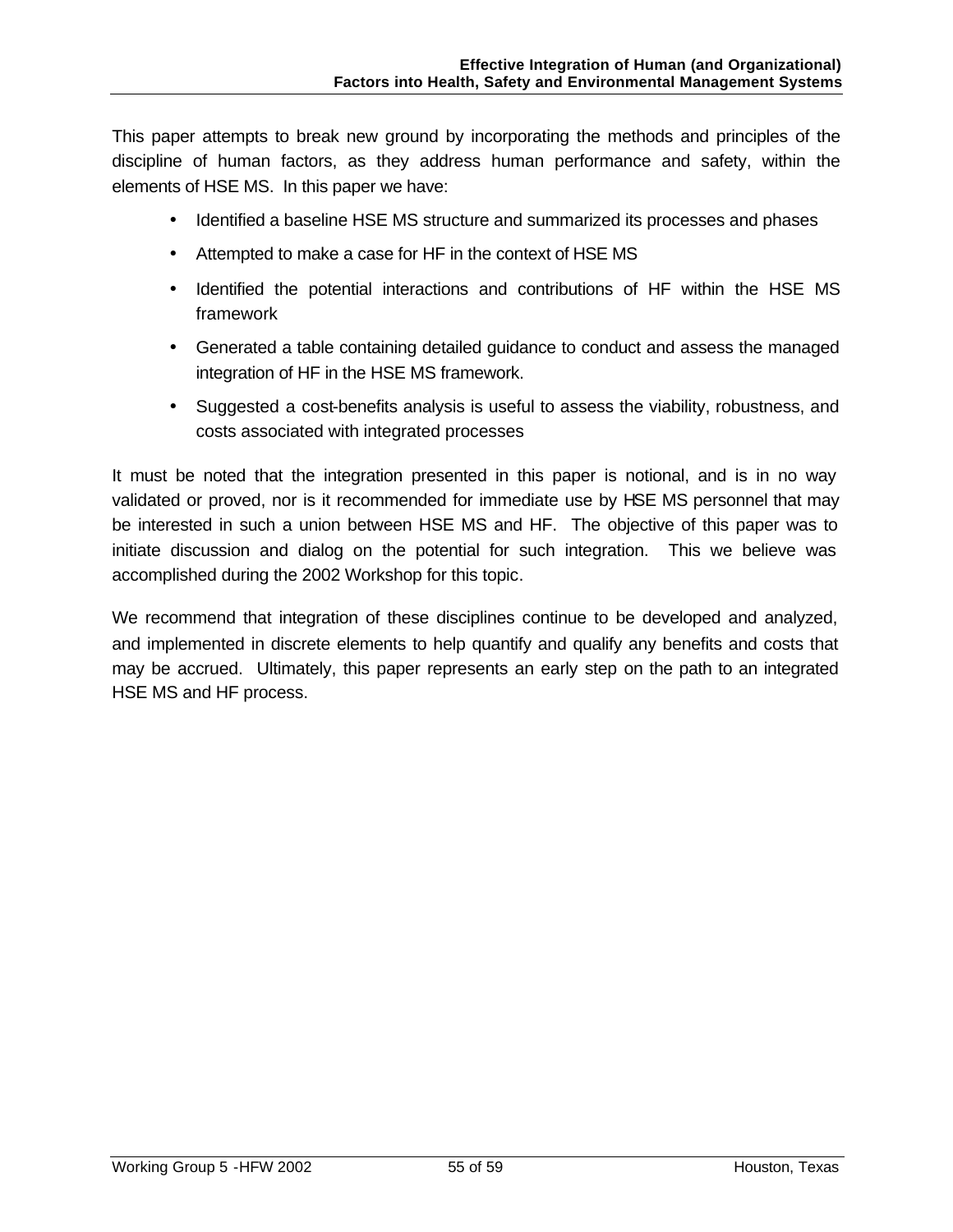## *4.0 REFERENCES*

Alexander, D.C & Pulat, B.M. (1985). Industrial Ergonomics: A Practioner's Guide. Norcross, GA: Institute of Industrial Engineers.

American Institute for Chemical Engineering.(1994). Guidelines for Preventing Human Error in Process Safety. New York: Author.

American Institute of Chemical Engineers (1993). Guidelines for Auditing Process Safety Management Systems. New York: Author.

 American Petroleum Institute. (1998). Recommended Practice for Development of a Safety and Environmental Management Program for Outer Continental Shelf Operations and Facilities. (API RP 14J). Washington, D.C.: Author.

American Petroleum Institutes (1993). Recommended Practice for Development of a Safety and Environmental Management Program for Outer Continental Shelf Operations and Facilities. (API RP 75). Washington, DC: Author.

Bellamy, L.T., and Geyer, T.A.W. (1992). Organizational Management and Human Factors in Quantified Risk Assessment (Report 1). Ed. J.C. Williams. Health and Safety Executive (Report no. 33/1992). Sudbuty, Suffolk, England: HMSO.

Bird, F.E. and Germain, G.L. (1985). Practical Loss Control Leadership. Loganville, Georgia: DNV Loss Control Management.

Bliselius, P.A. and F.L. Franzen. (1985). The IAEA Operational Safety Review Team (OSART) Programme Performance and Results. Proceedings of Symposium, (Nuclear power plant availability, maintenance, and operation) Munich, 20-23 May 1985. IAEA SM-278/28. Vienna, 1985, p. 251-266.

British Standard Institute. (1996). Guide to Occupational Health and Safety Management Systems (BS 8800). London: Author.

British Standards Institution. (2000) OHSAS 18002:2000 - Occupational Health and Safety Management Systems- Guidelines for the implementation of OHSAS 18001. London: Author.

British Standards Institution. (1999). Occupation Health and Safety Assessment Series (OHSAS) 18001:1999. London: Author.

Chapanis, A. (1996). Human Factors in Systems Engineering. New York: Wiley.

Chemical Industries Association. (1977). Safety Audits: A Guide for the Chemical Industry. London: Chemical Industry Safety and Health Council of the CIA.

Cullen, the Honorable Lord (1990). The public Inquiry into the Piper Alpha Disaster, Vol 1 and 2. Department of Energy, London: HMSO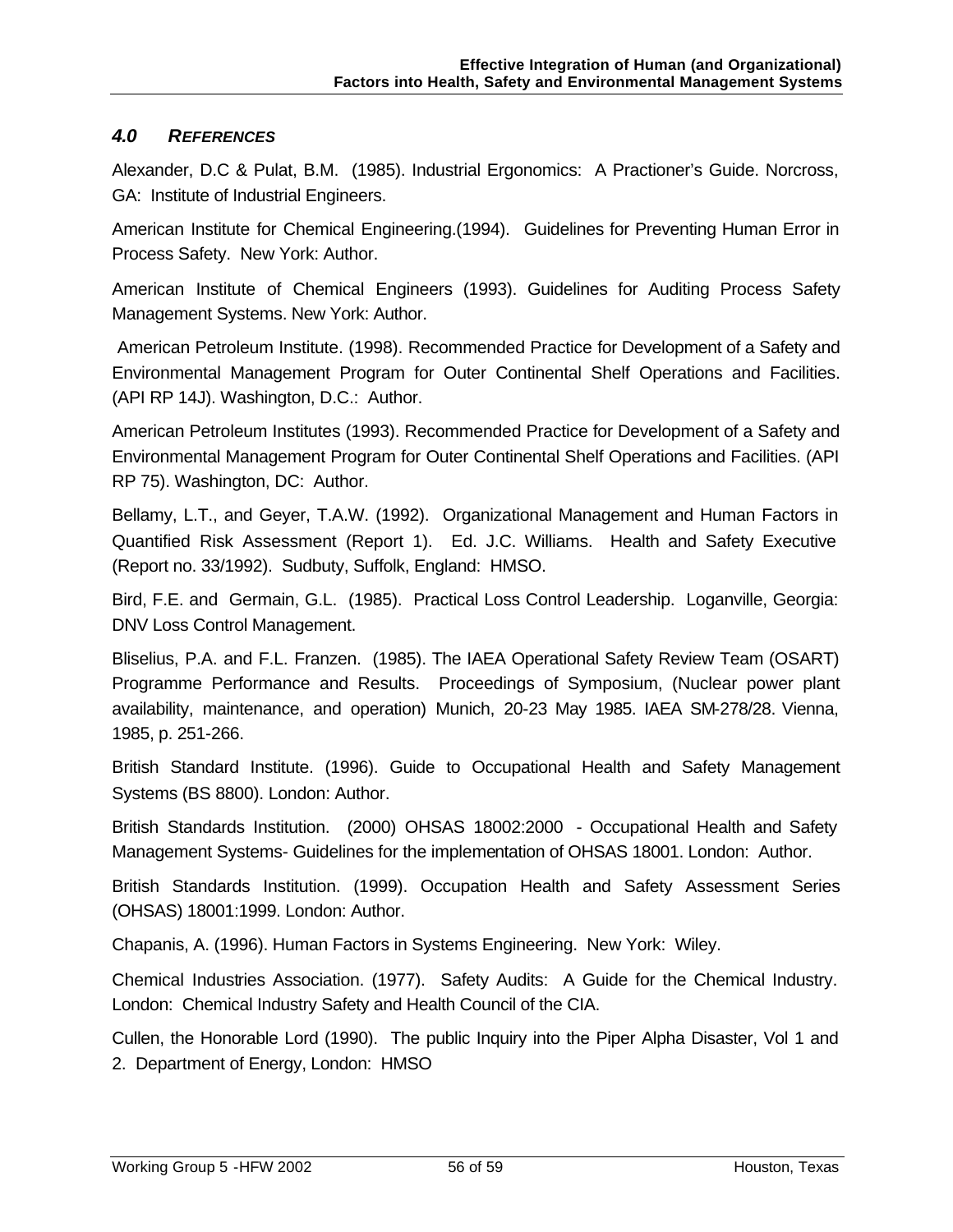Curole, M.A., McCafferty, D. & McKinney, A. (1999). Human and Organizational Factors in Deepwater Applications (OTC 10878). Proceedings of 1999 Offshore Technology Conference, Houston, Texas, May 3-6, 1999.

Dunnette, M.D. (Ed, 1983). Handbook of Industrial and Organizational Psychology. John Wiley and Sons. New York.

E&P Forum for Guidelines Development and Application of Health, Safety, and Environmental Management Systems. June 1994. Available from www.ogp.org.uk.

Eastman Kodak Company. (1983 / 1986). Ergonomic Design for People at Work: Volumes 1 & 2. New York: Van Nostrand Reinhold.

Geller, E.S (1996). Working Safety: How to Help People Actively Care for Health and Safety. Radnor, PA: Chilton Book Company.

Geller, E.S. (1995). Ten Principles for Achieving a Total Safety Culture. Professional Safety.

Gertman, D.I. & Blackman, H.S.(1994). Human Reliability & Safety Analysis Data Handbook. New York: Wiley.

Grandjean, E. (1988). Fitting the Task to the Man. New York: Taylor & Francis.

Haas, P.M. (1999). Human Performance Engineering: A practical Appraoch to Applicatin of Human Factors in Operating Systems. NPRA National Safety Conference. Dallas, Texas. April 28 – 30, 1999.

Holdsworth, R. (2002). Personal communication.

Holdsworth, R. (2001) Center for Chemical Process Safety Conference & Workshop, Toronto, Canada, "Integrated Management Systems a Practical Applications Approach

Information Mapping. (2002). http://www.infomap.com/ and http://www.tmstoday.com/.

International Association of Oil and Gas Producers, (2002).Human Factors: A means of Improving HSE performance. Available at www.ogp.org.uk. International Atomic Energy Agency. (1989) Operational Safety Review Teams (OSART program).

International Maritime Organization. (1997). Implementation of the International Safety Management (ISM) Code: Resolution A.848(20). (IMO Doc. A 20/Res.848). London : Author.

Karwolski, W., and Marras, W.S. (Eds., 1998). Occupational Ergonomics Handbook. Boca Raton, FL: CRC Press.

Kirwan, B. (1994). A Guide to Practical Human Reliability Assessment. New York: Taylor & Francis.

Kirwan, B. and Ainsworth, L.K. (1992). A Guide to Task Analysis. New York: Taylor and Francis.

Landy, F.J. & Trumbo, D.A. (1980).Psychology of Work Behavior. Homewood, Illinois: The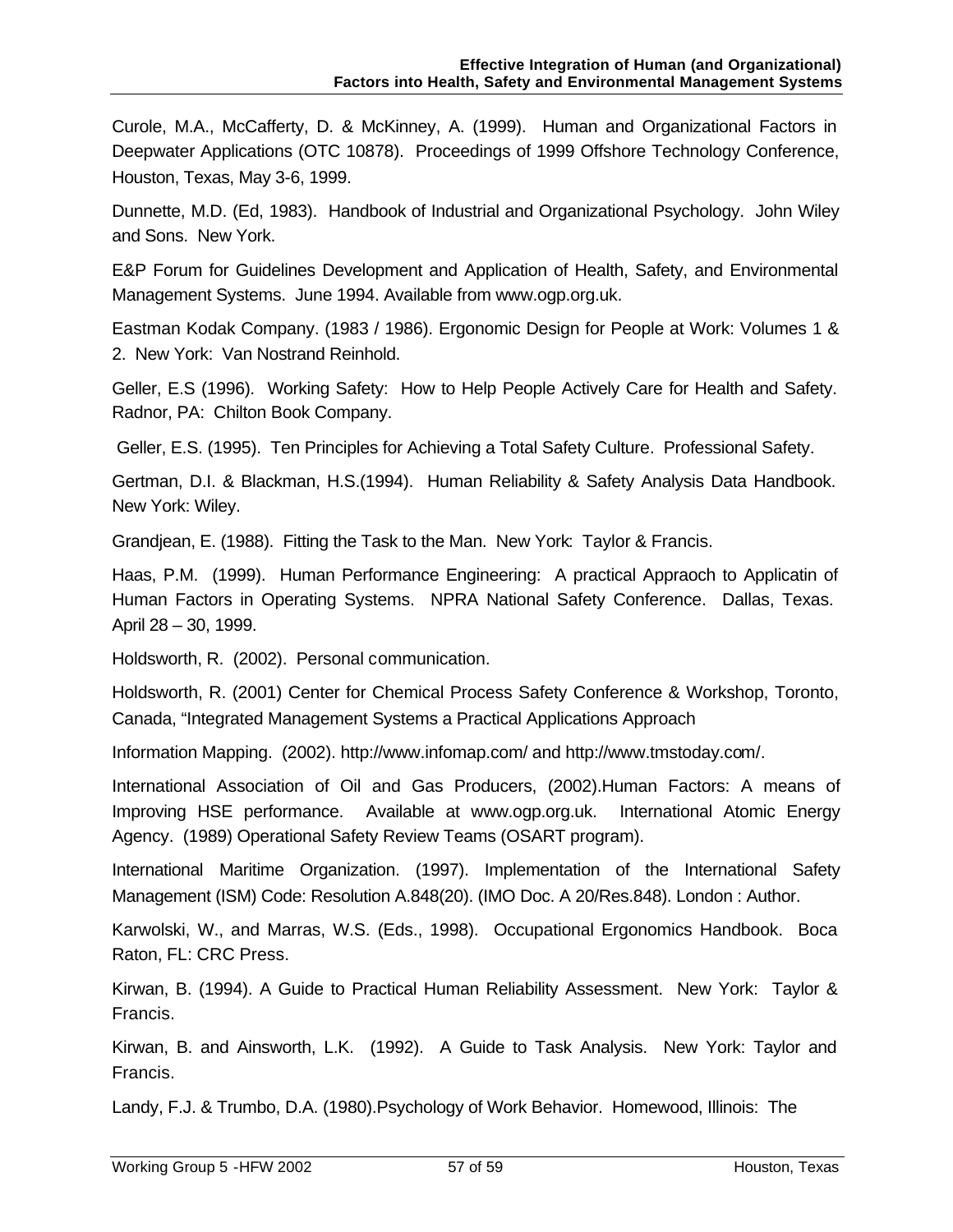Dorsey Press.

McCafferty, D.B. and Baker, C.C. (2002). Human Error and Marine Systems: Current Trends. Proceedings of IBC's 2nd Annual Conference on Human Error. London. March 20-21, 2002.

McDonald, M.F., Mors, T.A., Phillips, A.W., and Phillips, E. (2001). Integrating Quality, Environmental, Health, and Safety Systems. ABS Consulting, Government Institutes. Rockville, Md.

McSween, T. (1995). The Values Based Safety Process. New York: Van Nostrand Reinhold.

Meister, D. (1985). Behavior Analysis and Measurement Methods. New York: John Wiley and Sons.

Miller, G. (1999). Human Factors Engineering (HFE): What It Is and How It Can be Used to Reduce Human Errors in the Offshore Industry (OTC 10876). Proceedings of 1999 Offshore Technology Conference, Houston, Texas, May 3-6, 1999

Moore, et al. (1996). Application and Integration of HOF into Management Policies, Procedures, and Practices to reduce Human Error and Improve Safety and Productivity. 1996 International Workshop on Human Factors in Offshore Operations. Houston, Texas.

Nordin, Et. Al. (1997). Musculoskeletal Disorders in the Workplace. Saint Louis, MO: Mosby Press.

Petersen, Dan. (1982). Human Error Reduction and Safety Management. New York: Garland STPM Press.

Pitblado, R.M., Williams, J.C., and Slater, D.H. (1990). Quantitative Assessment of Process Safety Programs. Plant/Operators Progress. July 1990: pp 169-175.

Powell, J., & Canter, D. (1985). Quantifying the Human Contribution to Losses in the Chemical Industry. Journal of Experimental Psychology, Vol 5. Pp 37-53.

Reason, J.T. (1997) Managing the risks of organizational accidents. Aldershot, Hampshire, England: Ashgate Publishing Ltd.

Salvendy, G. (Ed, 1997). Handbook of Human Factors and Ergonomics ( $2^{nd}$  Ed). New York: Wiley.

Schwartz, G. (Ed., 2000). Safety Culture and Effective Safety Management. Chicago, IL: National Safety Council.

UK Health and Safety Executive. (1985). The HSE safety auditing scheme. Sudbury, Suffolk, UK: HMSO.

UK Health and Safety Executive. (1997) Successful Health and Safety Management, (HS(G)65). Sudbury, Suffolk, UK: HMSO.